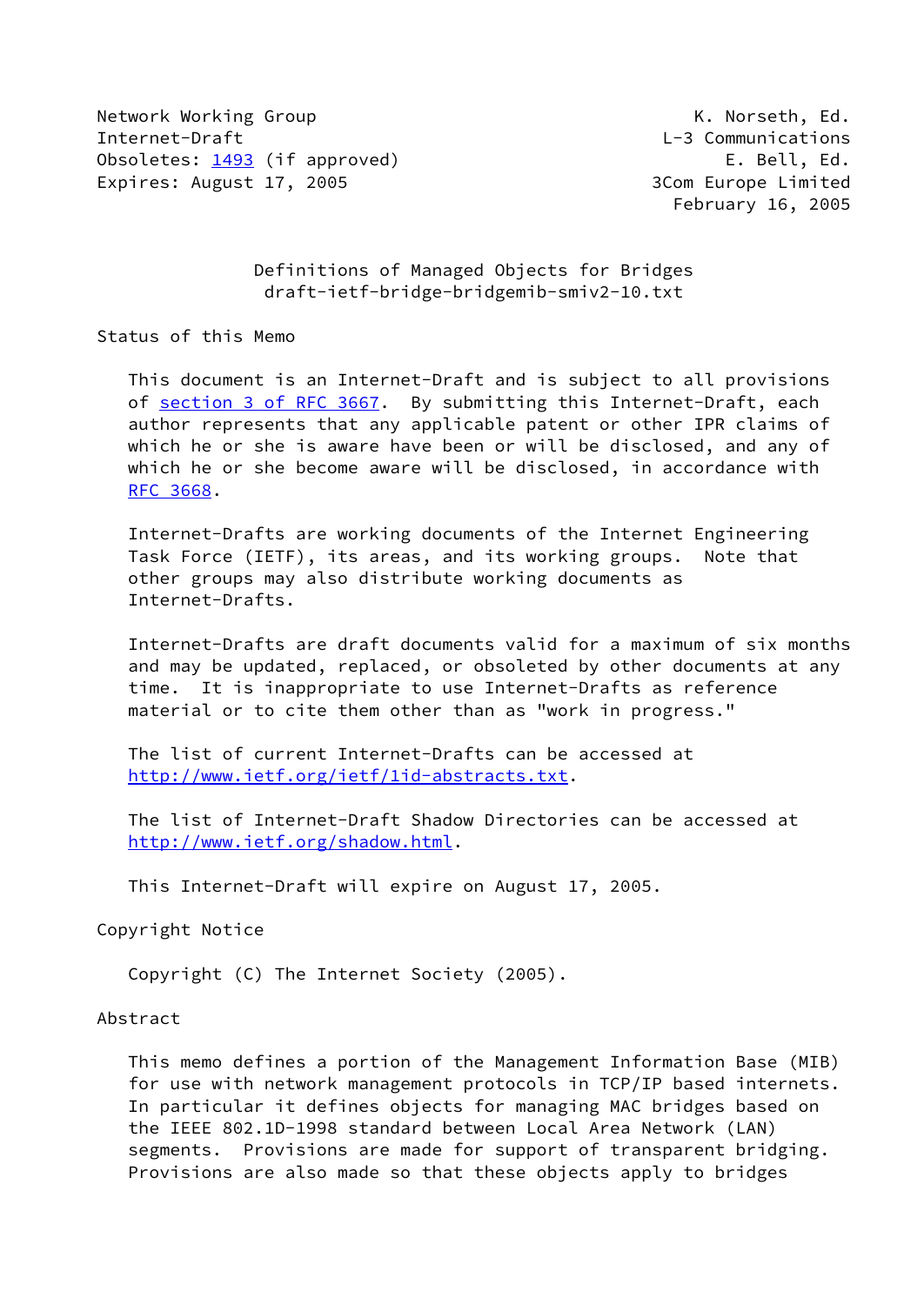Internet-Draft **Bridge MIB** February 2005

connected by subnetworks other than LAN segments.

 The MIB module presented in this memo is a translation of the BRIDGE-MIB defined in [RFC 1493](https://datatracker.ietf.org/doc/pdf/rfc1493) to the SMIv2 syntax.

This memo obsoletes [RFC 1493.](https://datatracker.ietf.org/doc/pdf/rfc1493)

Table of Contents

| The Internet-Standard Management Framework 3<br>2.                                             |  |  |  |  |  |  |
|------------------------------------------------------------------------------------------------|--|--|--|--|--|--|
| 3.                                                                                             |  |  |  |  |  |  |
| Structure of the MIB Module $\ldots$ 4<br>3.1                                                  |  |  |  |  |  |  |
| The dot1dBase Subtree $\ldots \ldots \ldots \ldots \ldots$<br>3.1.1                            |  |  |  |  |  |  |
|                                                                                                |  |  |  |  |  |  |
|                                                                                                |  |  |  |  |  |  |
|                                                                                                |  |  |  |  |  |  |
| The dot1dStatic Subtree $\ldots$ 7<br>3.1.5                                                    |  |  |  |  |  |  |
| Relationship to Other MIB Modules $\frac{7}{2}$<br>3.2                                         |  |  |  |  |  |  |
| Relationship to the SNMPv2-MIB $\frac{7}{2}$<br>3.2.1                                          |  |  |  |  |  |  |
| Relationship to the IF-MIB $\frac{7}{2}$<br>3.2.2                                              |  |  |  |  |  |  |
| $\overline{4}$ .                                                                               |  |  |  |  |  |  |
| $\overline{5}$ .                                                                               |  |  |  |  |  |  |
| Security Considerations $\ldots \ldots \ldots \ldots \ldots \ldots \ldots \frac{39}{29}$<br>6. |  |  |  |  |  |  |
| $\mathbf{I}$ .                                                                                 |  |  |  |  |  |  |
| Contact Information $\ldots \ldots \ldots \ldots \ldots \ldots \ldots \frac{41}{2}$<br>8.      |  |  |  |  |  |  |
| 9.<br>Changes from RFC 1493 $\ldots$ , 42                                                      |  |  |  |  |  |  |
| 10.                                                                                            |  |  |  |  |  |  |
| 10.1                                                                                           |  |  |  |  |  |  |
|                                                                                                |  |  |  |  |  |  |
|                                                                                                |  |  |  |  |  |  |
| Intellectual Property and Copyright Statements 45                                              |  |  |  |  |  |  |
|                                                                                                |  |  |  |  |  |  |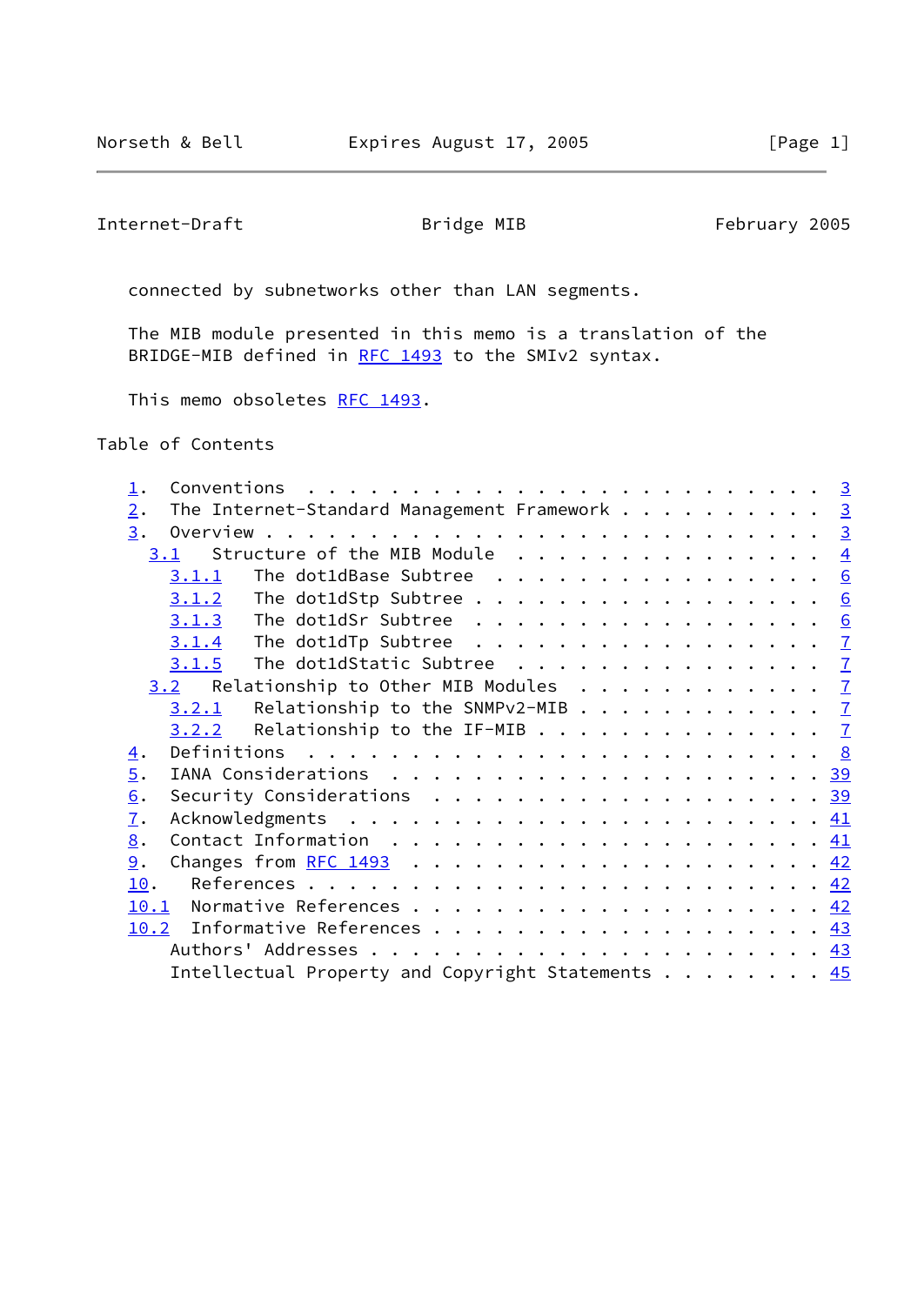Norseth & Bell **Expires August 17, 2005** [Page 2]

<span id="page-2-1"></span>Internet-Draft **Bridge MIB** February 2005

# <span id="page-2-0"></span>[1](#page-2-0). Conventions

 The key words "MUST", "MUST NOT", "REQUIRED", "SHALL", "SHALL NOT", "SHOULD", "SHOULD NOT", "RECOMMENDED", "NOT RECOMMENDED", "MAY", and "OPTIONAL", when they appear in this document, are to be interpreted as described in [BCP 14](https://datatracker.ietf.org/doc/pdf/bcp14), [RFC 2119](https://datatracker.ietf.org/doc/pdf/rfc2119) [\[RFC2119](https://datatracker.ietf.org/doc/pdf/rfc2119)].

<span id="page-2-2"></span>[2](#page-2-2). The Internet-Standard Management Framework

 For a detailed overview of the documents that describe the current Internet-Standard Management Framework, please refer to [section](https://datatracker.ietf.org/doc/pdf/rfc3410#section-7) 7 of RFC 3410 [\[RFC3410](https://datatracker.ietf.org/doc/pdf/rfc3410)].

 Managed objects are accessed via a virtual information store, termed the Management Information Base or MIB. MIB objects are generally accessed through the Simple Network Management Protocol (SNMP). Objects in the MIB are defined using the mechanisms defined in the Structure of Management Information (SMI). This memo specifies a MIB module that is compliant to the SMIv2, which is described in STD 58, [RFC 2578](https://datatracker.ietf.org/doc/pdf/rfc2578) [\[RFC2578](https://datatracker.ietf.org/doc/pdf/rfc2578)], STD 58, [RFC 2579 \[RFC2579](https://datatracker.ietf.org/doc/pdf/rfc2579)] and STD 58, [RFC 2580](https://datatracker.ietf.org/doc/pdf/rfc2580) [\[RFC2580](https://datatracker.ietf.org/doc/pdf/rfc2580)].

<span id="page-2-3"></span>[3](#page-2-3). Overview

 A common device present in many networks is the Bridge. This device is used to connect Local Area Network segments below the network layer.

 There are two major modes defined for this bridging; transparent and source route. The transparent method of bridging is defined in the IEEE 802.1D specification [[IEEE8021D\]](#page-48-1). This memo defines those objects needed for the management of a bridging entity operating in the transparent mode, as well as some objects applicable to all types of bridges.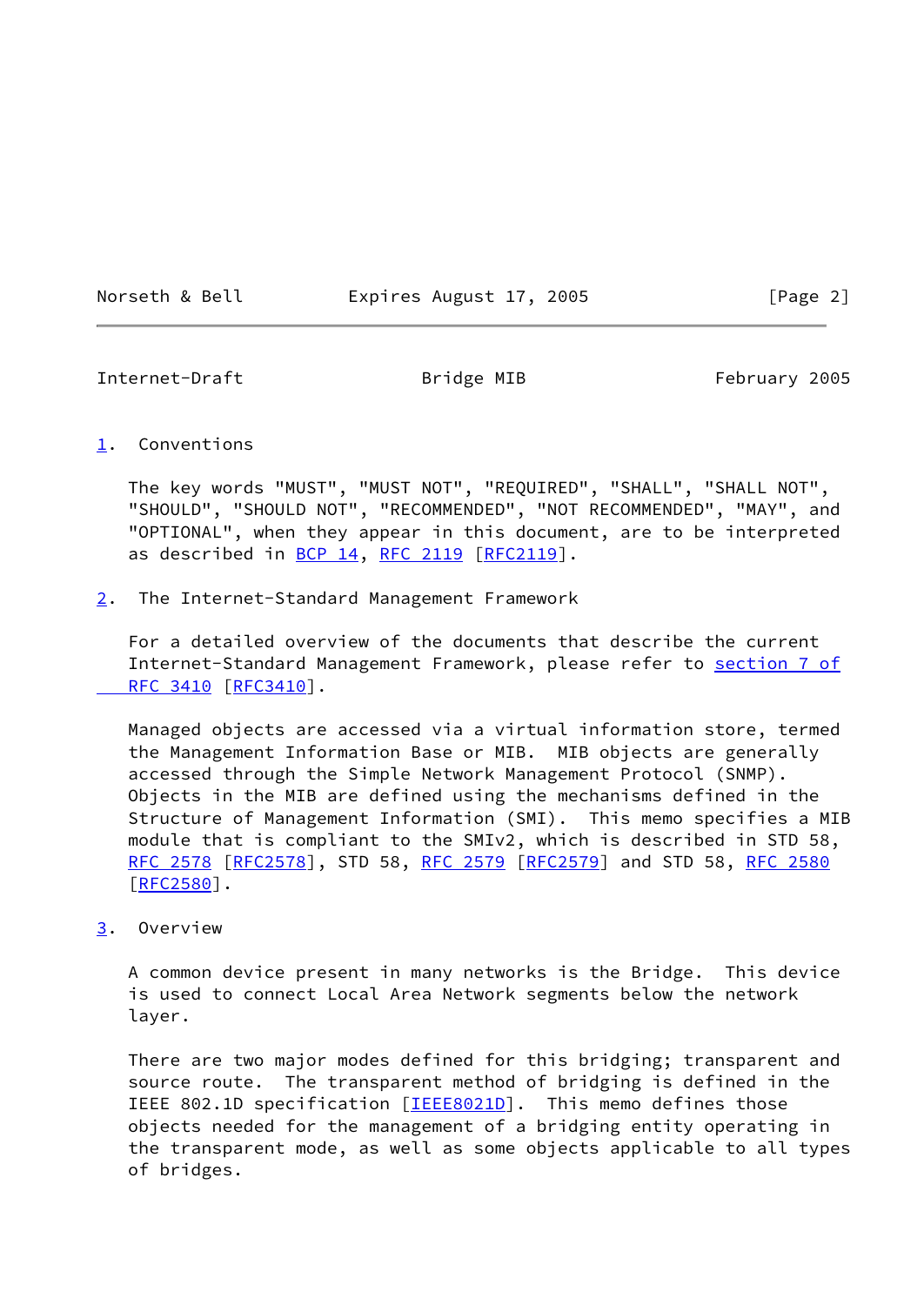To be consistent with IAB directives and good engineering practice, an explicit attempt was made to keep this MIB module as simple as possible. This was accomplished by applying the following criteria to objects proposed for inclusion:

- 1. Start with a small set of essential objects and add only as further objects are needed.
- 2. Require objects be essential for either fault or configuration management.
- 3. Consider evidence of current use and/or utility.
- 4. Limit the total number of objects.
- 5. Exclude objects which are simply derivable from others in this or other MIB modules.

| Norseth & Bell | Expires August 17, 2005 | [Page 3] |
|----------------|-------------------------|----------|
|----------------|-------------------------|----------|

<span id="page-3-1"></span>Internet-Draft **Bridge MIB** February 2005

- 6. Avoid causing critical sections to be heavily instrumented. The guideline that was followed is one counter per critical section per layer.
- <span id="page-3-0"></span>[3.1](#page-3-0) Structure of the MIB Module

 Objects in this MIB module are arranged into subtrees. Each subtree is organized as a set of related objects. The overall structure and assignment of objects to their subtrees is shown below. Where appropriate the corresponding IEEE 802.1D [[IEEE8021D\]](#page-48-1) management object name is also included.

| Bridge MIB Name       | IEEE 802.1D Name      |
|-----------------------|-----------------------|
| dot1dBridge           |                       |
| dot1dBase             |                       |
| BridgeAddress         | Bridge.BridgeAddress  |
| NumPorts              | Bridge.NumberOfPorts  |
| Type                  |                       |
| PortTable             |                       |
| Port                  | BridgePort.PortNumber |
| <b>IfIndex</b>        |                       |
| Circuit               |                       |
| DelayExceededDiscards | .DiscardTransitDelay  |
| MtuExceededDiscards   | .DiscardOnError       |
| dot1dStp              |                       |
| ProtocolSpecification |                       |
| Priority              | SpanningTreeProtocol  |
|                       |                       |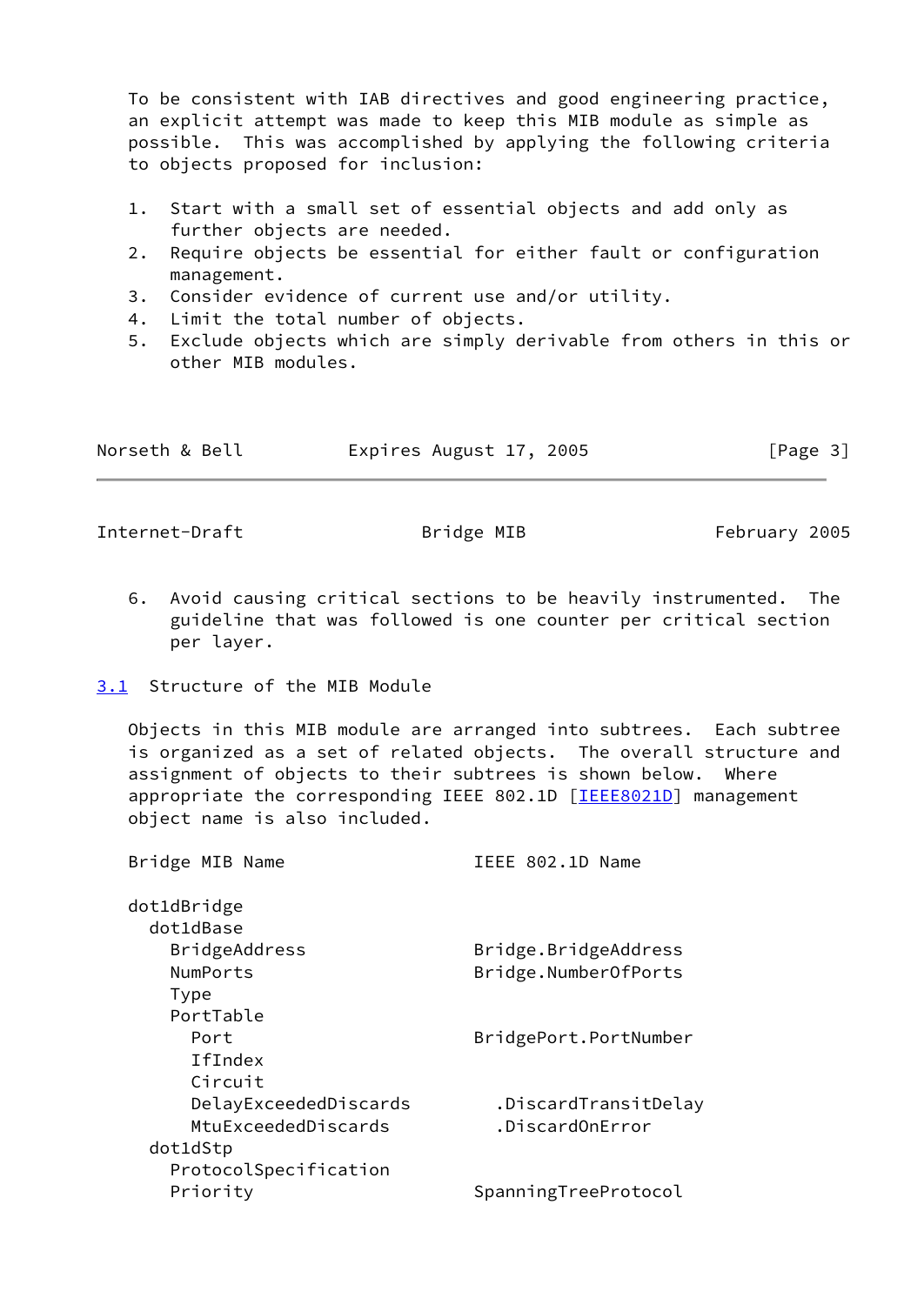| TimeSinceTopologyChange<br>TopChanges<br>DesignatedRoot<br>RootCost<br>RootPort<br>MaxAge<br>HelloTime<br>HoldTime<br>ForwardDelay<br>BridgeMaxAge<br>BridgeHelloTime<br>BridgeForwardDelay | .BridgePriority<br>.TimeSinceTopologyChange<br>.TopologyChangeCount<br>.DesignatedRoot<br>.RootCost<br>.RootPort<br>.MaxAge<br>.HelloTime<br>.HoldTime<br>.ForwardDelay<br>.BridgeMaxAge<br>.BridgeHelloTime<br>.BridgeForwardDelay |
|---------------------------------------------------------------------------------------------------------------------------------------------------------------------------------------------|-------------------------------------------------------------------------------------------------------------------------------------------------------------------------------------------------------------------------------------|
| PortTable                                                                                                                                                                                   |                                                                                                                                                                                                                                     |
| Port                                                                                                                                                                                        | SpanningTreeProtocolPort<br>.PortNumber                                                                                                                                                                                             |
| Priority                                                                                                                                                                                    | .PortPriority                                                                                                                                                                                                                       |
| State<br>Enable                                                                                                                                                                             | .SpanningTreeState                                                                                                                                                                                                                  |
| PathCost                                                                                                                                                                                    | .PortPathCost                                                                                                                                                                                                                       |

Norseth & Bell **Expires August 17, 2005** [Page 4]

Internet-Draft **Example 2005** Bridge MIB February 2005

| DesignatedRoot<br>DesignatedCost<br>DesignatedBridge<br>DesignatedPort<br>ForwardTransitions<br>dot1dTp | .DesignatedRoot<br>.DesignatedCost<br>.DesignatedBridge<br>.DesignatedPort |
|---------------------------------------------------------------------------------------------------------|----------------------------------------------------------------------------|
| LearnedEntryDiscards                                                                                    | BridgeFilter.DatabaseSize<br>.NumDynamic, NumStatic                        |
| AgingTime<br>FdbTable<br>Address<br>Port<br>Status<br>PortTable<br>Port<br>MaxInfo                      | BridgeFilter.AgingTime                                                     |
| <b>InFrames</b><br>OutFrames<br>InDiscards<br>dot1dStatic<br>StaticTable                                | BridgePort.FramesReceived<br>.ForwardOutbound<br>.DiscardInbound           |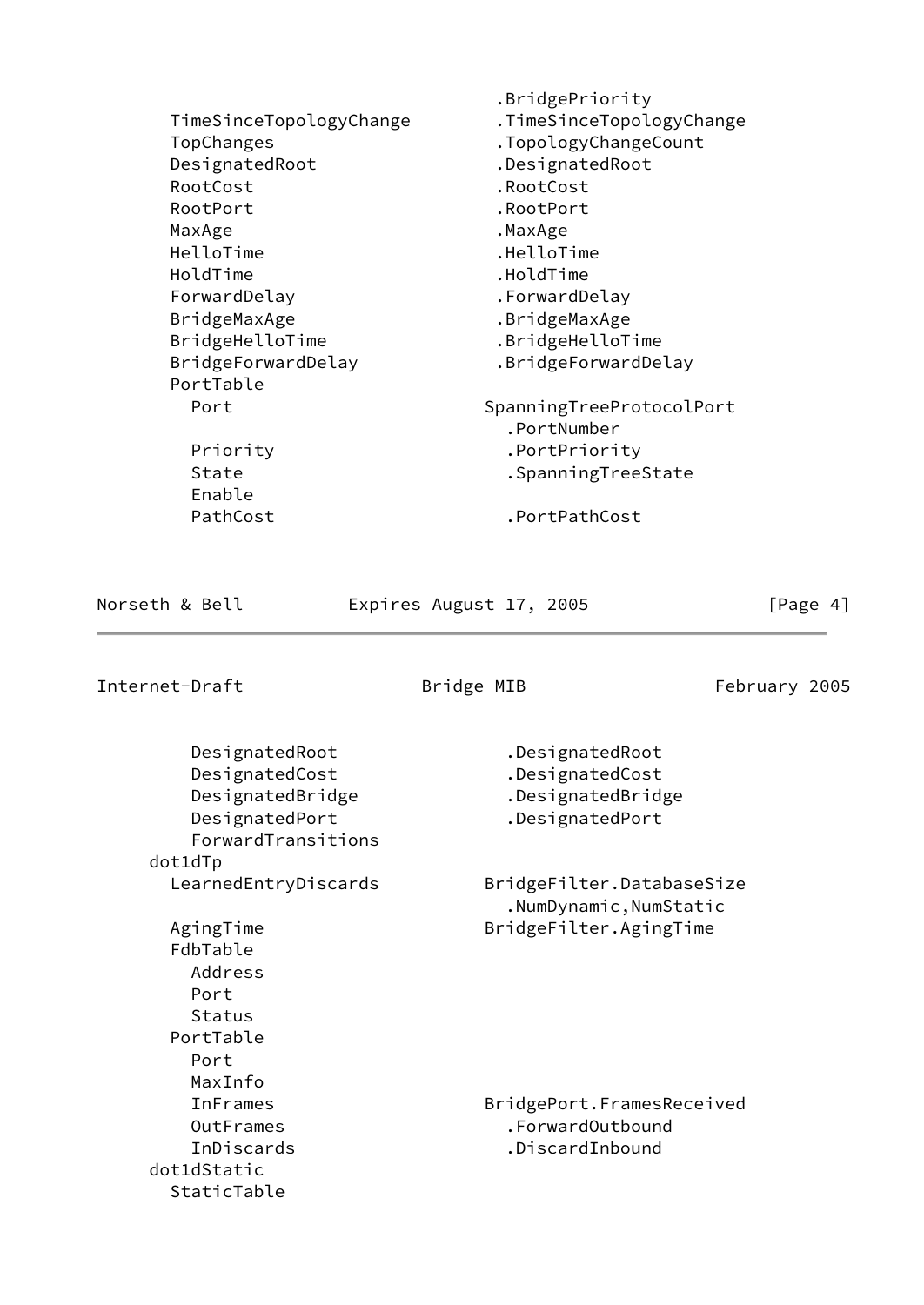Address ReceivePort AllowedToGoTo **Status** 

 The following IEEE 802.1D management objects have not been included in the BRIDGE-MIB module for the indicated reasons.

<span id="page-5-0"></span>Internet-Draft **Bridge MIB** February 2005 IEEE 802.1D Object Disposition

Bridge.BridgeName Same as sysDescr (SNMPv2-MIB) Bridge.BridgeUpTime Same as sysUpTime (SNMPv2-MIB) Bridge.PortAddresses Same as ifPhysAddress (IF-MIB) BridgePort.PortName Same as ifDescr (IF-MIB) BridgePort.PortType Same as ifType (IF-MIB) BridgePort.RoutingType Derivable from the implemented subtrees SpanningTreeProtocol .BridgeIdentifier Combination of dot1dStpPriority and dot1dBaseBridgeAddress .TopologyChange Since this is transitory, it

Norseth & Bell **Expires August 17, 2005** [Page 5]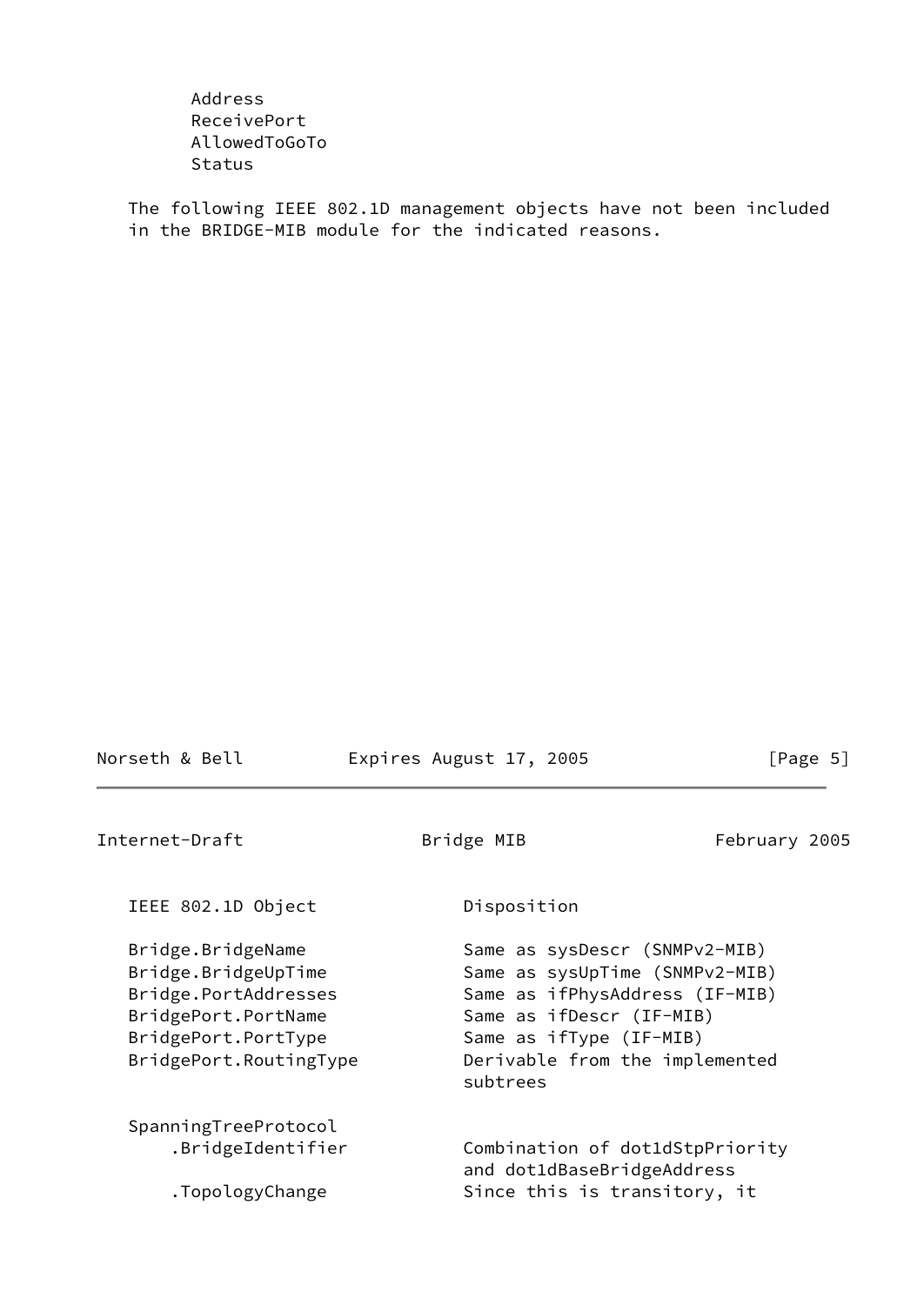|                                                                               | is not considered useful.                                                                |
|-------------------------------------------------------------------------------|------------------------------------------------------------------------------------------|
| SpanningTreeProtocolPort                                                      |                                                                                          |
| .Uptime                                                                       | Same as ifLastChange (IF-MIB)                                                            |
| .PortIdentifier                                                               | Combination of dot1dStpPort<br>and dot1dStpPortPriority                                  |
| .TopologyChangeAcknowledged                                                   | Since this is transitory, it<br>is not considered useful.                                |
| .DiscardLackOfBuffers                                                         | Redundant                                                                                |
| Transmission Priority                                                         | These objects are not required<br>as per the Pics Proforma and<br>not considered useful. |
| .TransmissionPriorityName<br>.OutboundUserPriority<br>.OutboundAccessPriority |                                                                                          |

<span id="page-6-0"></span>[3.1.1](#page-6-0) The dot1dBase Subtree

 This subtree contains the objects which are applicable to all types of bridges.

<span id="page-6-1"></span>[3.1.2](#page-6-1) The dot1dStp Subtree

 This subtree contains the objects that denote the bridge's state with respect to the Spanning Tree Protocol. If a node does not implement the Spanning Tree Protocol, this subtree will not be implemented.

<span id="page-6-2"></span>[3.1.3](#page-6-2) The dot1dSr Subtree

 This subtree contains the objects that describe the entity's state with respect to source route bridging. This subtree described in [RFC](https://datatracker.ietf.org/doc/pdf/rfc1525) [1525](https://datatracker.ietf.org/doc/pdf/rfc1525) [\[RFC1525](https://datatracker.ietf.org/doc/pdf/rfc1525)] is applicable only to source route bridging.

| Norseth & Bell | Expires August 17, 2005 |  | [Page 6] |
|----------------|-------------------------|--|----------|
|----------------|-------------------------|--|----------|

<span id="page-6-4"></span>Internet-Draft **Bridge MIB** February 2005

### <span id="page-6-3"></span>[3.1.4](#page-6-3) The dot1dTp Subtree

 This subtree contains objects that describe the entity's state with respect to transparent bridging. If transparent bridging is not supported this subtree will not be implemented. This subtree is applicable to transparent only and SRT bridges.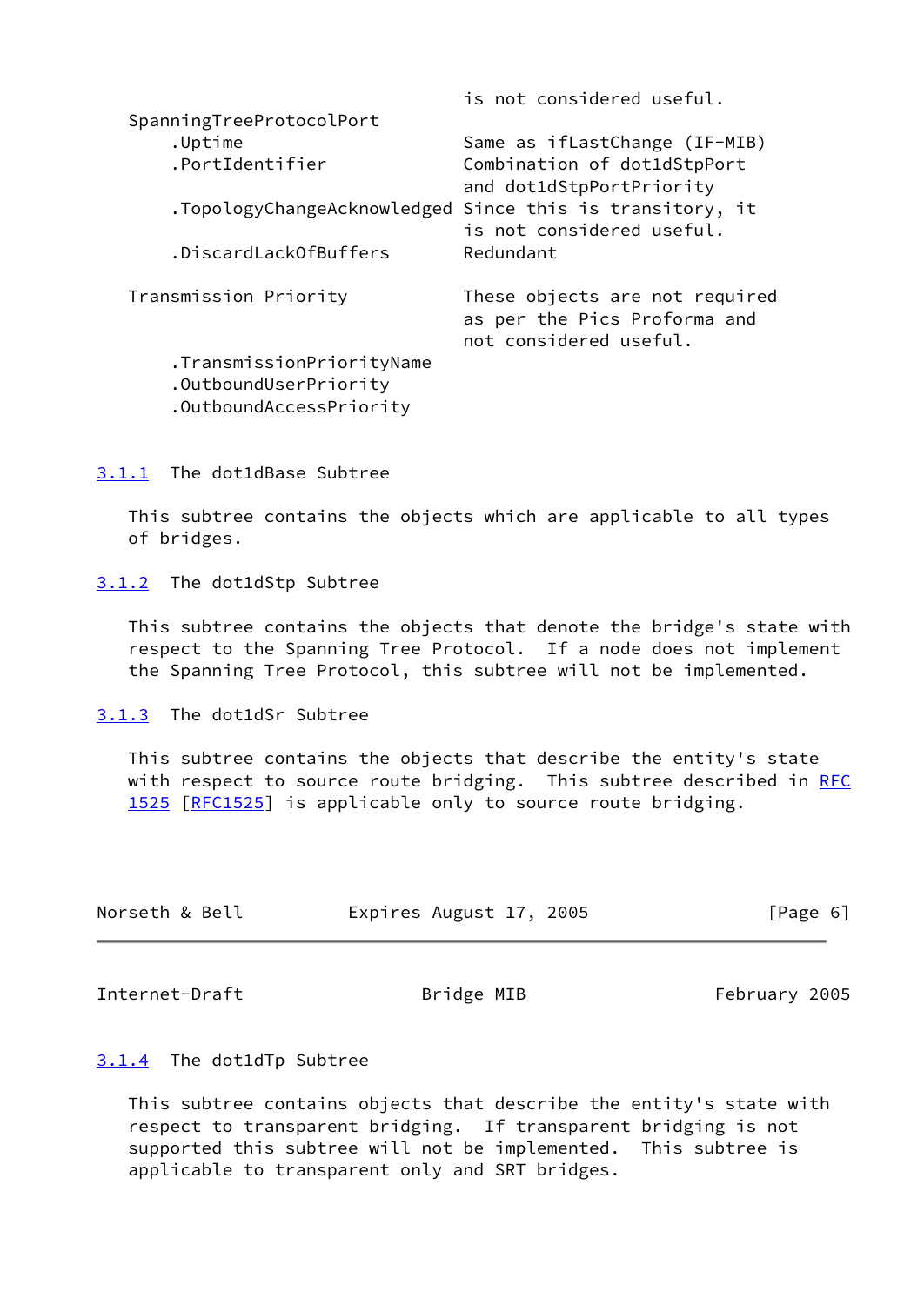## <span id="page-7-0"></span>[3.1.5](#page-7-0) The dot1dStatic Subtree

 This subtree contains objects that describe the entity's state with respect to destination-address filtering. If destination-address filtering is not supported this subtree will not be implemented. This subtree is applicable to any type of bridge which performs destination-address filtering.

<span id="page-7-1"></span>[3.2](#page-7-1) Relationship to Other MIB Modules

 As described above, some IEEE 802.1D management objects have not been included in this MIB module because they overlap with objects in other MIB modules applicable to a bridge implementing this MIB module.

### <span id="page-7-2"></span>[3.2.1](#page-7-2) Relationship to the SNMPv2-MIB

The SNMPv2-MIB [\[RFC3418](https://datatracker.ietf.org/doc/pdf/rfc3418)] defines objects that are generally applicable to managed devices. These objects apply to the device as a whole irrespective of whether the device's sole functionality is bridging, or whether bridging is only a subset of the device's functionality.

As explained in **Section 3.1**, full support for the 802.1D management objects requires that the SNMPv2-MIB objects sysDescr and sysUpTime are implemented. Note that compliance to the current SNMPv2-MIB module requires additional objects and notifications to be implemented as specified in [RFC 3418 \[RFC3418](https://datatracker.ietf.org/doc/pdf/rfc3418)].

### <span id="page-7-3"></span>[3.2.2](#page-7-3) Relationship to the IF-MIB

 The IF-MIB [[RFC2863\]](https://datatracker.ietf.org/doc/pdf/rfc2863) defines managed objects for managing network interfaces. A network interface is thought of as being attached to a `subnetwork'. (Note that this term is not to be confused with `subnet' which refers to an addressing partitioning scheme used in the Internet suite of protocols.) The term 'segment' is used in this memo to refer to such a subnetwork, whether it be an Ethernet segment, a 'ring', a WAN link, or even an X.25 virtual circuit.

As explained in **Section 3.1**, full support for the 802.1D management objects requires that the IF-MIB objects ifIndex, ifType, ifDescr,

| Norseth & Bell | Expires August 17, 2005 | [Page 7] |
|----------------|-------------------------|----------|
|----------------|-------------------------|----------|

<span id="page-7-4"></span>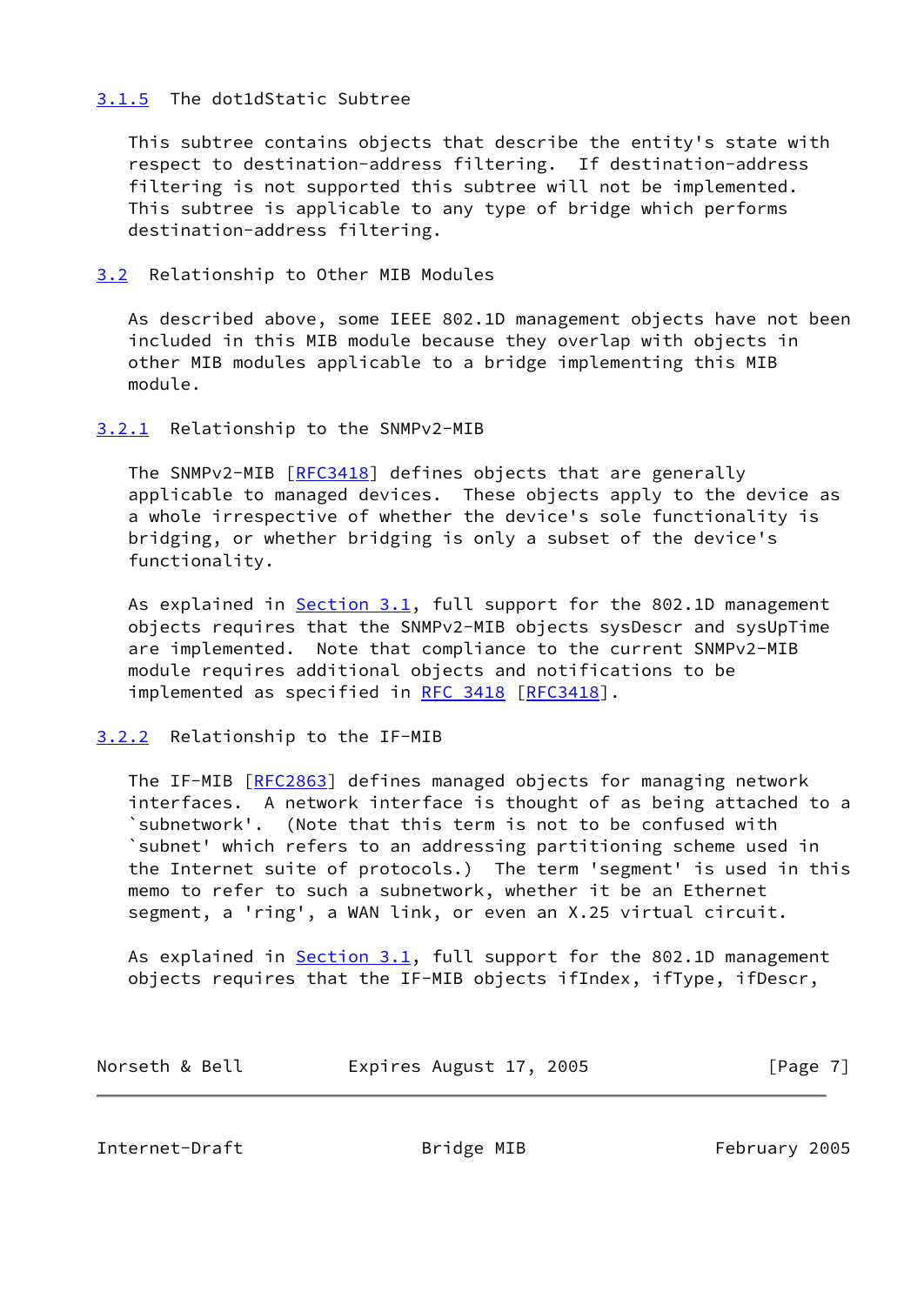ifPhysAddress, and ifLastChange are implemented. Note that compliance to the current IF-MIB module requires additional objects and notifications to be implemented as specified in [RFC 2863](https://datatracker.ietf.org/doc/pdf/rfc2863) [\[RFC2863](https://datatracker.ietf.org/doc/pdf/rfc2863)].

 Implicit in this BRIDGE-MIB is the notion of ports on a bridge. Each of these ports is associated with one interface of the 'interfaces' subtree, and in most situations, each port is associated with a different interface. However, there are situations in which multiple ports are associated with the same interface. An example of such a situation would be several ports each corresponding one-to-one with several X.25 virtual circuits but all on the same interface.

 Each port is uniquely identified by a port number. A port number has no mandatory relationship to an interface number, but in the simple case a port number will have the same value as the corresponding interface's interface number. Port numbers are in the range (1..dot1dBaseNumPorts).

 Some entities perform other functionality as well as bridging through the sending and receiving of data on their interfaces. In such situations, only a subset of the data sent/received on an interface is within the domain of the entity's bridging functionality. This subset is considered to be delineated according to a set of protocols, with some protocols being bridged, and other protocols not being bridged. For example, in an entity which exclusively performed bridging, all protocols would be considered as being bridged, whereas in an entity which performed IP routing on IP datagrams and only bridged other protocols, only the non-IP data would be considered as being bridged.

 Thus, this BRIDGE-MIB (and in particular, its counters) are applicable only to that subset of the data on an entity's interfaces which is sent/received for a protocol being bridged. All such data is sent/received via the ports of the bridge.

<span id="page-8-0"></span>[4](#page-8-0). Definitions

BRIDGE-MIB DEFINITIONS ::= BEGIN

 -- ---------------------------------------------------------- -- -- MIB for IEEE 802.1D devices -- ---------------------------------------------------------- -- IMPORTS MODULE-IDENTITY, OBJECT-TYPE, NOTIFICATION-TYPE, Counter32, Integer32, TimeTicks, mib-2 FROM SNMPv2-SMI TEXTUAL-CONVENTION, MacAddress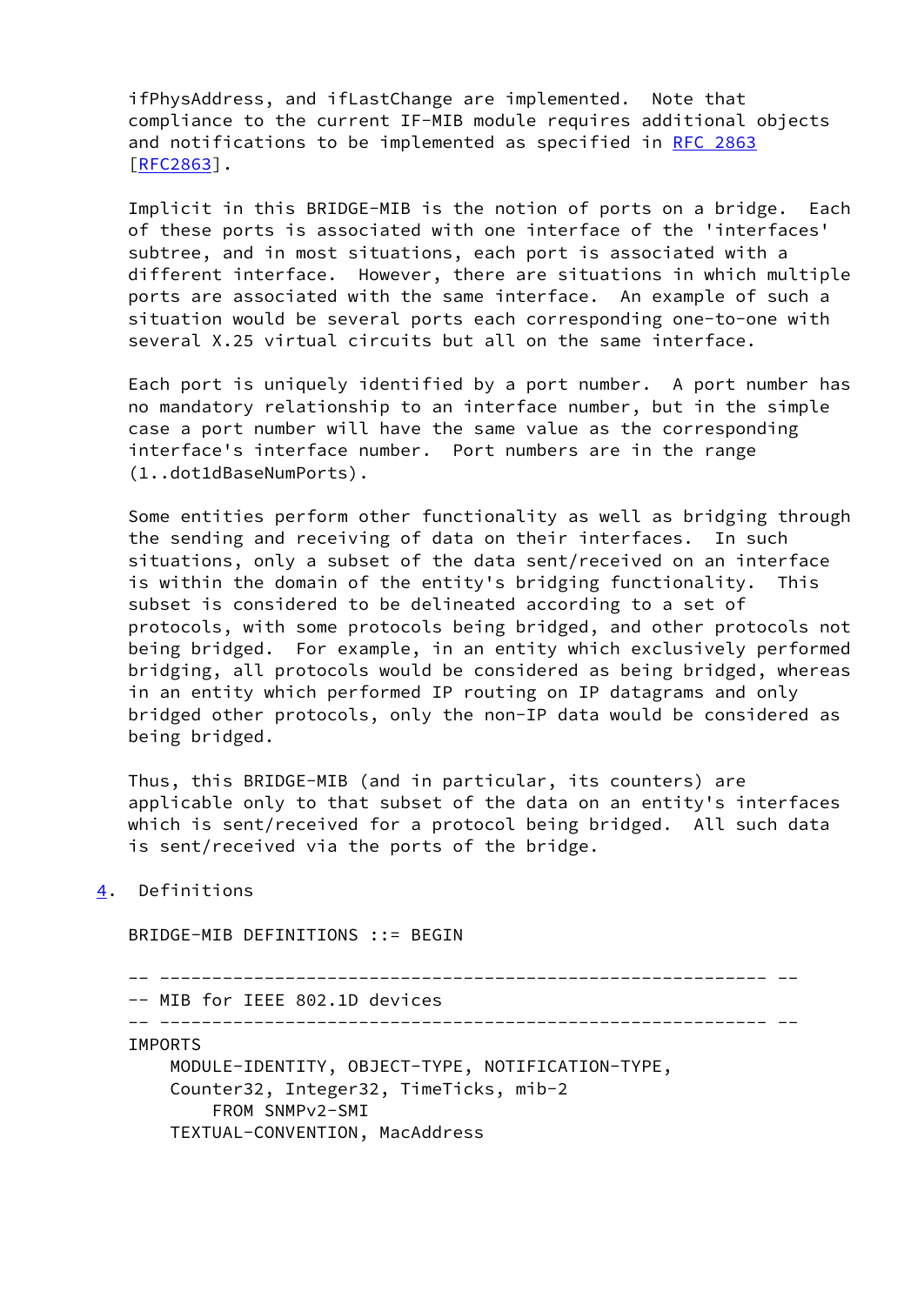```
Internet-Draft Bridge MIB February 2005
             FROM SNMPv2-TC
        MODULE-COMPLIANCE, OBJECT-GROUP, NOTIFICATION-GROUP
             FROM SNMPv2-CONF
        InterfaceIndex FROM IF-MIB
        ;
    dot1dBridge MODULE-IDENTITY
        LAST-UPDATED "200502100000Z"
        ORGANIZATION "IETF Bridge MIB Working Group"
        CONTACT-INFO
             "Email: bridge-mib@ietf.org
                      K.C. Norseth (Editor)
                      L-3 Communications
                 Tel: +1 801-594-2809
               Email: kenyon.c.norseth@L-3com.com
              Postal: 640 N. 2200 West.
                      Salt Lake City, Utah 84116-0850
                      Les Bell (Editor)
                      3Com Europe Limited
               Phone: +44 1442 438025
               Email: Les_Bell@3Com.com
              Postal: 3Com Centre, Boundary Way
                      Hemel Hempstead
                      Herts. HP2 7YU
UK SERIKA SERIKA SERIKA SERIKA SERIKA SERIKA SERIKA SERIKA SERIKA SERIKA SERIKA SERIKA SERIKA SERIKA SERIKA S
             Send comments to <br idge-mib@ietf.org>"
        DESCRIPTION
             "The Bridge MIB module for managing devices that support
             IEEE 802.1D.
             Copyright (C) The Internet Society (2005). This version of
             this MIB module is part of RFC XXXX; see the RFC itself for
             full legal notices."
        REVISION "200502100000Z"
       -- RFC Ed.: replace XXXX with RFC number and remove this note
        DESCRIPTION
              "Third revision, published as part of RFC XXXX.
              The MIB module has been converted to SMIv2 format.
              Conformance statements have been added and some
```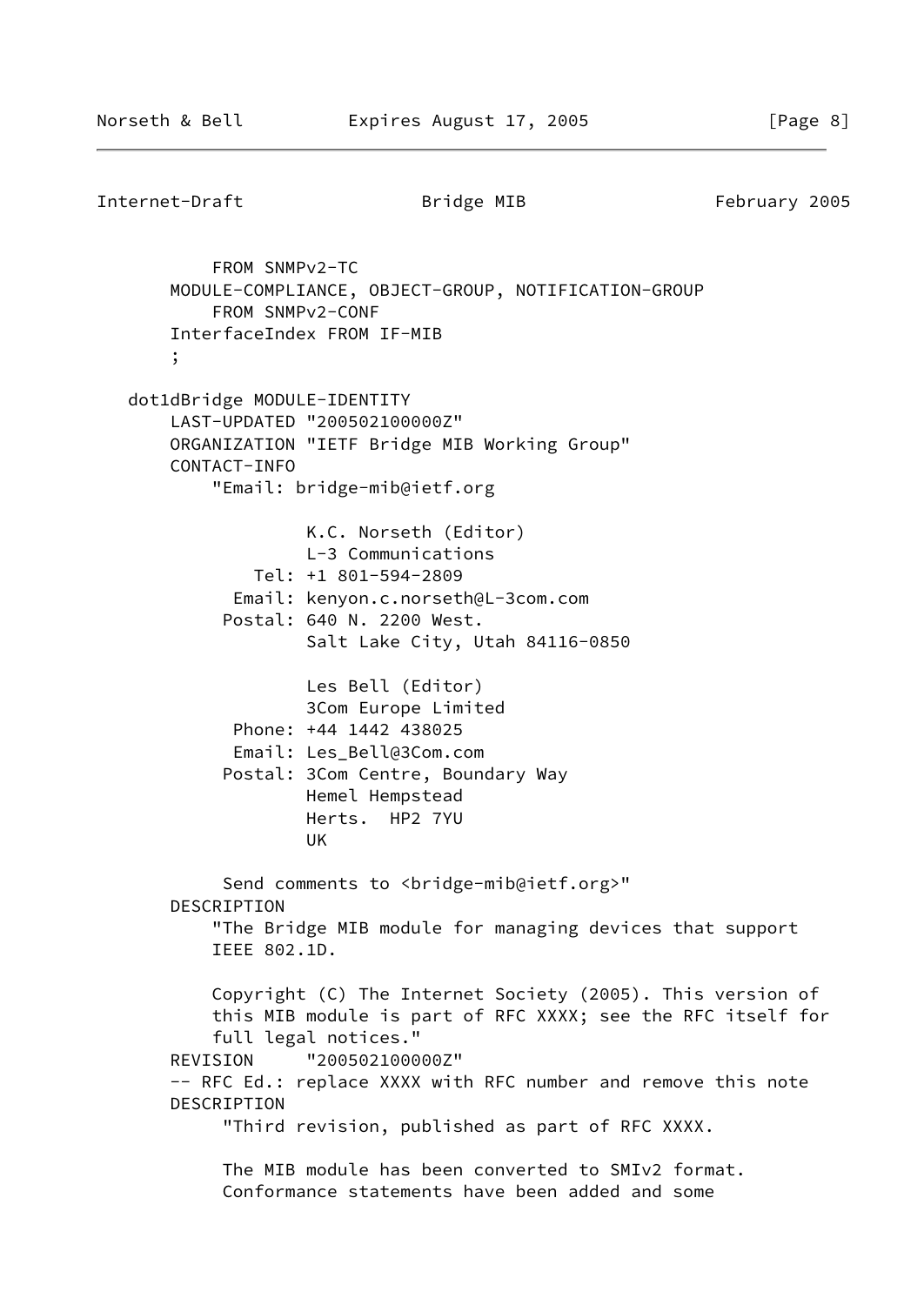description and reference clauses have been updated.

 The object dot1dStpPortPathCost32 was added to support IEEE 802.1t and the permissible values of dot1dStpPriority and dot1dStpPortPriority have been

| Norseth & Bell | Expires August 17, 2005 | [Page 9] |
|----------------|-------------------------|----------|
|----------------|-------------------------|----------|

```
Internet-Draft Bridge MIB February 2005
```
 clarified for bridges supporting IEEE 802.1t or IEEE 802.1w.

 The interpretation of dot1dStpTimeSinceTopologyChange has been clarified for bridges supporting the rapid spanning tree protocol (RSTP)." REVISION "199307310000Z" DESCRIPTION "Second revision, published as part of [RFC 1493](https://datatracker.ietf.org/doc/pdf/rfc1493)." REVISION "199112310000Z"

DESCRIPTION

 "Initial revision, published as part of [RFC 1286](https://datatracker.ietf.org/doc/pdf/rfc1286)." ::= { mib-2 17 }

```
 -- ---------------------------------------------------------- --
```

```
 -- Textual Conventions
  -- ---------------------------------------------------------- --
```

```
 BridgeId ::= TEXTUAL-CONVENTION
     STATUS current
     DESCRIPTION
         "The Bridge-Identifier as used in the Spanning Tree
         Protocol to uniquely identify a bridge. Its first two
         octets (in network byte order) contain a priority value
         and its last 6 octets contain the MAC address used to
         refer to a bridge in a unique fashion (typically, the
         numerically smallest MAC address of all ports on the
         bridge)."
     SYNTAX OCTET STRING (SIZE (8))
 Timeout ::= TEXTUAL-CONVENTION
     DISPLAY-HINT "d"
     STATUS current
```
DESCRIPTION

"A Spanning Tree Protocol (STP) timer in units of 1/100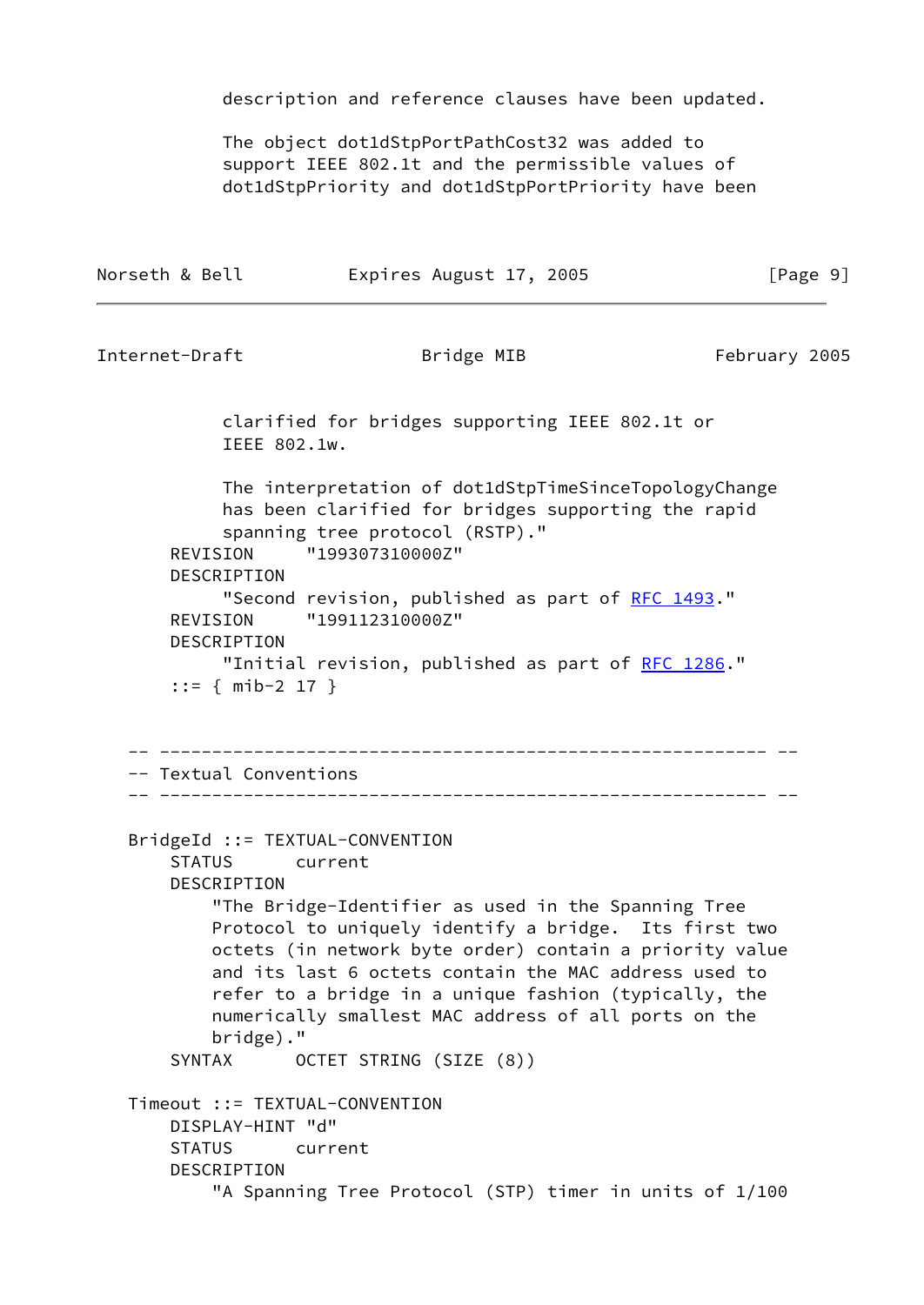seconds. Several objects in this MIB module represent values of timers used by the Spanning Tree Protocol. In this MIB, these timers have values in units of hundredths of a second (i.e. 1/100 secs).

 These timers, when stored in a Spanning Tree Protocol's BPDU, are in units of 1/256 seconds. Note, however, that 802.1D-1998 specifies a settable granularity of no more than one second for these timers. To avoid ambiguity, a conversion algorithm is defined below for converting between the different units, to ensure a timer's value is not distorted by multiple conversions.

| Norseth & Bell | Expires August 17, 2005                                                                                                                           |               | [Page 10] |
|----------------|---------------------------------------------------------------------------------------------------------------------------------------------------|---------------|-----------|
| Internet-Draft | Bridge MIB                                                                                                                                        | February 2005 |           |
|                | To convert a Timeout value into a value in units of<br>1/256 seconds, the following algorithm should be used:                                     |               |           |
|                | b = floor( $(n * 256) / 100$ )                                                                                                                    |               |           |
| where:         | $floor = quotient [ignore$ remainder]<br>$n$ is the value in $1/100$ second units<br>b is the value in 1/256 second units                         |               |           |
|                | To convert the value from 1/256 second units back to<br>1/100 seconds, the following algorithm should be used:<br>$n = ceiling( (b * 100) / 256)$ |               |           |
| where:         | ceiling = quotient [if remainder is $0$ ], or<br>quotient + 1 [if remainder is nonzero]<br>$n$ is the value in $1/100$ second units               |               |           |
|                | b is the value in $1/256$ second units                                                                                                            |               |           |
| <b>SYNTAX</b>  | Note: it is important that the arithmetic operations are<br>done in the order specified (i.e., multiply first,<br>divide second)."<br>Integer32   |               |           |
|                | subtrees in the Bridge MIB                                                                                                                        |               |           |
|                |                                                                                                                                                   |               |           |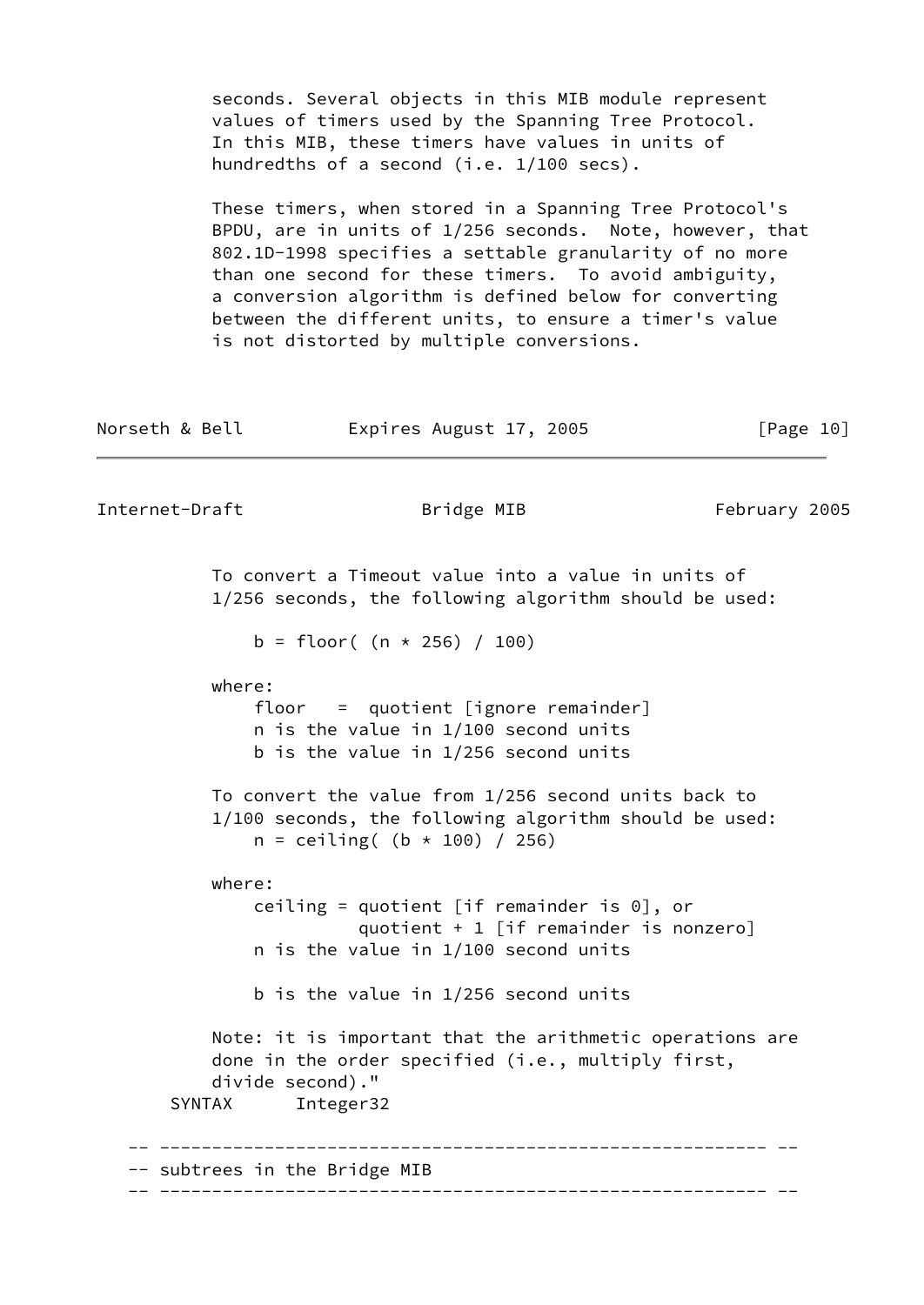dot1dNotifications OBJECT IDENTIFIER ::= { dot1dBridge 0 } dot1dBase OBJECT IDENTIFIER ::= { dot1dBridge 1 } dot1dStp OBJECT IDENTIFIER ::= { dot1dBridge 2 } dot1dSr OBJECT IDENTIFIER ::= { dot1dBridge 3 } -- documented in [RFC 1525](https://datatracker.ietf.org/doc/pdf/rfc1525) dot1dTp OBJECT IDENTIFIER ::= { dot1dBridge 4 } OBJECT IDENTIFIER ::= { dot1dBridge 5 } -- Subtrees used by Bridge MIB Extensions: -- pBridgeMIB MODULE-IDENTITY ::= { dot1dBridge 6 } -- qBridgeMIB MODULE-IDENTITY ::= { dot1dBridge 7 } -- Note that the practice of registering related MIB modules -- below dot1dBridge has been discouraged since there is no -- robust mechanism to track such registrations.

Norseth & Bell **Expires August 17, 2005** [Page 11]

Internet-Draft **Bridge MIB** February 2005

dot1dConformance OBJECT IDENTIFIER ::= { dot1dBridge 8 }

 -- ---------------------------------------------------------- -- -- the dot1dBase subtree -- ---------------------------------------------------------- -- -- Implementation of the dot1dBase subtree is mandatory for all -- bridges. -- ---------------------------------------------------------- --

dot1dBaseBridgeAddress OBJECT-TYPE

 SYNTAX MacAddress MAX-ACCESS read-only STATUS current DESCRIPTION "The MAC address used by this bridge when it must be referred to in a unique fashion. It is recommended that this be the numerically smallest MAC address of all ports that belong to this bridge. However it is only required to be unique. When concatenated with dot1dStpPriority a unique BridgeIdentifier is formed which is used in the Spanning Tree Protocol."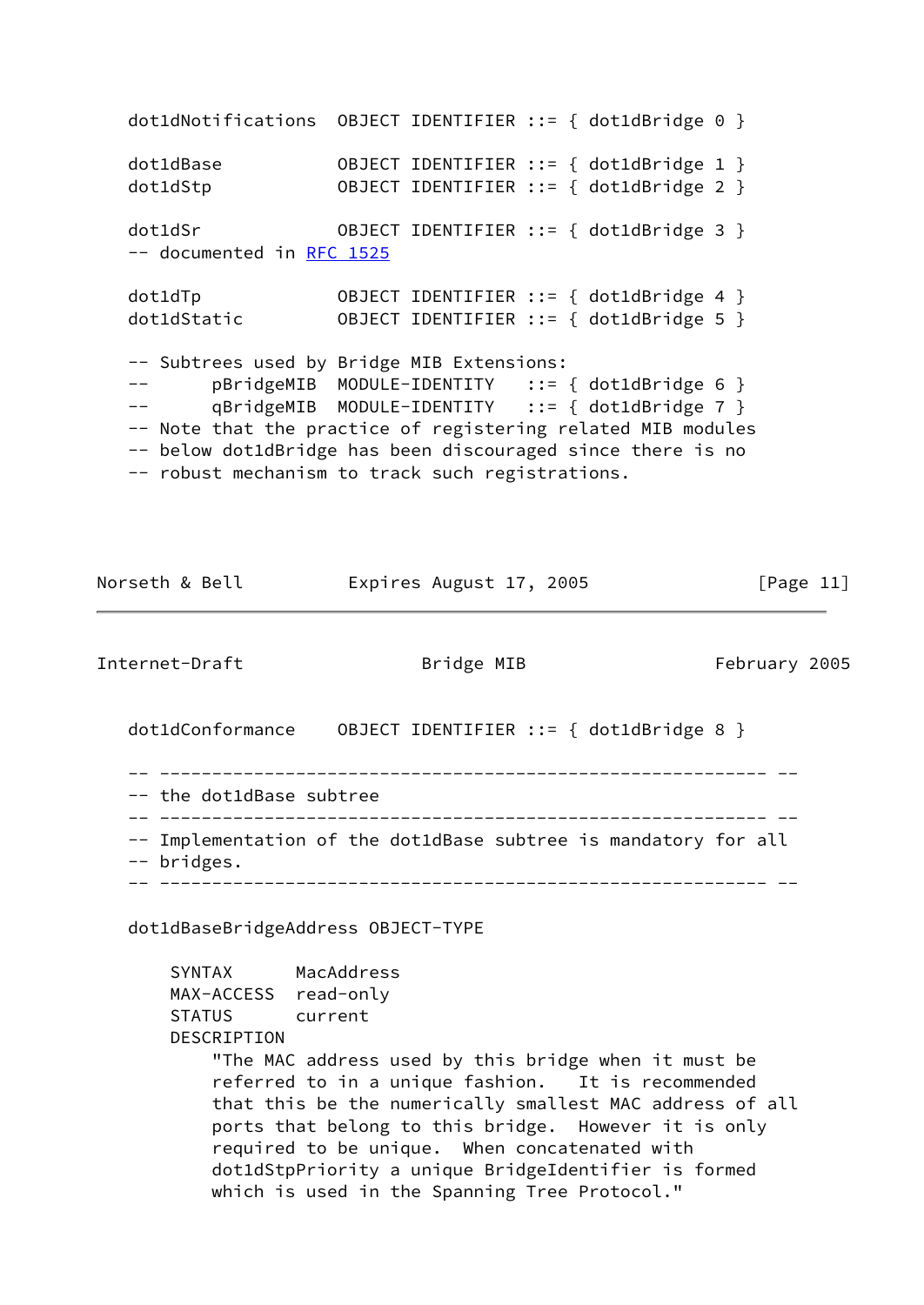```
REFERENCE
           "IEEE 802.1D-1998: clauses 14.4.1.1.3 and 7.12.5"
       ::= { dot1dBase 1 }
   dot1dBaseNumPorts OBJECT-TYPE
       SYNTAX Integer32
       UNITS "ports"
       MAX-ACCESS read-only
       STATUS current
       DESCRIPTION
           "The number of ports controlled by this bridging
           entity."
       REFERENCE
           "IEEE 802.1D-1998: clause 14.4.1.1.3"
       ::= { dot1dBase 2 }
   dot1dBaseType OBJECT-TYPE
      SYNTAX INTEGER {
                      unknown(1),
                      transparent-only(2),
                      sourceroute-only(3),
                     srt(4) }
       MAX-ACCESS read-only
       STATUS current
       DESCRIPTION
Norseth & Bell Expires August 17, 2005 [Page 12]
Internet-Draft Bridge MIB February 2005
           "Indicates what type of bridging this bridge can
           perform. If a bridge is actually performing a
           certain type of bridging this will be indicated by
           entries in the port table for the given type."
       ::= { dot1dBase 3 }
    -- ---------------------------------------------------------- --
   -- The Generic Bridge Port Table
   -- ---------------------------------------------------------- --
   dot1dBasePortTable OBJECT-TYPE
      SYNTAX SEQUENCE OF Dot1dBasePortEntry
       MAX-ACCESS not-accessible
       STATUS current
       DESCRIPTION
           "A table that contains generic information about every
```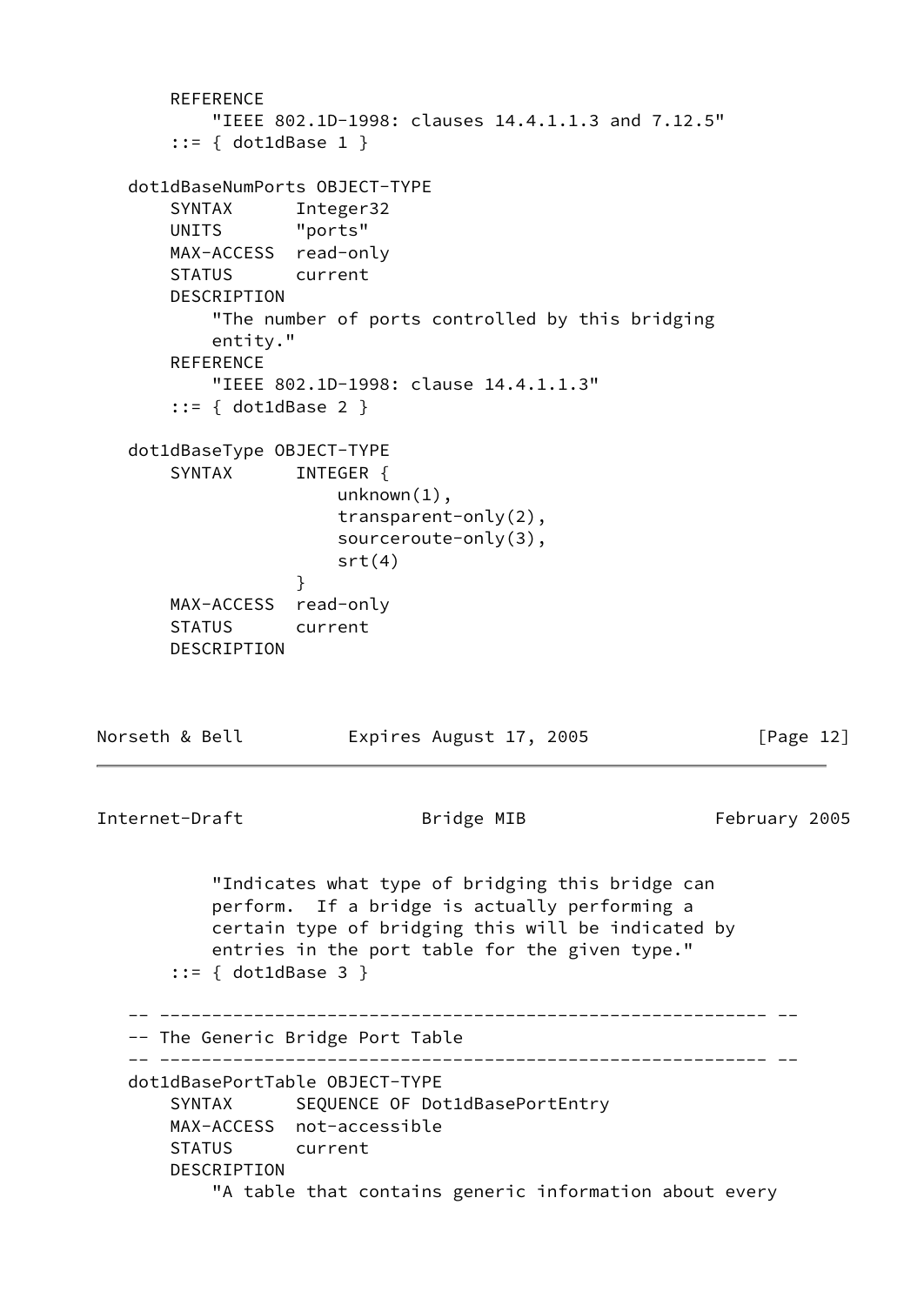```
 port that is associated with this bridge. Transparent,
           source-route, and srt ports are included."
        ::= { dot1dBase 4 }
   dot1dBasePortEntry OBJECT-TYPE
       SYNTAX Dot1dBasePortEntry
       MAX-ACCESS not-accessible
       STATUS current
       DESCRIPTION
           "A list of information for each port of the bridge."
       REFERENCE
           "IEEE 802.1D-1998: clause 14.4.2, 14.6.1"
       INDEX { dot1dBasePort }
        ::= { dot1dBasePortTable 1 }
   Dot1dBasePortEntry ::=
       SEQUENCE {
           dot1dBasePort
               Integer32,
           dot1dBasePortIfIndex
               InterfaceIndex,
           dot1dBasePortCircuit
               OBJECT IDENTIFIER,
           dot1dBasePortDelayExceededDiscards
               Counter32,
           dot1dBasePortMtuExceededDiscards
               Counter32
       }
   dot1dBasePort OBJECT-TYPE
       SYNTAX Integer32 (1..65535)
       MAX-ACCESS read-only
Norseth & Bell Expires August 17, 2005 [Page 13]
Internet-Draft Bridge MIB February 2005
       STATUS current
       DESCRIPTION
           "The port number of the port for which this entry
           contains bridge management information."
        ::= { dot1dBasePortEntry 1 }
   dot1dBasePortIfIndex OBJECT-TYPE
```
SYNTAX InterfaceIndex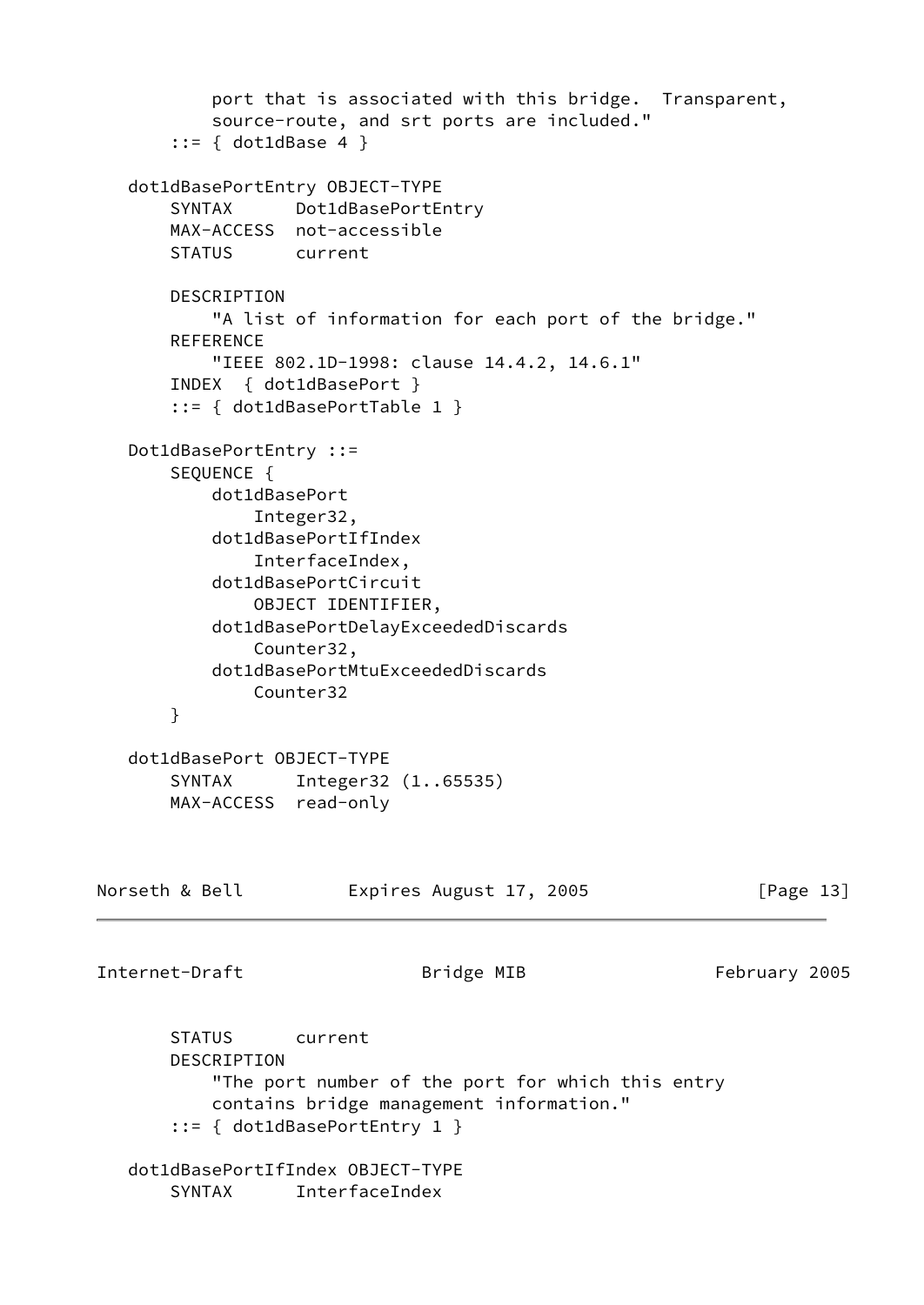```
 MAX-ACCESS read-only
     STATUS current
     DESCRIPTION
         "The value of the instance of the ifIndex object,
         defined in IF-MIB, for the interface corresponding
         to this port."
     ::= { dot1dBasePortEntry 2 }
 dot1dBasePortCircuit OBJECT-TYPE
     SYNTAX OBJECT IDENTIFIER
     MAX-ACCESS read-only
     STATUS current
     DESCRIPTION
         "For a port which (potentially) has the same value of
         dot1dBasePortIfIndex as another port on the same bridge,
         this object contains the name of an object instance
         unique to this port. For example, in the case where
         multiple ports correspond one-to-one with multiple X.25
         virtual circuits, this value might identify an (e.g.,
         the first) object instance associated with the X.25
         virtual circuit corresponding to this port.
         For a port which has a unique value of
         dot1dBasePortIfIndex, this object can have the value
         { 0 0 }."
     ::= { dot1dBasePortEntry 3 }
 dot1dBasePortDelayExceededDiscards OBJECT-TYPE
     SYNTAX Counter32
     MAX-ACCESS read-only
     STATUS current
     DESCRIPTION
         "The number of frames discarded by this port due
         to excessive transit delay through the bridge. It
         is incremented by both transparent and source
         route bridges."
    REFERENCE
         "IEEE 802.1D-1998: clause 14.6.1.1.3"
     ::= { dot1dBasePortEntry 4 }
```
Norseth & Bell **Expires August 17, 2005** [Page 14]

Internet-Draft **Bridge MIB** February 2005

dot1dBasePortMtuExceededDiscards OBJECT-TYPE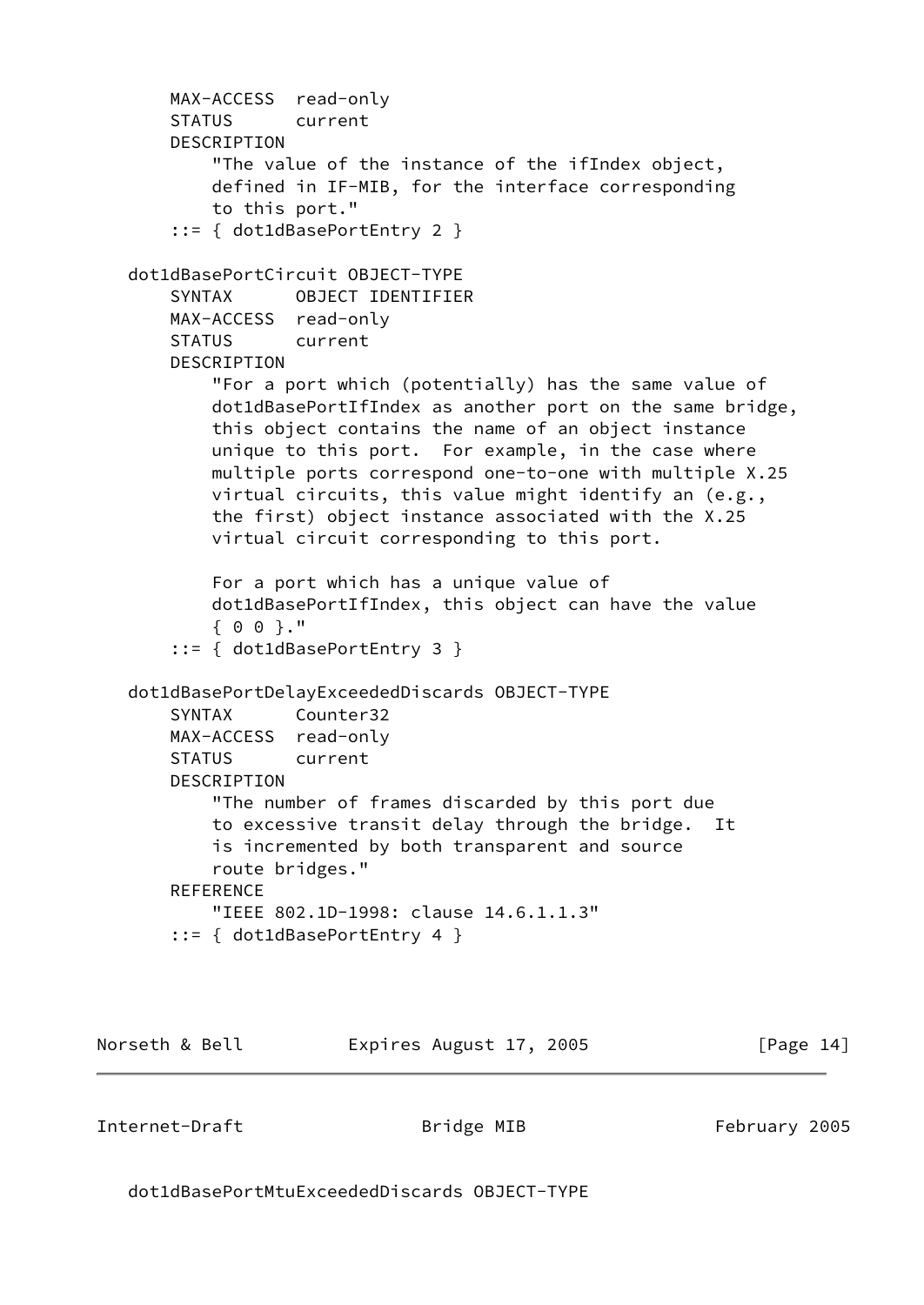```
 SYNTAX Counter32
       MAX-ACCESS read-only
       STATUS current
       DESCRIPTION
            "The number of frames discarded by this port due
            to an excessive size. It is incremented by both
            transparent and source route bridges."
      REFERENCE
            "IEEE 802.1D-1998: clause 14.6.1.1.3"
        ::= { dot1dBasePortEntry 5 }
   -- ---------------------------------------------------------- --
   -- the dot1dStp subtree
   -- ---------------------------------------------------------- --
   -- Implementation of the dot1dStp subtree is optional. It is
  -- implemented by those bridges that support the Spanning Tree
   -- Protocol.
                 -- ---------------------------------------------------------- --
   dot1dStpProtocolSpecification OBJECT-TYPE
      SYNTAX INTEGER {
                        unknown(1),
                        decLb100(2),
                        ieee8021d(3)
 }
       MAX-ACCESS read-only
       STATUS current
       DESCRIPTION
            "An indication of what version of the Spanning Tree
           Protocol is being run. The value 'decLb100(2)'
           indicates the DEC LANbridge 100 Spanning Tree protocol.
           IEEE 802.1D implementations will return 'ieee8021d(3)'.
           If future versions of the IEEE Spanning Tree Protocol
            are released that are incompatible with the current
            version a new value will be defined."
        ::= { dot1dStp 1 }
   dot1dStpPriority OBJECT-TYPE
       SYNTAX Integer32 (0..65535)
       MAX-ACCESS read-write
       STATUS current
       DESCRIPTION
            "The value of the write-able portion of the Bridge ID,
            i.e., the first two octets of the (8 octet long) Bridge
            ID. The other (last) 6 octets of the Bridge ID are
            given by the value of dot1dBaseBridgeAddress.
           On bridges supporting IEEE 802.1t or IEEE 802.1w,
```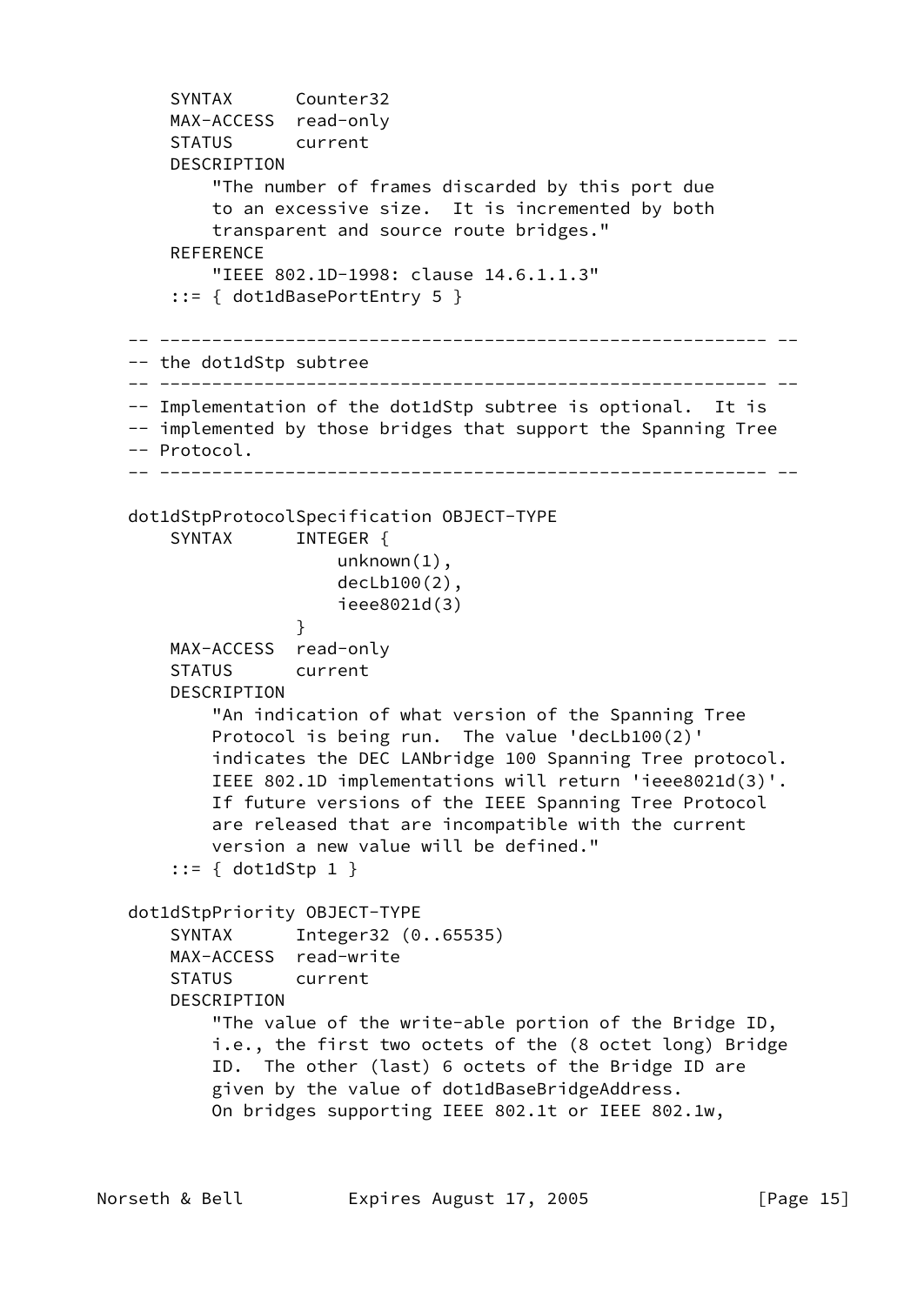```
Internet-Draft Bridge MIB February 2005
           permissible values are 0-61440, in steps of 4096."
       REFERENCE
            "IEEE 802.1D-1998 clause 8.10.2, Table 8-4,
            IEEE 802.1t clause 8.10.2, Table 8-4, clause 14.3."
        ::= { dot1dStp 2 }
   dot1dStpTimeSinceTopologyChange OBJECT-TYPE
       SYNTAX TimeTicks
       UNITS "centi-seconds"
       MAX-ACCESS read-only
       STATUS current
       DESCRIPTION
            "The time (in hundredths of a second) since the
            last time a topology change was detected by the
            bridge entity.
            For RSTP, this reports the time since the tcWhile
            timer for any port on this Bridge was nonzero."
       REFERENCE
            "IEEE 802.1D-1998 clause 14.8.1.1.,
            IEEE 802.1w clause 14.8.1.1."
        ::= { dot1dStp 3 }
   dot1dStpTopChanges OBJECT-TYPE
       SYNTAX Counter32
       MAX-ACCESS read-only
       STATUS current
       DESCRIPTION
            "The total number of topology changes detected by
            this bridge since the management entity was last
            reset or initialized."
      REFERENCE
            "IEEE 802.1D-1998 clause 14.8.1.1."
        ::= { dot1dStp 4 }
   dot1dStpDesignatedRoot OBJECT-TYPE
```
"IEEE 802.1D-1998: clause 8.5.3.1"

Bridge PDUs originated by this node."

 "The bridge identifier of the root of the spanning tree as determined by the Spanning Tree Protocol as executed by this node. This value is used as the Root Identifier parameter in all Configuration

 SYNTAX BridgeId MAX-ACCESS read-only STATUS current

DESCRIPTION

**REFERENCE**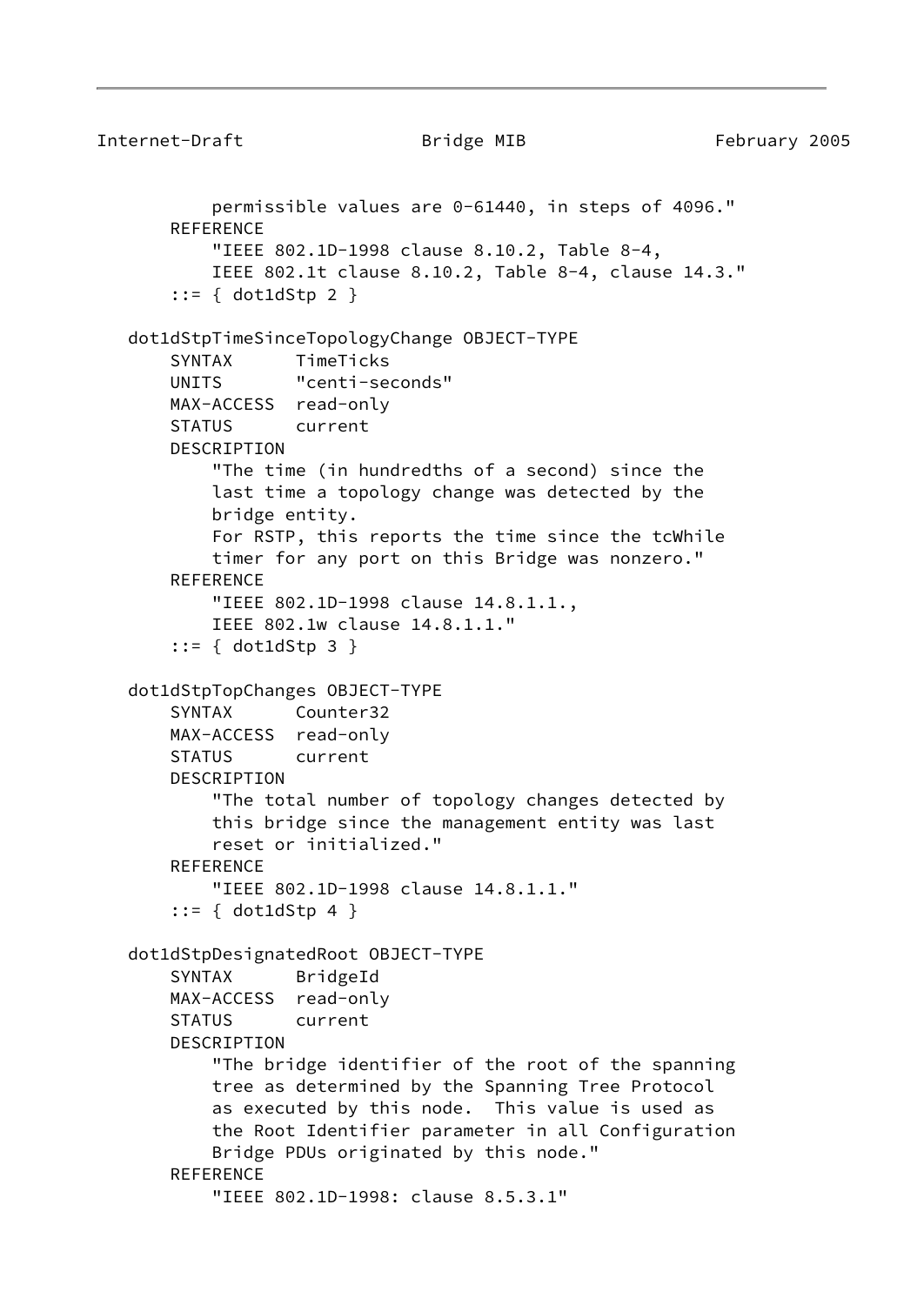```
 ::= { dot1dStp 5 }
```
Internet-Draft **Bridge MIB** February 2005

```
 dot1dStpRootCost OBJECT-TYPE
     SYNTAX Integer32
     MAX-ACCESS read-only
     STATUS current
     DESCRIPTION
         "The cost of the path to the root as seen from
        this bridge."
    REFERENCE
         "IEEE 802.1D-1998: clause 8.5.3.2"
     ::= { dot1dStp 6 }
 dot1dStpRootPort OBJECT-TYPE
     SYNTAX Integer32
     MAX-ACCESS read-only
     STATUS current
     DESCRIPTION
         "The port number of the port which offers the lowest
         cost path from this bridge to the root bridge."
    REFERENCE
         "IEEE 802.1D-1998: clause 8.5.3.3"
     ::= { dot1dStp 7 }
 dot1dStpMaxAge OBJECT-TYPE
     SYNTAX Timeout
     UNITS "centi-seconds"
     MAX-ACCESS read-only
     STATUS current
     DESCRIPTION
         "The maximum age of Spanning Tree Protocol information
         learned from the network on any port before it is
         discarded, in units of hundredths of a second. This is
        the actual value that this bridge is currently using."
     REFERENCE
         "IEEE 802.1D-1998: clause 8.5.3.4"
     ::= { dot1dStp 8 }
 dot1dStpHelloTime OBJECT-TYPE
     SYNTAX Timeout
     UNITS "centi-seconds"
```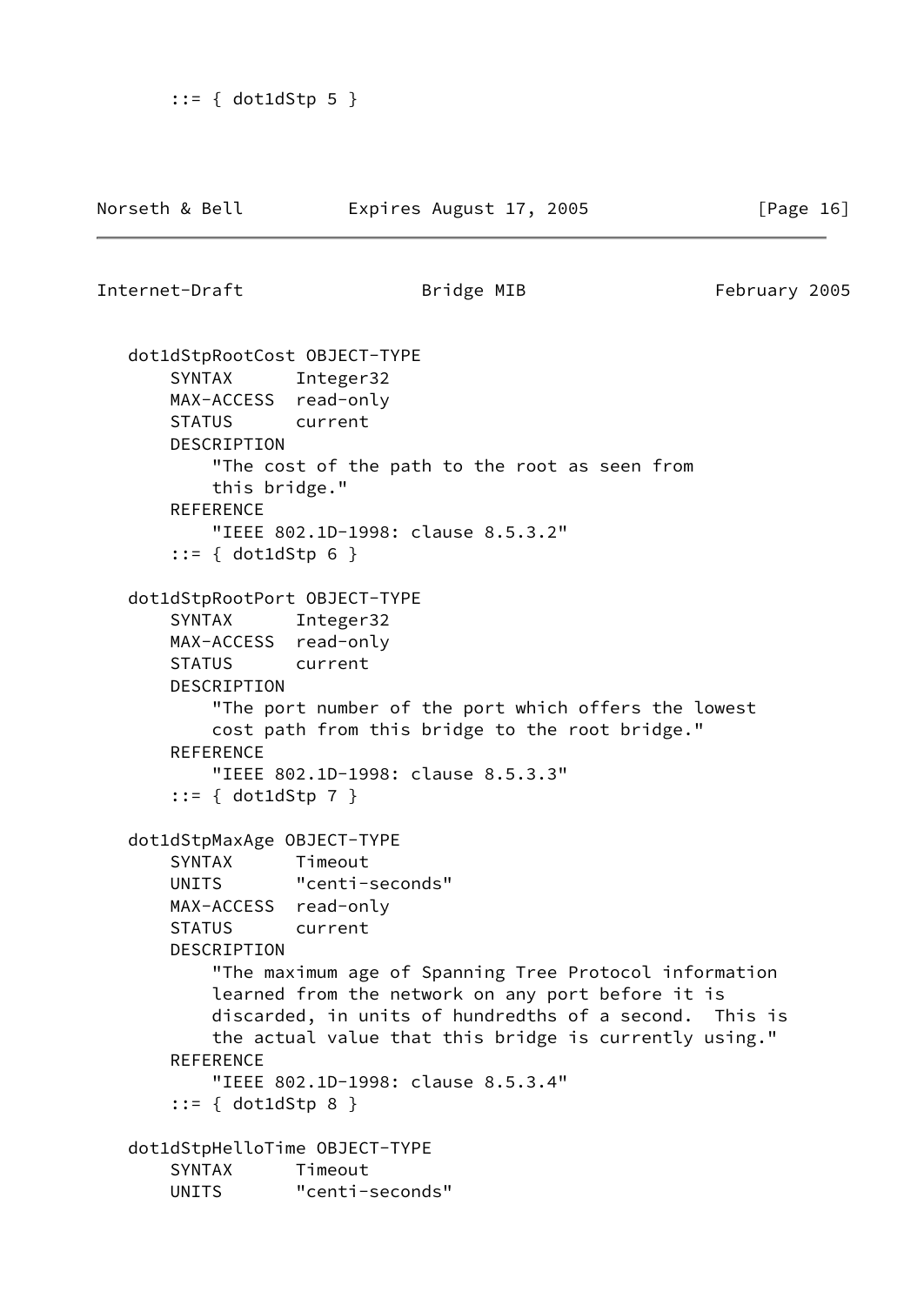MAX-ACCESS read-only STATUS current DESCRIPTION "The amount of time between the transmission of Configuration bridge PDUs by this node on any port when it is the root of the spanning tree or trying to become so, in units of hundredths of a second. This is the actual value that this bridge is currently using." **REFERENCE** Norseth & Bell **Expires August 17, 2005** [Page 17] Internet-Draft **Bridge MIB** February 2005 "IEEE 802.1D-1998: clause 8.5.3.5" ::= { dot1dStp 9 } dot1dStpHoldTime OBJECT-TYPE SYNTAX Integer32 UNITS "centi-seconds" MAX-ACCESS read-only STATUS current DESCRIPTION "This time value determines the interval length during which no more than two Configuration bridge PDUs shall be transmitted by this node, in units of hundredths of a second." **REFERENCE**  "IEEE 802.1D-1998: clause 8.5.3.14" ::= { dot1dStp 10 } dot1dStpForwardDelay OBJECT-TYPE SYNTAX Timeout UNITS "centi-seconds" MAX-ACCESS read-only STATUS current DESCRIPTION "This time value, measured in units of hundredths of a second, controls how fast a port changes its spanning state when moving towards the Forwarding state. The value determines how long the port stays in each of the Listening and Learning states, which precede the Forwarding state. This value is also used, when a topology change has been detected and is underway, to age all dynamic entries in the Forwarding Database. [Note that this value is the one that this bridge is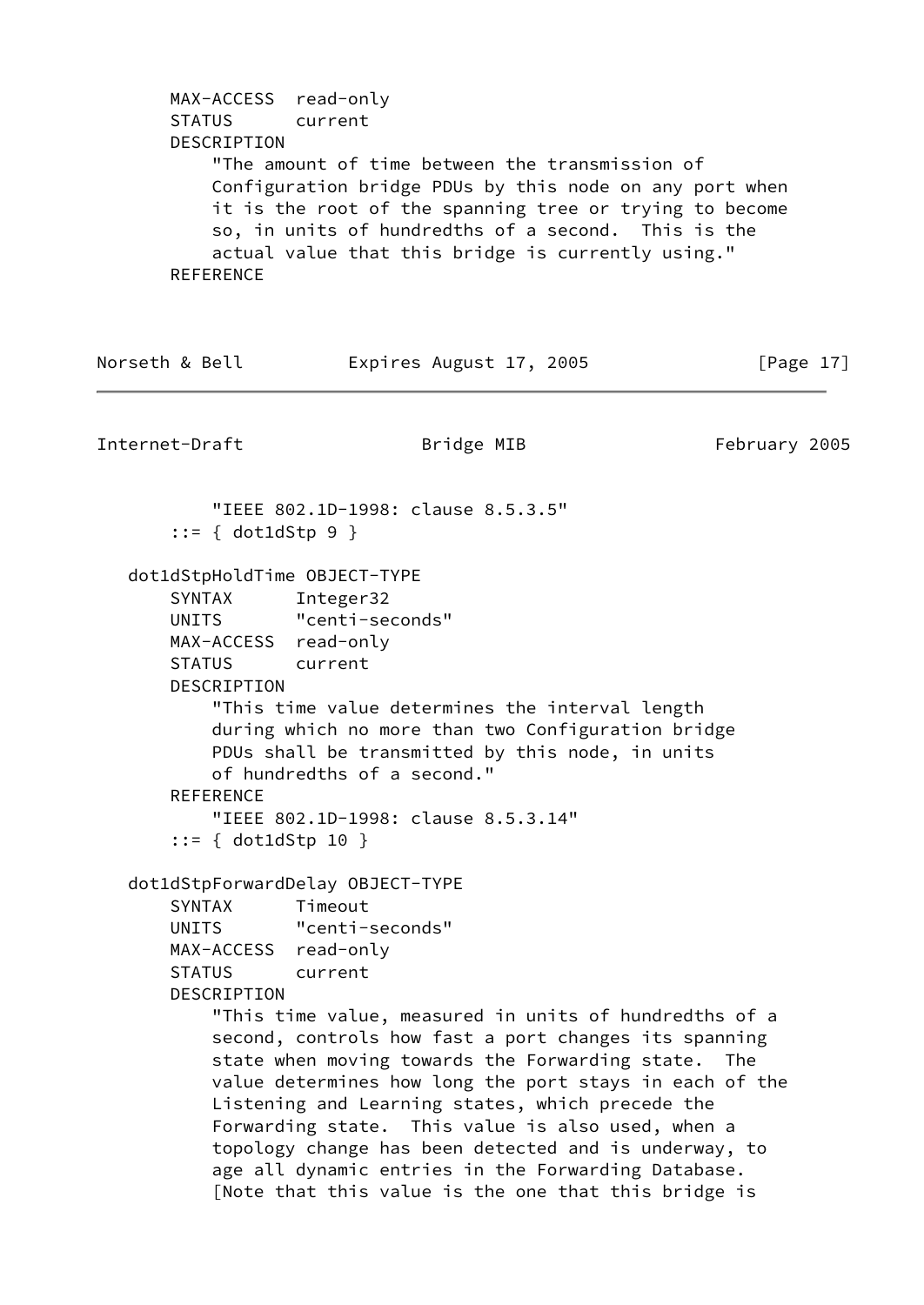currently using, in contrast to dot1dStpBridgeForwardDelay which is the value that this bridge and all others would start using if/when this bridge were to become the root.]" **REFERENCE**  "IEEE 802.1D-1998: clause 8.5.3.6" ::= { dot1dStp 11 } dot1dStpBridgeMaxAge OBJECT-TYPE SYNTAX Timeout (600..4000) UNITS "centi-seconds" MAX-ACCESS read-write STATUS current DESCRIPTION "The value that all bridges use for MaxAge when this bridge is acting as the root. Note that 802.1D-1998

Norseth & Bell **Expires August 17, 2005** [Page 18]

Internet-Draft **Bridge MIB** February 2005

 specifies that the range for this parameter is related to the value of dot1dStpBridgeHelloTime. The granularity of this timer is specified by 802.1D-1998 to be 1 second. An agent may return a badValue error if a set is attempted to a value which is not a whole number of seconds." **REFERENCE**  "IEEE 802.1D-1998: clause 8.5.3.8" ::= { dot1dStp 12 } dot1dStpBridgeHelloTime OBJECT-TYPE SYNTAX Timeout (100..1000) UNITS "centi-seconds" MAX-ACCESS read-write STATUS current DESCRIPTION "The value that all bridges use for HelloTime when this bridge is acting as the root. The granularity of this timer is specified by 802.1D-1998 to be 1 second. An agent may return a badValue error if a set is attempted to a value which is not a whole number of seconds." **REFERENCE**  "IEEE 802.1D-1998: clause 8.5.3.9" ::= { dot1dStp 13 }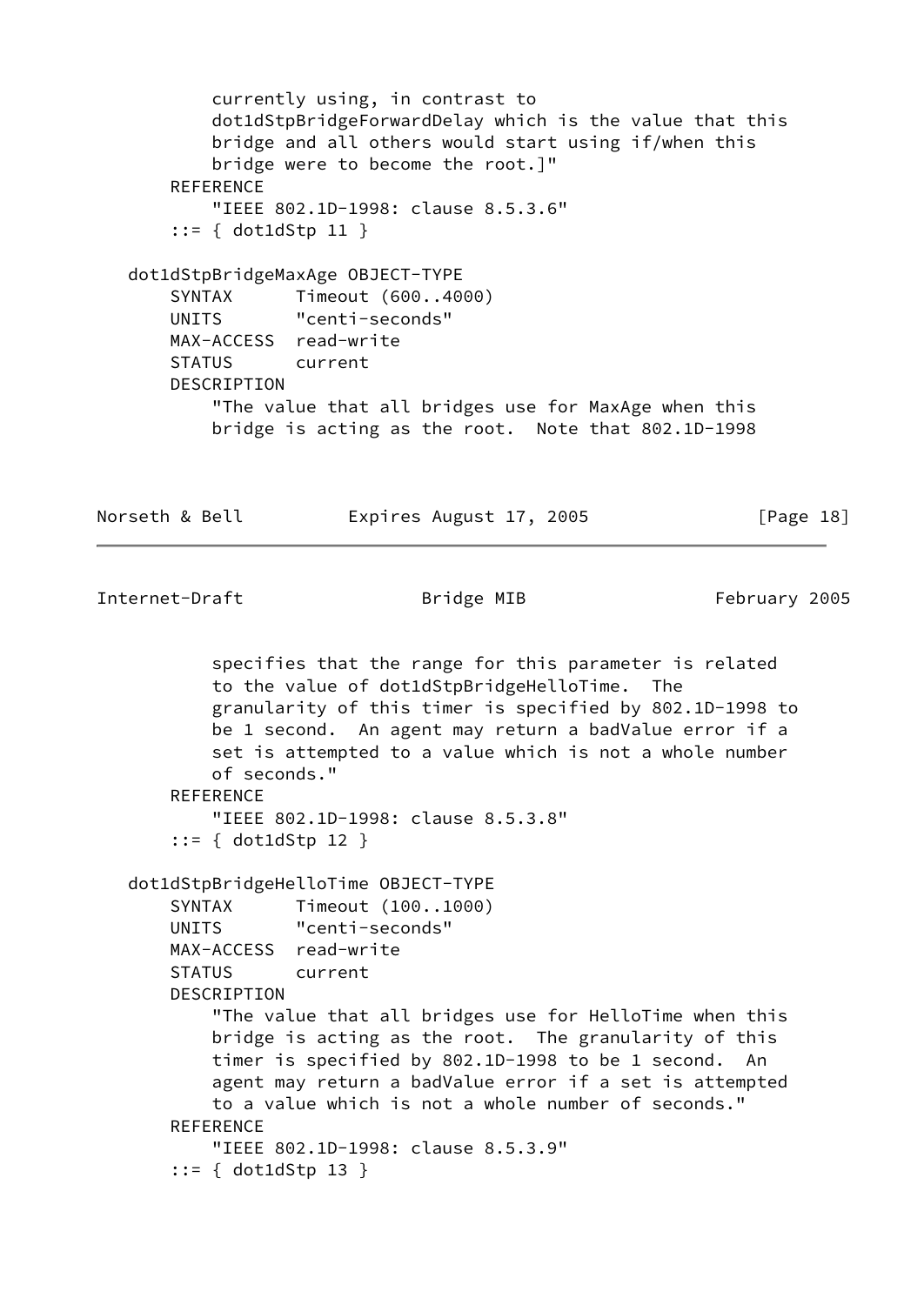```
 dot1dStpBridgeForwardDelay OBJECT-TYPE
       SYNTAX Timeout (400..3000)
       UNITS "centi-seconds"
       MAX-ACCESS read-write
       STATUS current
       DESCRIPTION
           "The value that all bridges use for ForwardDelay when
           this bridge is acting as the root. Note that
           802.1D-1998 specifies that the range for this parameter
           is related to the value of dot1dStpBridgeMaxAge. The
           granularity of this timer is specified by 802.1D-1998 to
           be 1 second. An agent may return a badValue error if a
           set is attempted to a value which is not a whole number
           of seconds."
      REFERENCE
           "IEEE 802.1D-1998: clause 8.5.3.10"
       ::= { dot1dStp 14 }
    -- ---------------------------------------------------------- --
    -- The Spanning Tree Port Table
    -- ---------------------------------------------------------- --
   dot1dStpPortTable OBJECT-TYPE
Norseth & Bell Expires August 17, 2005 [Page 19]
Internet-Draft Bridge MIB February 2005
      SYNTAX SEQUENCE OF Dot1dStpPortEntry
       MAX-ACCESS not-accessible
       STATUS current
       DESCRIPTION
           "A table that contains port-specific information
           for the Spanning Tree Protocol."
       ::= { dot1dStp 15 }
   dot1dStpPortEntry OBJECT-TYPE
       SYNTAX Dot1dStpPortEntry
       MAX-ACCESS not-accessible
       STATUS current
       DESCRIPTION
           "A list of information maintained by every port about
           the Spanning Tree Protocol state for that port."
       INDEX { dot1dStpPort }
       ::= { dot1dStpPortTable 1 }
```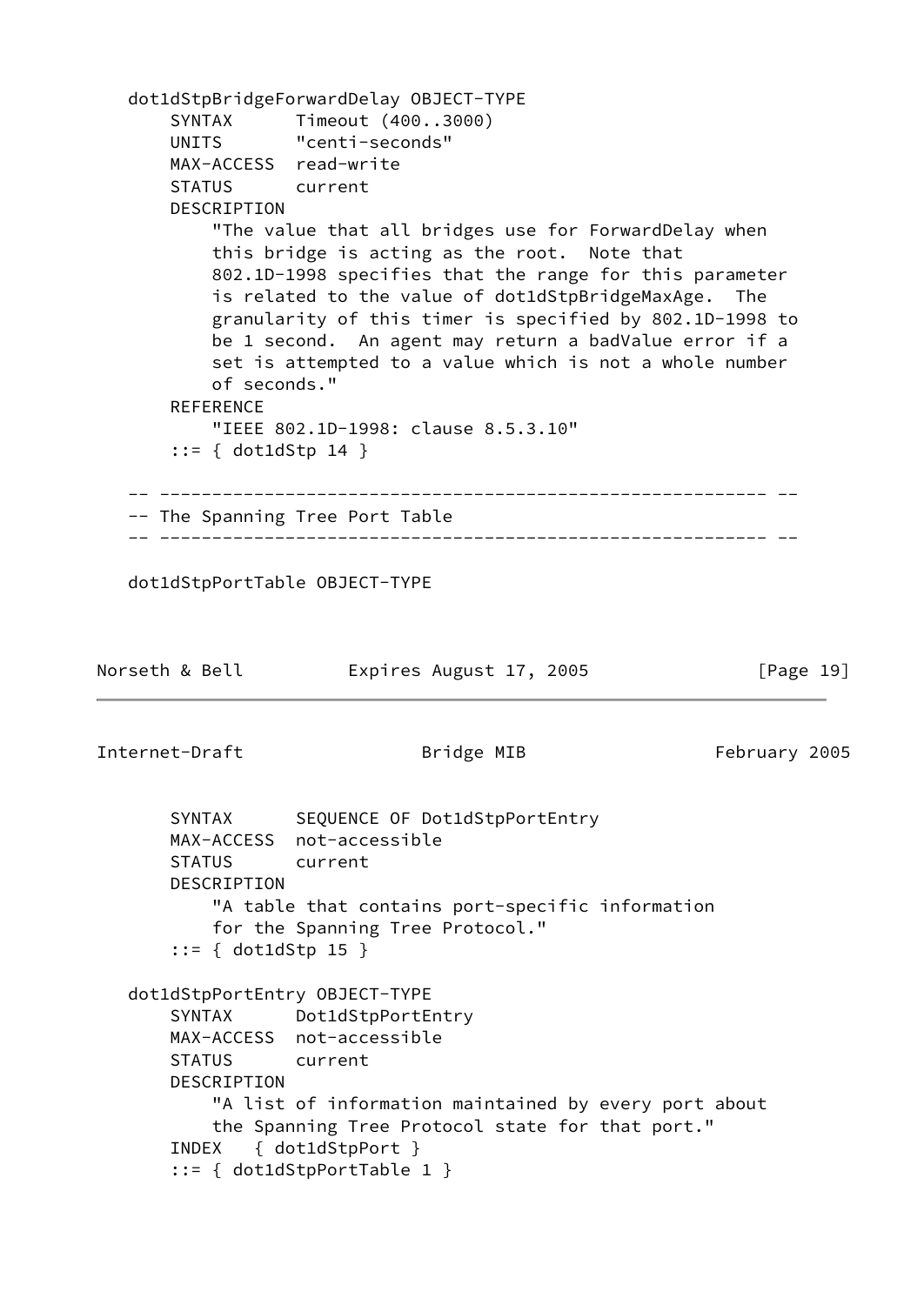Dot1dStpPortEntry ::= SEQUENCE { dot1dStpPort Integer32, dot1dStpPortPriority Integer32, dot1dStpPortState INTEGER, dot1dStpPortEnable INTEGER, dot1dStpPortPathCost Integer32, dot1dStpPortDesignatedRoot BridgeId, dot1dStpPortDesignatedCost Integer32, dot1dStpPortDesignatedBridge BridgeId, dot1dStpPortDesignatedPort OCTET STRING, dot1dStpPortForwardTransitions Counter32, dot1dStpPortPathCost32 Integer32 } dot1dStpPort OBJECT-TYPE SYNTAX Integer32 (1..65535) MAX-ACCESS read-only

Norseth & Bell **Expires August 17, 2005** [Page 20]

Internet-Draft **Bridge MIB** February 2005

 STATUS current DESCRIPTION "The port number of the port for which this entry contains Spanning Tree Protocol management information." REFERENCE "IEEE 802.1D-1998: clause 14.8.2.1.2" ::= { dot1dStpPortEntry 1 } dot1dStpPortPriority OBJECT-TYPE SYNTAX Integer32 (0..255) MAX-ACCESS read-write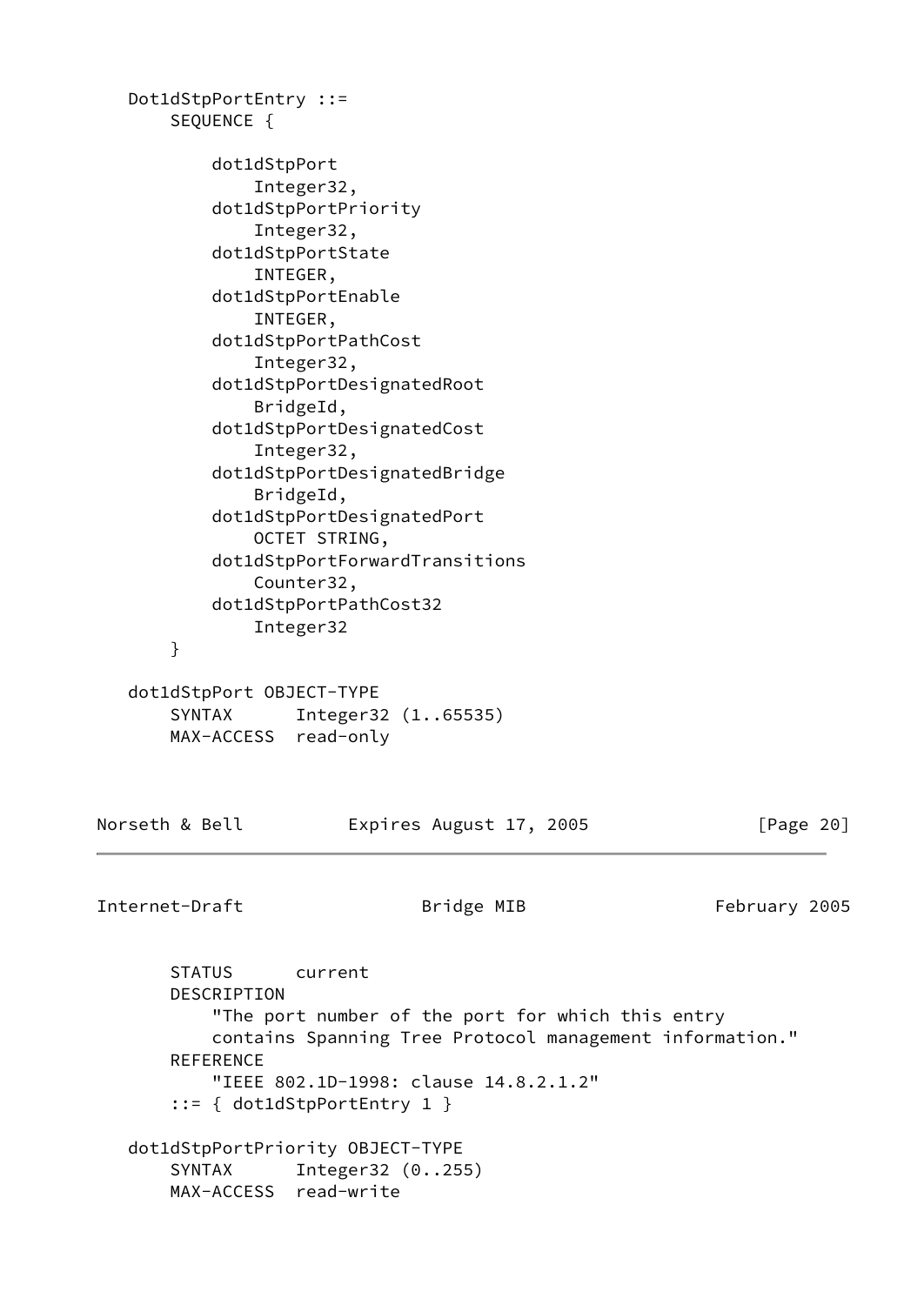```
 STATUS current
       DESCRIPTION
           "The value of the priority field which is contained in
           the first (in network byte order) octet of the (2 octet
           long) Port ID. The other octet of the Port ID is given
           by the value of dot1dStpPort.
           On bridges supporting IEEE 802.1t or IEEE 802.1w,
           permissible values are 0-240, in steps of 16."
       REFERENCE
           "IEEE 802.1D-1998 clause 8.10.2, Table 8-4,
           IEEE 802.1t clause 8.10.2, Table 8-4, clause 14.3."
       ::= { dot1dStpPortEntry 2 }
   dot1dStpPortState OBJECT-TYPE
      SYNTAX INTEGER {
                      disabled(1),
                      blocking(2),
                      listening(3),
                      learning(4),
                      forwarding(5),
                      broken(6)
 }
       MAX-ACCESS read-only
       STATUS current
       DESCRIPTION
           "The port's current state as defined by application of
           the Spanning Tree Protocol. This state controls what
           action a port takes on reception of a frame. If the
           bridge has detected a port that is malfunctioning it
           will place that port into the broken(6) state. For
           ports which are disabled (see dot1dStpPortEnable), this
           object will have a value of disabled(1)."
      REFERENCE
           "IEEE 802.1D-1998: clause 8.5.5.2"
       ::= { dot1dStpPortEntry 3 }
   dot1dStpPortEnable OBJECT-TYPE
Norseth & Bell Expires August 17, 2005 [Page 21]
Internet-Draft Bridge MIB February 2005
      SYNTAX INTEGER {
                      enabled(1),
                      disabled(2)
 }
```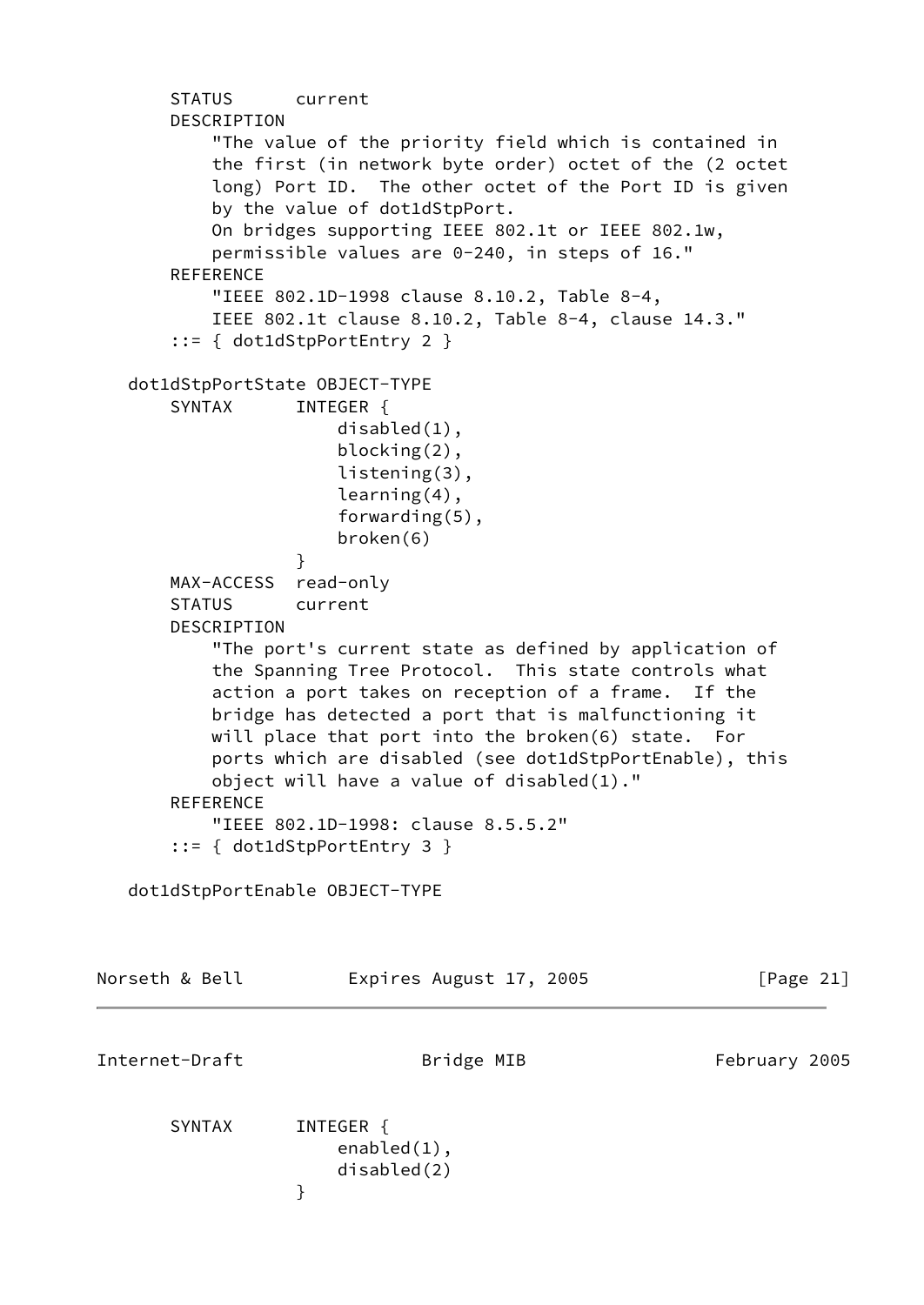```
 MAX-ACCESS read-write
        STATUS current
        DESCRIPTION
            "The enabled/disabled status of the port."
       REFERENCE
            "IEEE 802.1D-1998: clause 8.5.5.2"
        ::= { dot1dStpPortEntry 4 }
    dot1dStpPortPathCost OBJECT-TYPE
        SYNTAX Integer32 (1..65535)
        MAX-ACCESS read-write
        STATUS current
        DESCRIPTION
            "The contribution of this port to the path cost of
            paths towards the spanning tree root which include
            this port. 802.1D-1998 recommends that the default
            value of this parameter be in inverse proportion to
            the speed of the attached LAN.
            New implementations should support dot1dStpPortPathCost32.
            If the port path costs exceeds the maximum value of this
            object then this object should report the maximum value,
            namely 65535. Applications should try to read the
            dot1dStpPortPathCost32 object if this object reports
            the maximum value."
        REFERENCE "IEEE 802.1D-1998: clause 8.5.5.3"
            ::= { dot1dStpPortEntry 5 }
    dot1dStpPortDesignatedRoot OBJECT-TYPE
        SYNTAX BridgeId
        MAX-ACCESS read-only
        STATUS current
        DESCRIPTION
            "The unique Bridge Identifier of the Bridge
            recorded as the Root in the Configuration BPDUs
            transmitted by the Designated Bridge for the
            segment to which the port is attached."
       REFERENCE
            "IEEE 802.1D-1998: clause 8.5.5.4"
        ::= { dot1dStpPortEntry 6 }
    dot1dStpPortDesignatedCost OBJECT-TYPE
        SYNTAX Integer32
        MAX-ACCESS read-only
Norseth & Bell Expires August 17, 2005 [Page 22]
```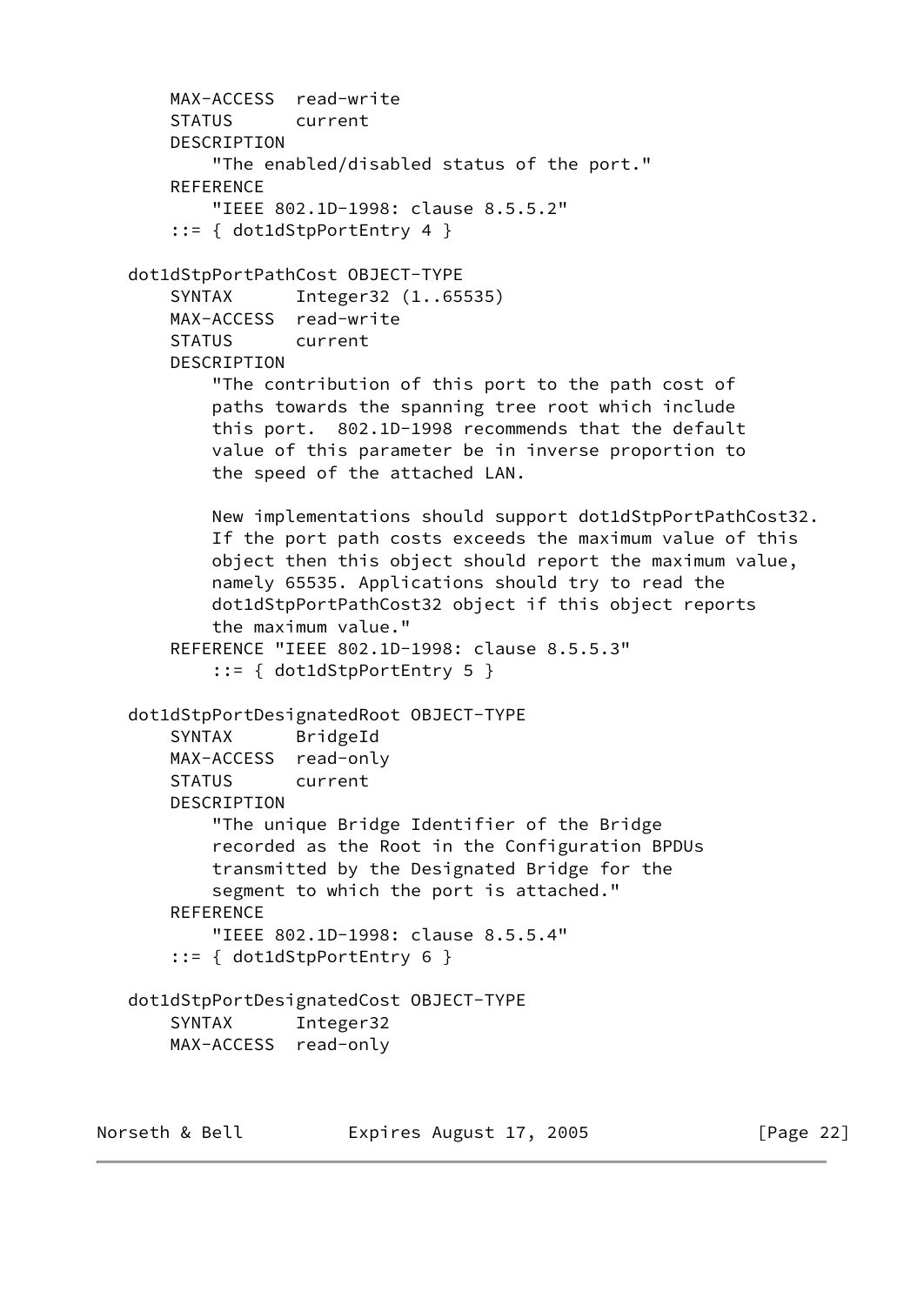```
 STATUS current
     DESCRIPTION
         "The path cost of the Designated Port of the segment
         connected to this port. This value is compared to the
         Root Path Cost field in received bridge PDUs."
     REFERENCE
         "IEEE 802.1D-1998: clause 8.5.5.5"
     ::= { dot1dStpPortEntry 7 }
 dot1dStpPortDesignatedBridge OBJECT-TYPE
     SYNTAX BridgeId
     MAX-ACCESS read-only
     STATUS current
     DESCRIPTION
         "The Bridge Identifier of the bridge which this
         port considers to be the Designated Bridge for
         this port's segment."
     REFERENCE
         "IEEE 802.1D-1998: clause 8.5.5.6"
     ::= { dot1dStpPortEntry 8 }
 dot1dStpPortDesignatedPort OBJECT-TYPE
     SYNTAX OCTET STRING (SIZE (2))
     MAX-ACCESS read-only
     STATUS current
    DESCRIPTION
         "The Port Identifier of the port on the Designated
         Bridge for this port's segment."
     REFERENCE
         "IEEE 802.1D-1998: clause 8.5.5.7"
     ::= { dot1dStpPortEntry 9 }
 dot1dStpPortForwardTransitions OBJECT-TYPE
     SYNTAX Counter32
     MAX-ACCESS read-only
     STATUS current
     DESCRIPTION
         "The number of times this port has transitioned
         from the Learning state to the Forwarding state."
     ::= { dot1dStpPortEntry 10 }
 dot1dStpPortPathCost32 OBJECT-TYPE
     SYNTAX Integer32 (1..200000000)
     MAX-ACCESS read-write
     STATUS current
     DESCRIPTION
         "The contribution of this port to the path cost of
```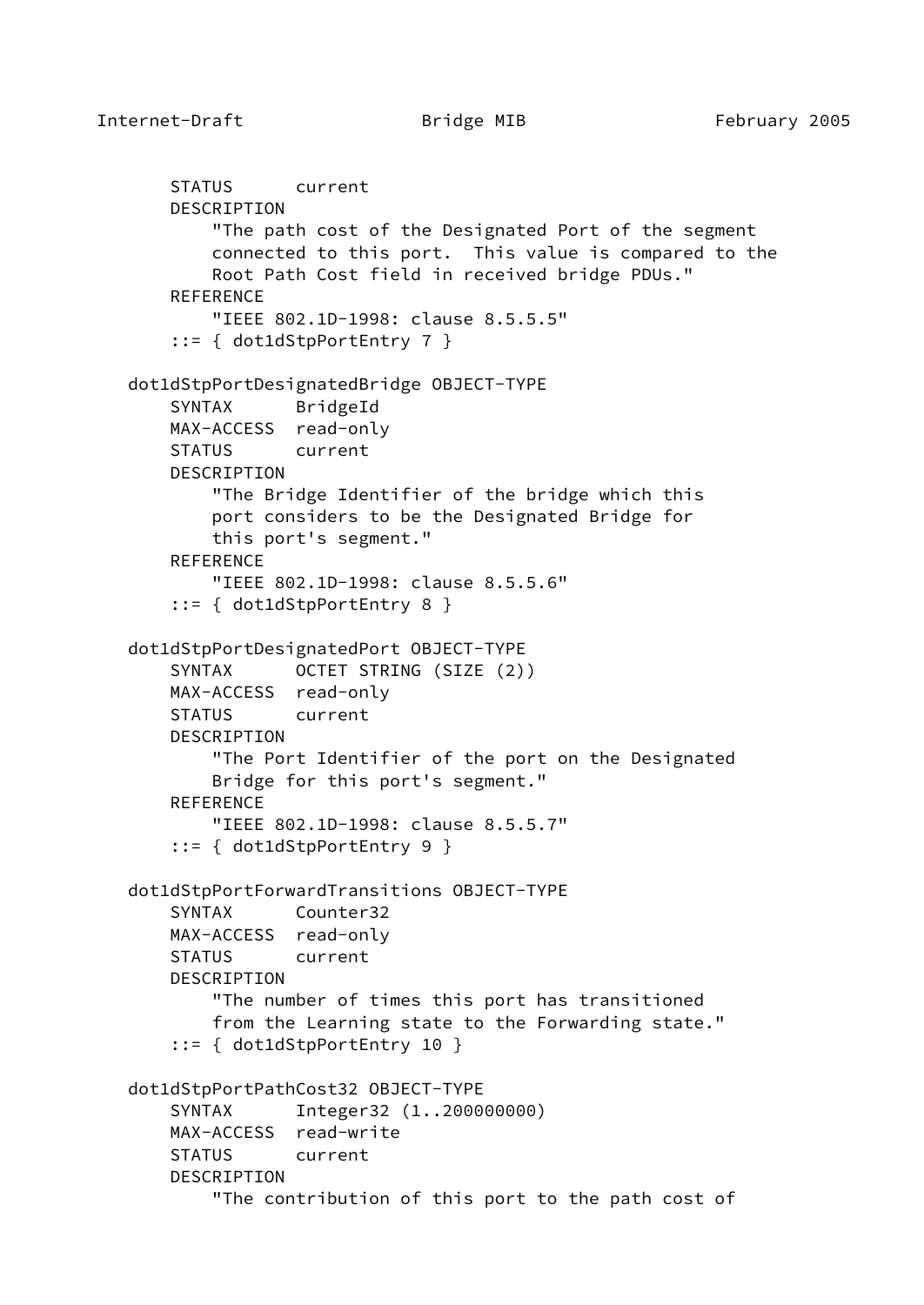Norseth & Bell **Expires August 17, 2005** [Page 23] Internet-Draft **Bridge MIB** February 2005 this port. 802.1D-1998 recommends that the default value of this parameter be in inverse proportion to the speed of the attached LAN. This object replaces dot1dStpPortPathCost to support IEEE 802.1t." REFERENCE "IEEE 802.1t clause 8.10.2, Table 8-5." ::= { dot1dStpPortEntry 11 } -- ---------------------------------------------------------- -- -- the dot1dTp subtree -- ---------------------------------------------------------- -- -- Implementation of the dot1dTp subtree is optional. It is -- implemented by those bridges that support the transparent -- bridging mode. A transparent or SRT bridge will implement -- this subtree. -- ---------------------------------------------------------- - dot1dTpLearnedEntryDiscards OBJECT-TYPE SYNTAX Counter32 MAX-ACCESS read-only STATUS current DESCRIPTION "The total number of Forwarding Database entries, which have been or would have been learnt, but have been discarded due to a lack of space to store them in the Forwarding Database. If this counter is increasing, it indicates that the Forwarding Database is regularly becoming full (a condition which has unpleasant performance effects on the subnetwork). If this counter has a significant value but is not presently increasing, it indicates that the problem has been occurring but is not persistent." **REFERENCE**  "IEEE 802.1D-1998: clause 14.7.1.1.3" ::=  $\{ dot1dTp 1 \}$  dot1dTpAgingTime OBJECT-TYPE SYNTAX Integer32 (10..1000000)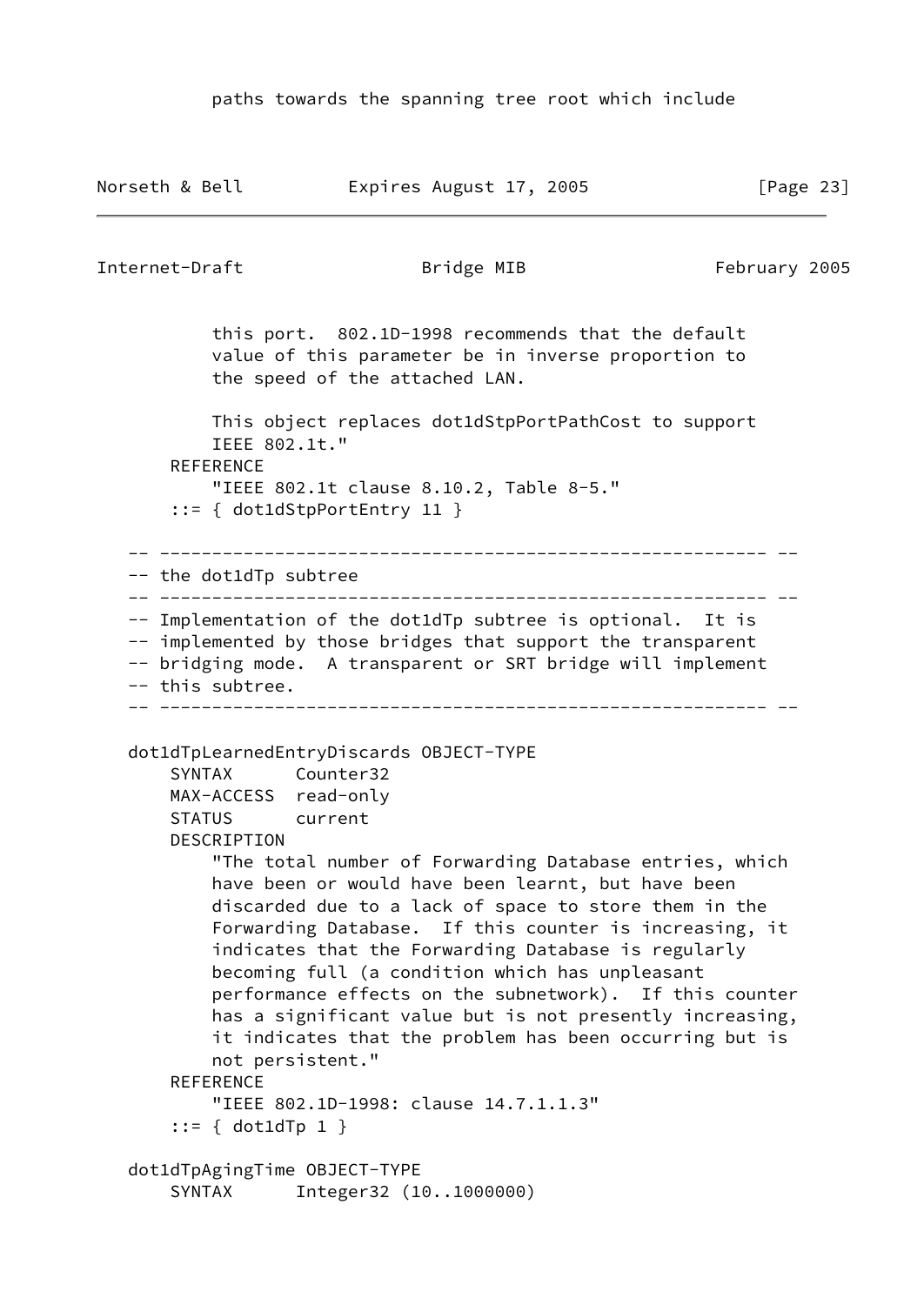UNITS "seconds" MAX-ACCESS read-write STATUS current DESCRIPTION "The timeout period in seconds for aging out dynamically learned forwarding information. 802.1D-1998 recommends a default of 300 seconds." **REFERENCE** Norseth & Bell **Expires August 17, 2005** [Page 24] Internet-Draft **Example 2005** Bridge MIB February 2005 "IEEE 802.1D-1998: clause 14.7.1.1.3"  $::=$  { dot1dTp 2 } -- ---------------------------------------------------------- -- -- The Forwarding Database for Transparent Bridges -- ---------------------------------------------------------- - dot1dTpFdbTable OBJECT-TYPE SYNTAX SEQUENCE OF Dot1dTpFdbEntry MAX-ACCESS not-accessible STATUS current DESCRIPTION "A table that contains information about unicast entries for which the bridge has forwarding and/or filtering information. This information is used by the transparent bridging function in determining how to propagate a received frame." ::= { dot1dTp 3 } dot1dTpFdbEntry OBJECT-TYPE SYNTAX Dot1dTpFdbEntry MAX-ACCESS not-accessible STATUS current DESCRIPTION "Information about a specific unicast MAC address for which the bridge has some forwarding and/or filtering information." INDEX { dot1dTpFdbAddress } ::= { dot1dTpFdbTable 1 } Dot1dTpFdbEntry ::= SEQUENCE {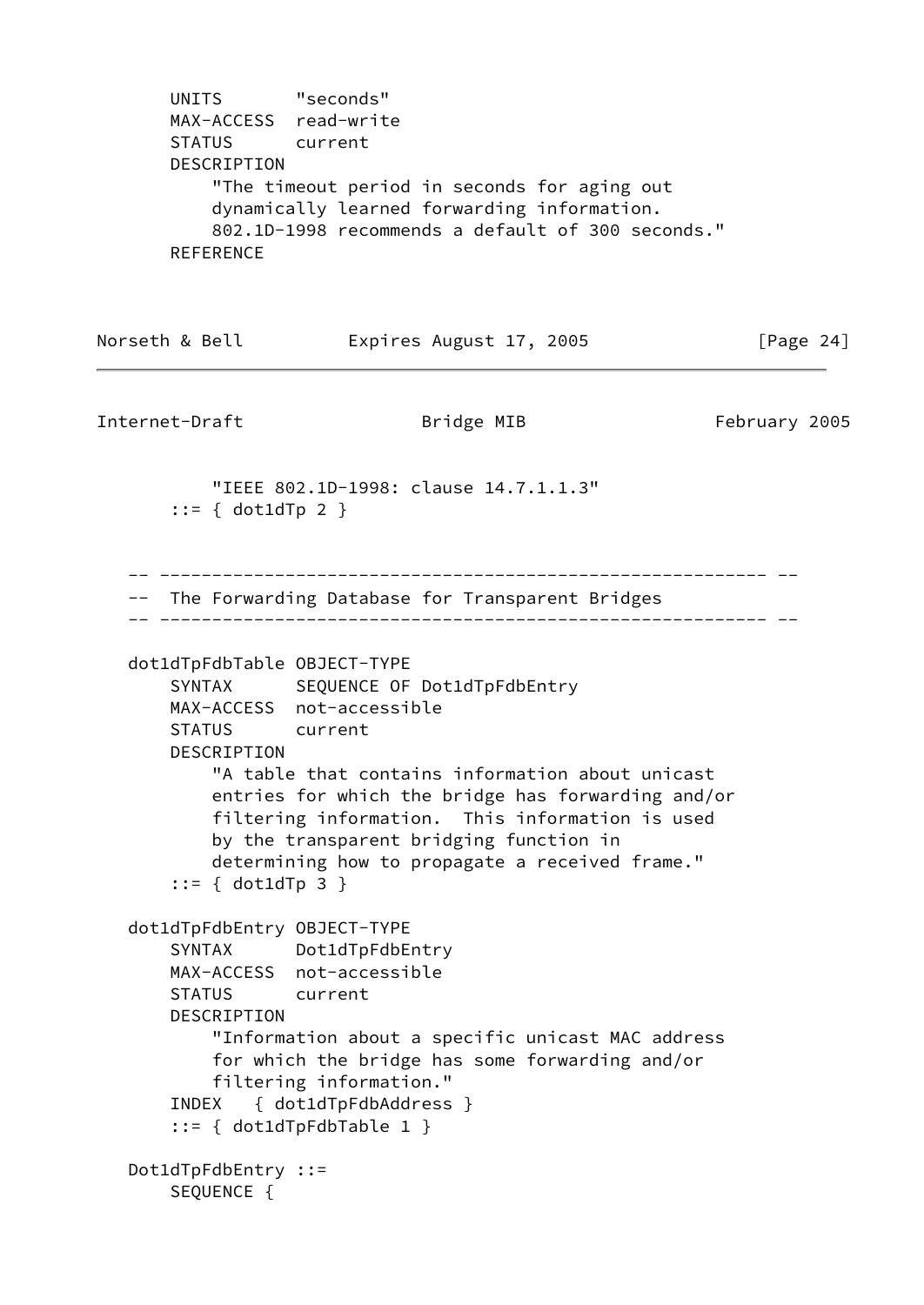```
 dot1dTpFdbAddress
               MacAddress,
           dot1dTpFdbPort
               Integer32,
           dot1dTpFdbStatus
               INTEGER
       }
   dot1dTpFdbAddress OBJECT-TYPE
       SYNTAX MacAddress
       MAX-ACCESS read-only
       STATUS current
       DESCRIPTION
           "A unicast MAC address for which the bridge has
           forwarding and/or filtering information."
Norseth & Bell Expires August 17, 2005 [Page 25]
Internet-Draft Bridge MIB February 2005
       REFERENCE
           "IEEE 802.1D-1998: clause 7.9.1, 7.9.2"
        ::= { dot1dTpFdbEntry 1 }
   dot1dTpFdbPort OBJECT-TYPE
       SYNTAX Integer32
       MAX-ACCESS read-only
       STATUS current
       DESCRIPTION
           "Either the value '0', or the port number of the port on
           which a frame having a source address equal to the value
           of the corresponding instance of dot1dTpFdbAddress has
           been seen. A value of '0' indicates that the port
           number has not been learned but that the bridge does
           have some forwarding/filtering information about this
           address (e.g. in the dot1dStaticTable). Implementors
           are encouraged to assign the port value to this object
           whenever it is learned even for addresses for which the
           corresponding value of dot1dTpFdbStatus is not
           learned(3)."
        ::= { dot1dTpFdbEntry 2 }
   dot1dTpFdbStatus OBJECT-TYPE
      SYNTAX INTEGER {
                       other(1),
                       invalid(2),
```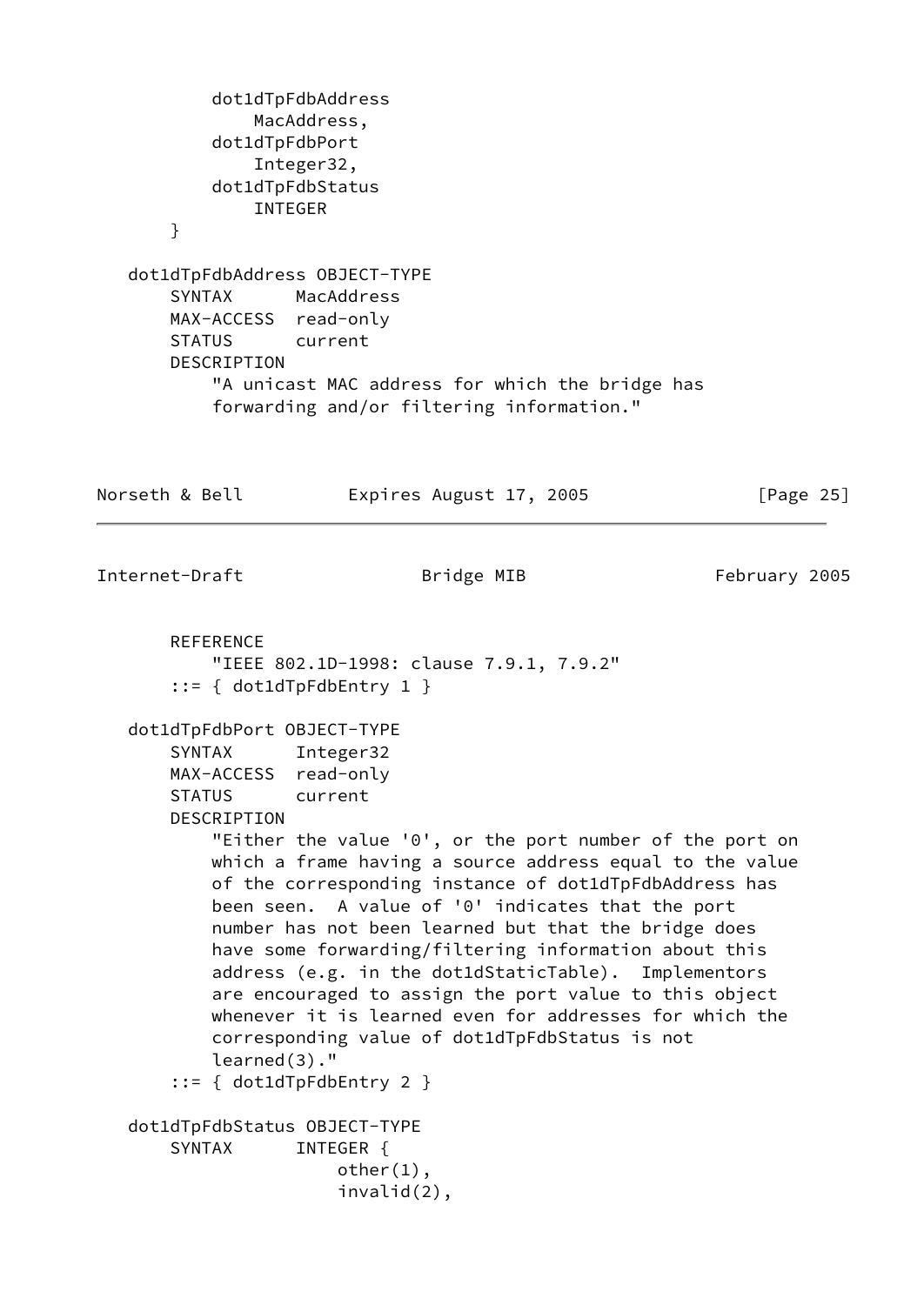learned(3), self(4), mgmt(5) } MAX-ACCESS read-only STATUS current DESCRIPTION "The status of this entry. The meanings of the values are:  $other(1)$  - none of the following. This would include the case where some other MIB object (not the corresponding instance of dot1dTpFdbPort, nor an entry in the dot1dStaticTable) is being used to determine if and how frames addressed to the value of the corresponding instance of dot1dTpFdbAddress are being forwarded.  $invald(2)$  - this entry is not longer valid (e.g., it was learned but has since aged-out), but has not yet been flushed from the table.  $learned(3)$  - the value of the corresponding instance of dot1dTpFdbPort was learned, and is being Norseth & Bell **Expires August 17, 2005** [Page 26] Internet-Draft **Bridge MIB** February 2005 used.  $self(4)$  - the value of the corresponding instance of dot1dTpFdbAddress represents one of the bridge's addresses. The corresponding instance of dot1dTpFdbPort indicates which of the bridge's ports has this address. mgmt(5) - the value of the corresponding instance of dot1dTpFdbAddress is also the value of an existing instance of dot1dStaticAddress." ::= { dot1dTpFdbEntry 3 } -- ---------------------------------------------------------- -- -- Port Table for Transparent Bridges -- ---------------------------------------------------------- - dot1dTpPortTable OBJECT-TYPE

 SYNTAX SEQUENCE OF Dot1dTpPortEntry MAX-ACCESS not-accessible STATUS current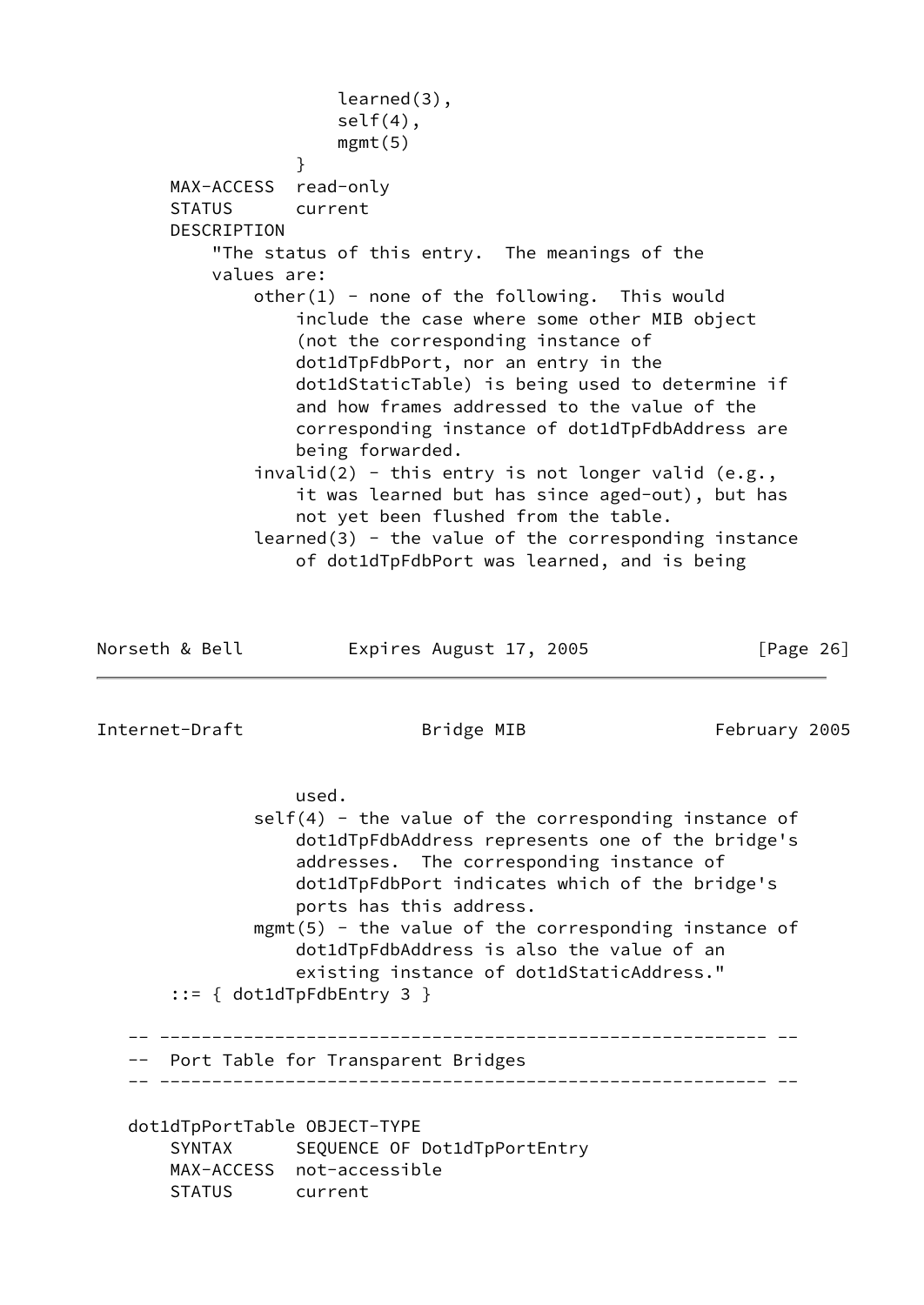```
 DESCRIPTION
         "A table that contains information about every port that
         is associated with this transparent bridge."
     ::= { dot1dTp 4 }
 dot1dTpPortEntry OBJECT-TYPE
     SYNTAX Dot1dTpPortEntry
     MAX-ACCESS not-accessible
     STATUS current
    DESCRIPTION
         "A list of information for each port of a transparent
         bridge."
     INDEX { dot1dTpPort }
     ::= { dot1dTpPortTable 1 }
 Dot1dTpPortEntry ::=
     SEQUENCE {
         dot1dTpPort
             Integer32,
         dot1dTpPortMaxInfo
             Integer32,
         dot1dTpPortInFrames
             Counter32,
         dot1dTpPortOutFrames
             Counter32,
         dot1dTpPortInDiscards
             Counter32
     }
```
Norseth & Bell **Expires August 17, 2005** [Page 27]

```
Internet-Draft Bridge MIB February 2005
```
 dot1dTpPort OBJECT-TYPE SYNTAX Integer32 (1..65535) MAX-ACCESS read-only STATUS current DESCRIPTION "The port number of the port for which this entry contains Transparent bridging management information." ::= { dot1dTpPortEntry 1 } -- It would be nice if we could use ifMtu as the size of the

 -- largest INFO field, but we can't because ifMtu is defined -- to be the size that the (inter-)network layer can use which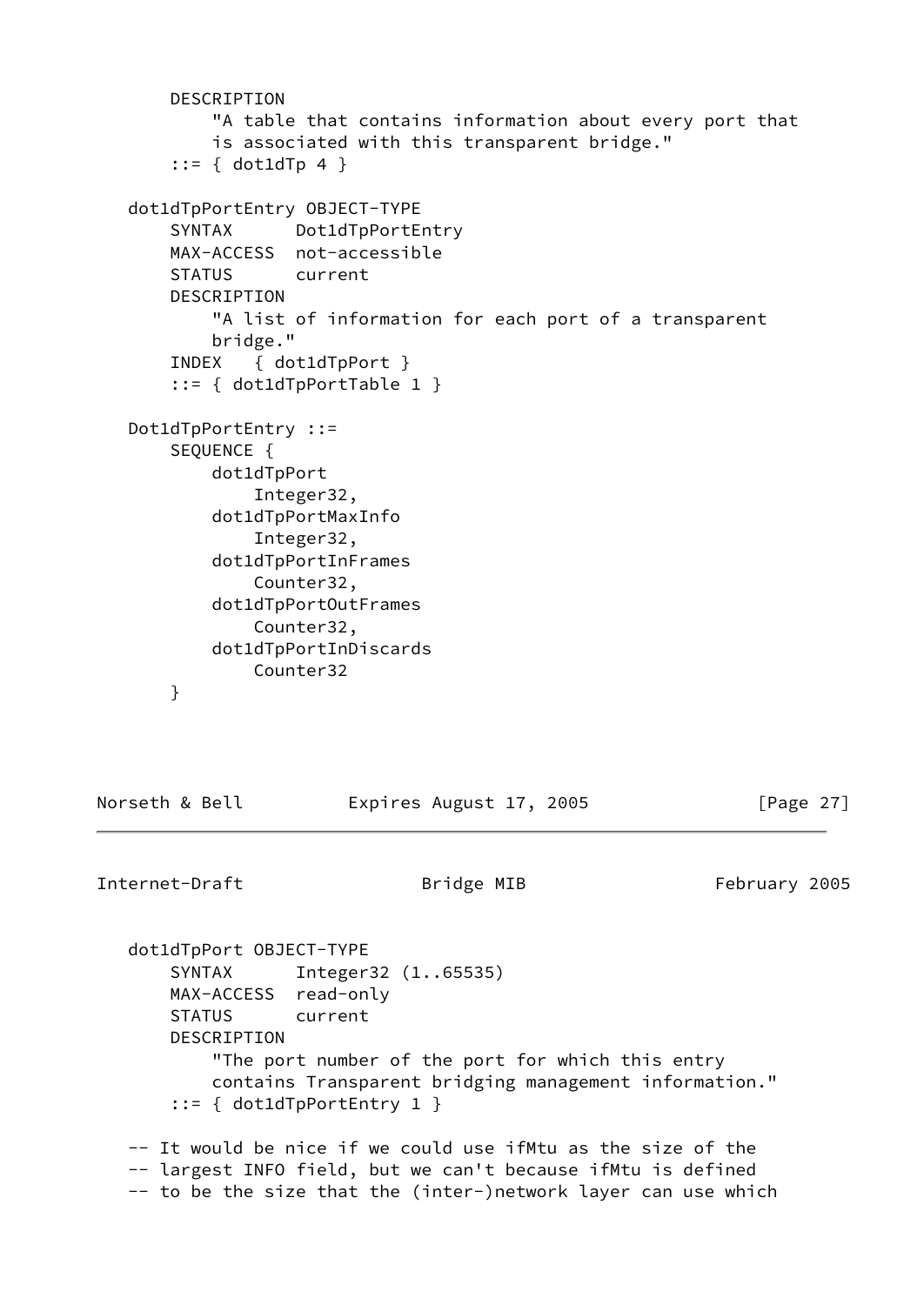```
 -- can differ from the MAC layer (especially if several layers
 -- of encapsulation are used).
 dot1dTpPortMaxInfo OBJECT-TYPE
    SYNTAX Integer32
    UNITS "bytes"
    MAX-ACCESS read-only
    STATUS current
    DESCRIPTION
         "The maximum size of the INFO (non-MAC) field that
         this port will receive or transmit."
     ::= { dot1dTpPortEntry 2 }
 dot1dTpPortInFrames OBJECT-TYPE
    SYNTAX Counter32
   UNITS "frames"
    MAX-ACCESS read-only
    STATUS current
    DESCRIPTION
         "The number of frames that have been received by this
         port from its segment. Note that a frame received on the
         interface corresponding to this port is only counted by
         this object if and only if it is for a protocol being
         processed by the local bridging function, including
         bridge management frames."
   REFERENCE
         "IEEE 802.1D-1998: clause 14.6.1.1.3"
     ::= { dot1dTpPortEntry 3 }
 dot1dTpPortOutFrames OBJECT-TYPE
    SYNTAX Counter32
   UNITS "frames"
    MAX-ACCESS read-only
    STATUS current
    DESCRIPTION
         "The number of frames that have been transmitted by this
```

```
Norseth & Bell                 Expires August 17, 2005                   [Page 28]
```
Internet-Draft Bridge MIB February 2005

 port to its segment. Note that a frame transmitted on the interface corresponding to this port is only counted by this object if and only if it is for a protocol being processed by the local bridging function, including bridge management frames."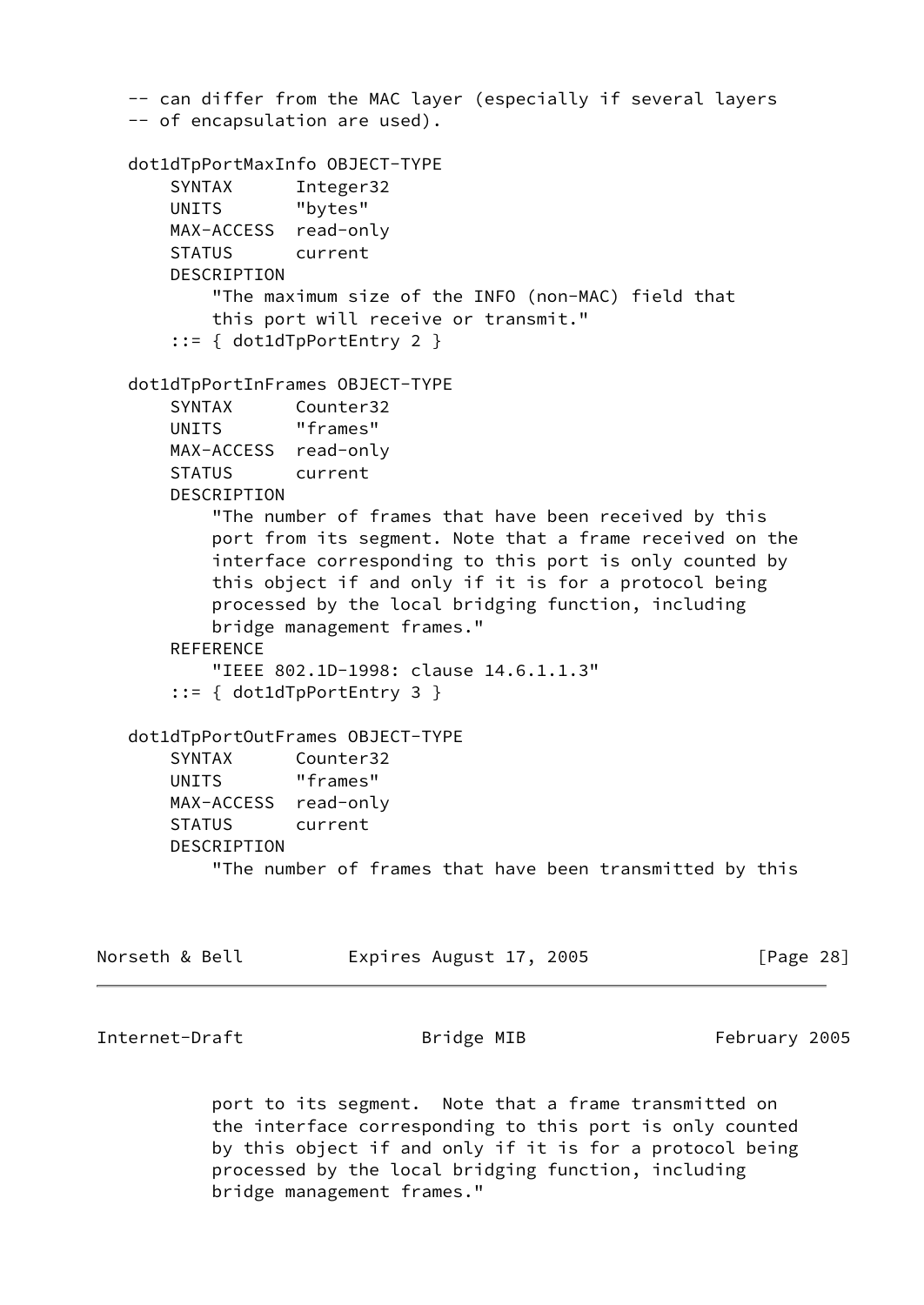```
REFERENCE
         "IEEE 802.1D-1998: clause 14.6.1.1.3"
     ::= { dot1dTpPortEntry 4 }
 dot1dTpPortInDiscards OBJECT-TYPE
     SYNTAX Counter32
     UNITS "frames"
     MAX-ACCESS read-only
     STATUS current
    DESCRIPTION
         "Count of valid frames received which were discarded
         (i.e., filtered) by the Forwarding Process."
     REFERENCE
         "IEEE 802.1D-1998: clause 14.6.1.1.3"
     ::= { dot1dTpPortEntry 5 }
 -- ---------------------------------------------------------- --
 -- The Static (Destination-Address Filtering) Database
 -- ---------------------------------------------------------- --
 -- Implementation of this subtree is optional.
 -- ---------------------------------------------------------- --
 dot1dStaticTable OBJECT-TYPE
    SYNTAX SEQUENCE OF Dot1dStaticEntry
     MAX-ACCESS not-accessible
     STATUS current
     DESCRIPTION
         "A table containing filtering information configured
         into the bridge by (local or network) management
         specifying the set of ports to which frames received
         from specific ports and containing specific destination
         addresses are allowed to be forwarded. The value of
         zero in this table as the port number from which frames
         with a specific destination address are received, is
         used to specify all ports for which there is no specific
         entry in this table for that particular destination
         address. Entries are valid for unicast and for
         group/broadcast addresses."
    REFERENCE
         "IEEE 802.1D-1998: clause 14.7.2"
     ::= { dot1dStatic 1 }
 dot1dStaticEntry OBJECT-TYPE
```
Norseth & Bell **Expires August 17, 2005** [Page 29]

Internet-Draft **Bridge MIB** February 2005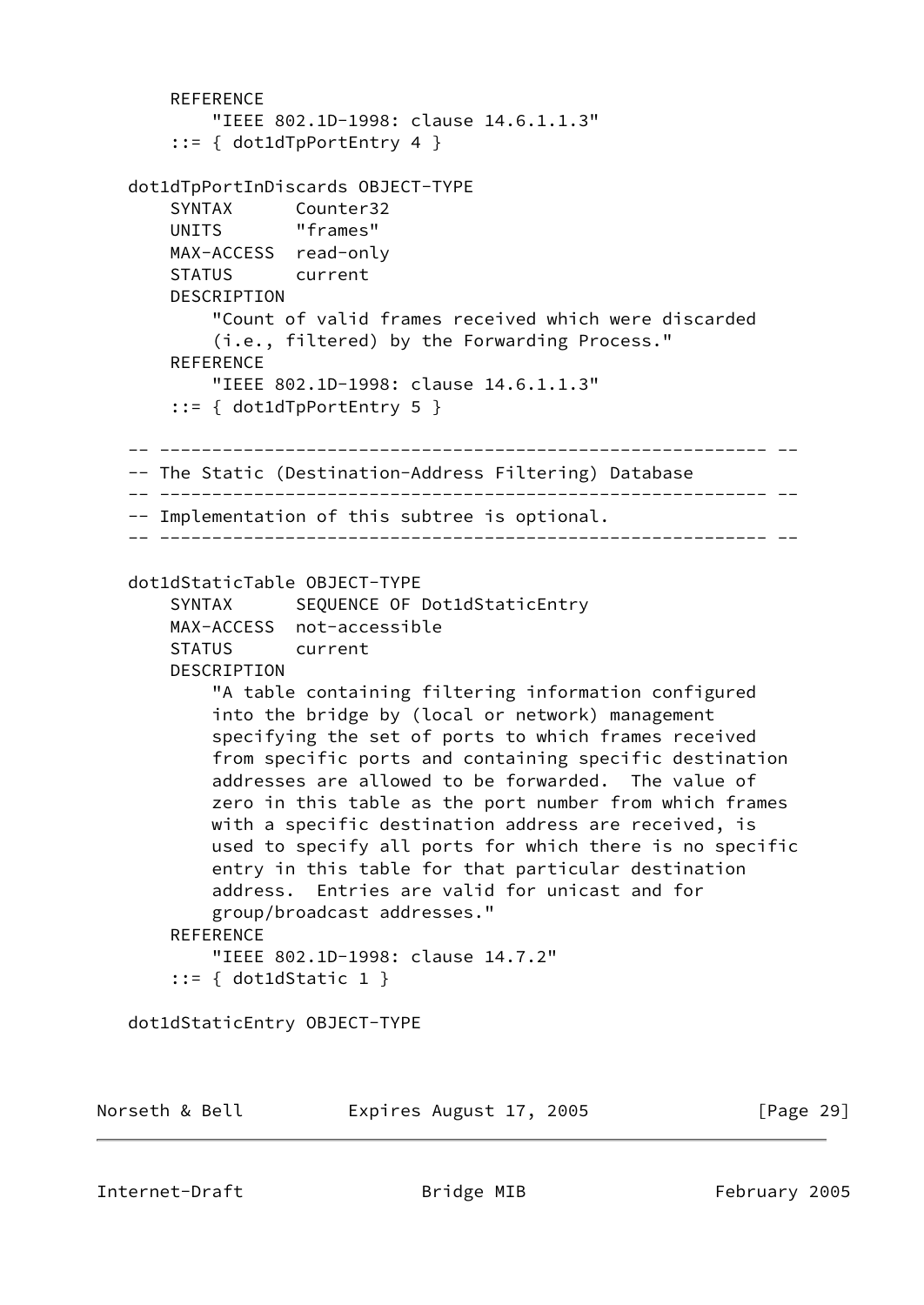```
 SYNTAX Dot1dStaticEntry
     MAX-ACCESS not-accessible
     STATUS current
     DESCRIPTION
         "Filtering information configured into the bridge by
         (local or network) management specifying the set of
         ports to which frames received from a specific port and
         containing a specific destination address are allowed to
         be forwarded."
    REFERENCE
         "IEEE 802.1D-1998: clause 14.7.2"
     INDEX { dot1dStaticAddress, dot1dStaticReceivePort }
     ::= { dot1dStaticTable 1 }
 Dot1dStaticEntry ::=
     SEQUENCE {
        dot1dStaticAddress MacAddress,
         dot1dStaticReceivePort Integer32,
         dot1dStaticAllowedToGoTo OCTET STRING,
        dot1dStaticStatus INTEGER
     }
 dot1dStaticAddress OBJECT-TYPE
     SYNTAX MacAddress
     MAX-ACCESS read-create
     STATUS current
     DESCRIPTION
         "The destination MAC address in a frame to which this
         entry's filtering information applies. This object can
         take the value of a unicast address, a group address or
         the broadcast address."
     REFERENCE
         "IEEE 802.1D-1998: clause 7.9.1, 7.9.2"
     ::= { dot1dStaticEntry 1 }
 dot1dStaticReceivePort OBJECT-TYPE
     SYNTAX Integer32 (0..65535)
     MAX-ACCESS read-create
     STATUS current
     DESCRIPTION
         "Either the value '0', or the port number of the port
         from which a frame must be received in order for this
         entry's filtering information to apply. A value of zero
         indicates that this entry applies on all ports of the
         bridge for which there is no other applicable entry."
     ::= { dot1dStaticEntry 2 }
```
dot1dStaticAllowedToGoTo OBJECT-TYPE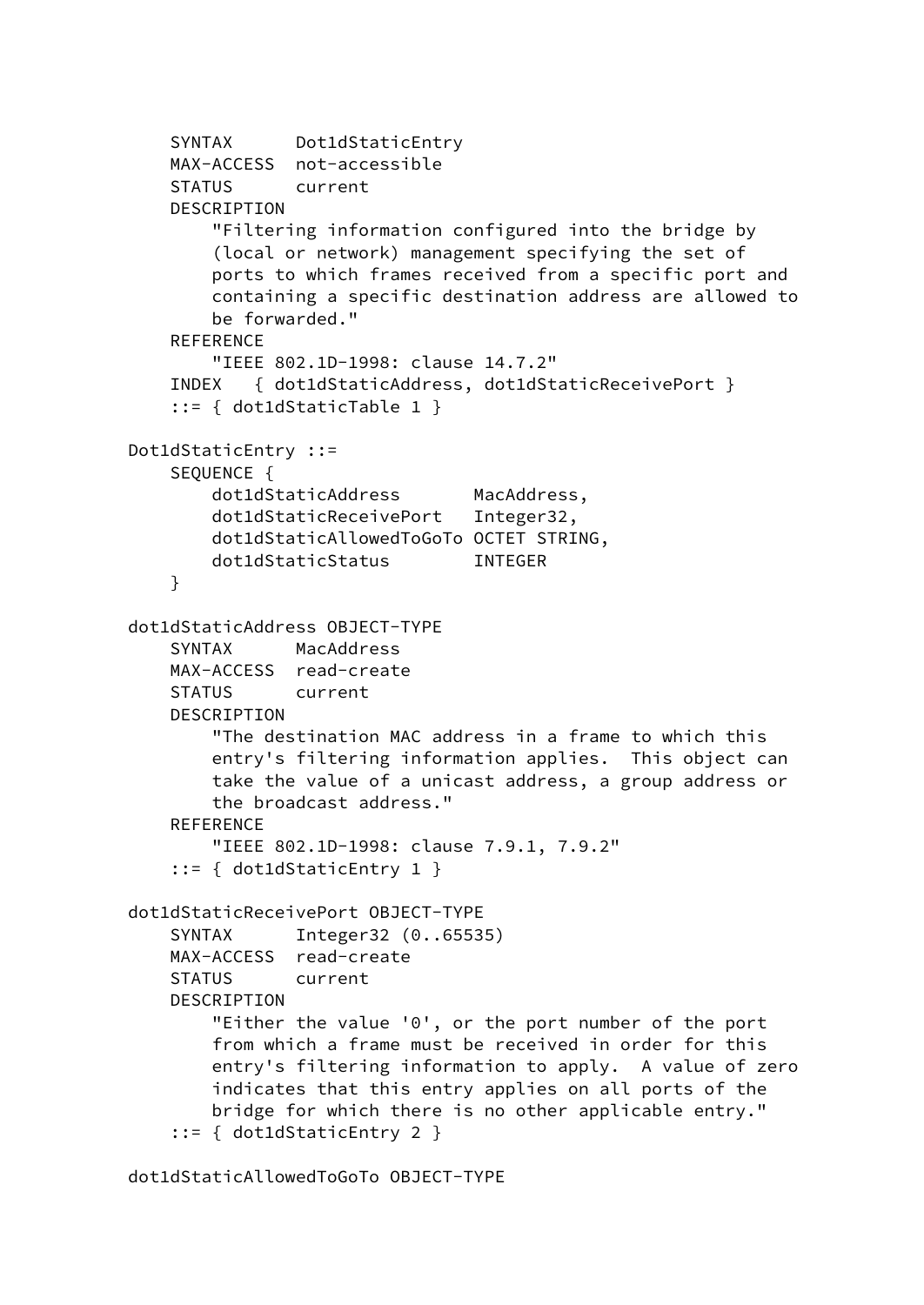SYNTAX OCTET STRING (SIZE (0..512)) MAX-ACCESS read-create STATUS current DESCRIPTION "The set of ports to which frames received from a specific port and destined for a specific MAC address, are allowed to be forwarded. Each octet within the value of this object specifies a set of eight ports, with the first octet specifying ports 1 through 8, the second octet specifying ports 9 through 16, etc. Within each octet, the most significant bit represents the lowest numbered port, and the least significant bit represents the highest numbered port. Thus, each port of the bridge is represented by a single bit within the value of this object. If that bit has a value of '1' then that port is included in the set of ports; the port is not included if its bit has a value of '0'. (Note that the setting of the bit corresponding to the port from which a frame is received is irrelevant.) The default value of this object is a string of ones of appropriate length.

 The value of this object may exceed the required minimum maximum message size of some SNMP transport (484 bytes in case of SNMP over UDP, see [RFC 3417 section](https://datatracker.ietf.org/doc/pdf/rfc3417#section-3.2) 3.2). SNMP engines on bridges supporting a large number of ports must support appropriate maximum message sizes." ::= { dot1dStaticEntry 3 }

```
 dot1dStaticStatus OBJECT-TYPE
      SYNTAX INTEGER {
                      other(1),
                       invalid(2),
                      permanent(3),
                      deleteOnReset(4),
                      deleteOnTimeout(5)
 }
       MAX-ACCESS read-create
       STATUS current
       DESCRIPTION
           "This object indicates the status of this entry.
           The default value is permanent(3).
```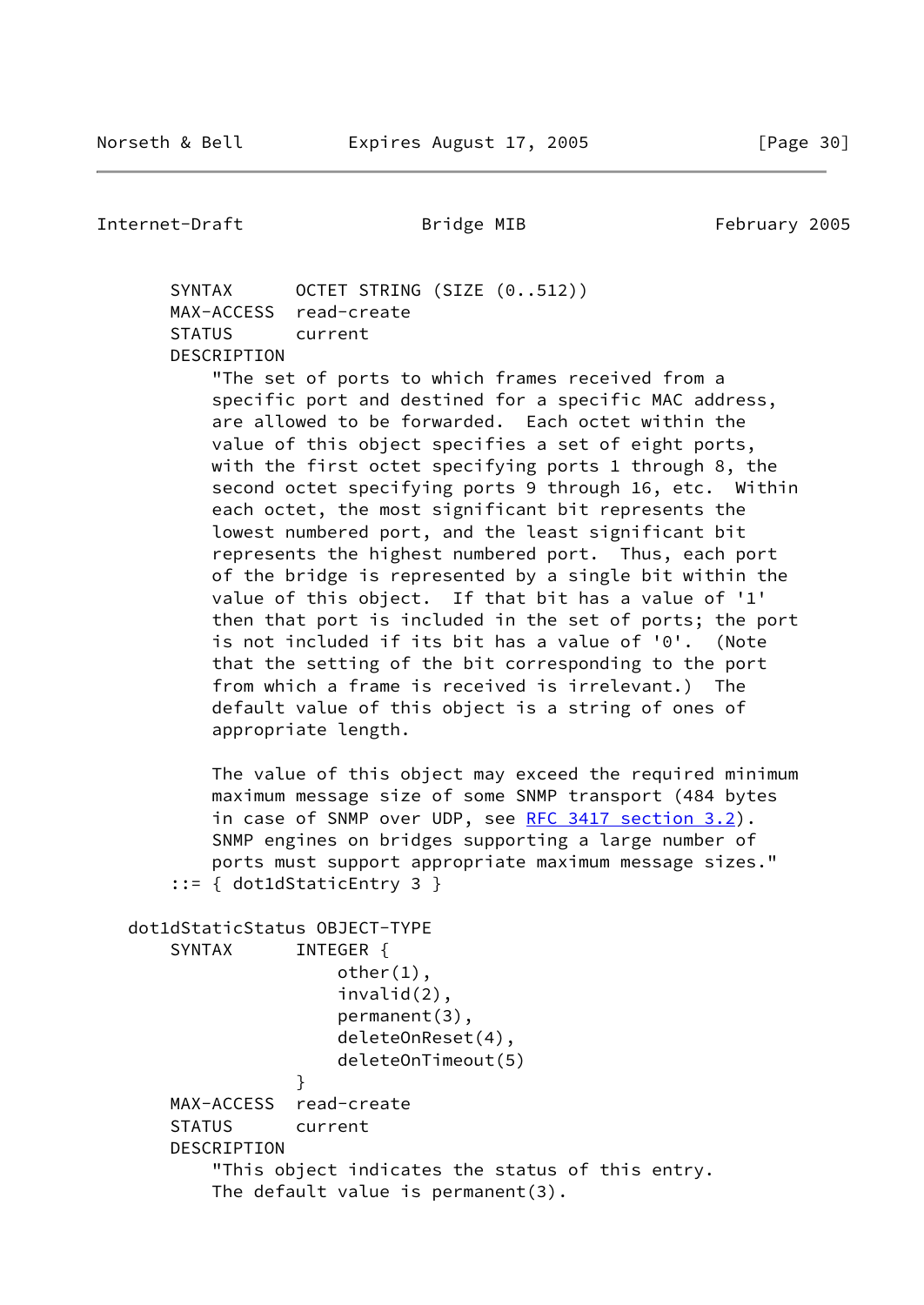other(1) - this entry is currently in use but the conditions under which it will remain so are different from each of the following values.  $invald(2)$  - writing this value to the object removes the corresponding entry.  $permanent(3)$  - this entry is currently in use and

Norseth & Bell **Expires August 17, 2005** [Page 31]

```
Internet-Draft Bridge MIB February 2005
```
 will remain so after the next reset of the bridge.  $deleteOnRest(4) - this entry is currently in use$  and will remain so until the next reset of the bridge.  $deleqOnTimeout(5)$  - this entry is currently in use and will remain so until it is aged out." ::= { dot1dStaticEntry 4 } -- ---------------------------------------------------------- -- -- Notifications for use by Bridges -- ---------------------------------------------------------- -- -- Notifications for the Spanning Tree Protocol -- ---------------------------------------------------------- - newRoot NOTIFICATION-TYPE  $--$  OBJECTS  $\{ \}$  STATUS current DESCRIPTION "The newRoot trap indicates that the sending agent has become the new root of the Spanning Tree; the trap is sent by a bridge soon after its election as the new root, e.g., upon expiration of the Topology Change Timer immediately subsequent to its election. Implementation of this trap is optional." ::= { dot1dNotifications 1 } topologyChange NOTIFICATION-TYPE -- OBJECTS { } STATUS current DESCRIPTION "A topologyChange trap is sent by a bridge when any of its configured ports transitions from the Learning state to the Forwarding state, or from the Forwarding state to the Blocking state. The trap is not sent if a newRoot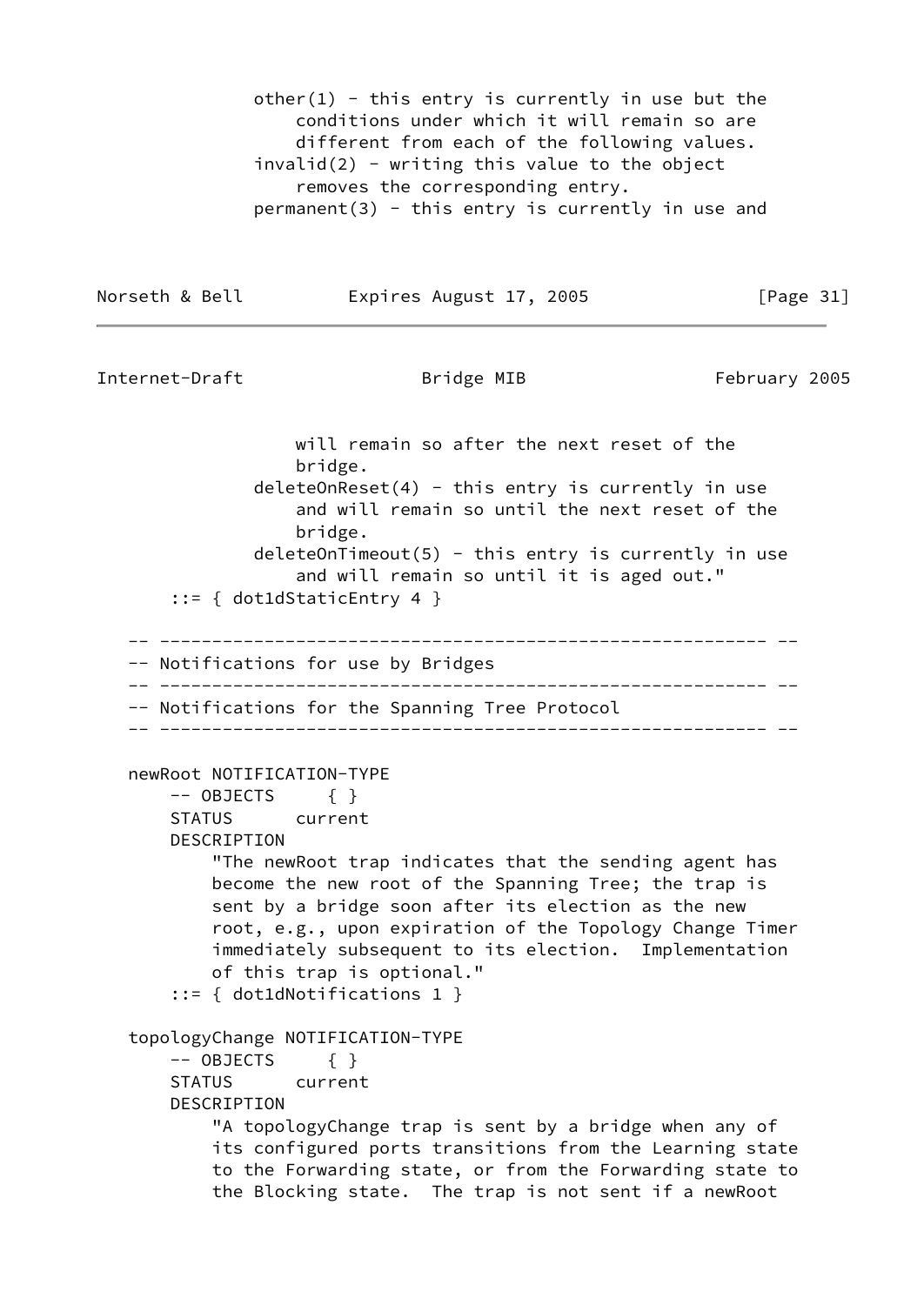trap is sent for the same transition. Implementation of this trap is optional." ::= { dot1dNotifications 2 } -- ---------------------------------------------------------- -- -- IEEE 802.1D MIB - Conformance Information -- ---------------------------------------------------------- - dot1dGroups 0BJECT IDENTIFIER ::= { dot1dConformance 1 } dot1dCompliances OBJECT IDENTIFIER ::= { dot1dConformance 2 } -- ---------------------------------------------------------- -- -- units of conformance Norseth & Bell **Expires August 17, 2005** [Page 32] Internet-Draft **Bridge MIB** February 2005 -- ---------------------------------------------------------- -- -- ---------------------------------------------------------- -- -- the dot1dBase group -- ---------------------------------------------------------- - dot1dBaseBridgeGroup OBJECT-GROUP OBJECTS { dot1dBaseBridgeAddress, dot1dBaseNumPorts, dot1dBaseType } STATUS current DESCRIPTION "Bridge level information for this device." ::= { dot1dGroups 1 } dot1dBasePortGroup OBJECT-GROUP OBJECTS { dot1dBasePort, dot1dBasePortIfIndex, dot1dBasePortCircuit, dot1dBasePortDelayExceededDiscards, dot1dBasePortMtuExceededDiscards } STATUS current DESCRIPTION "Information for each port on this device."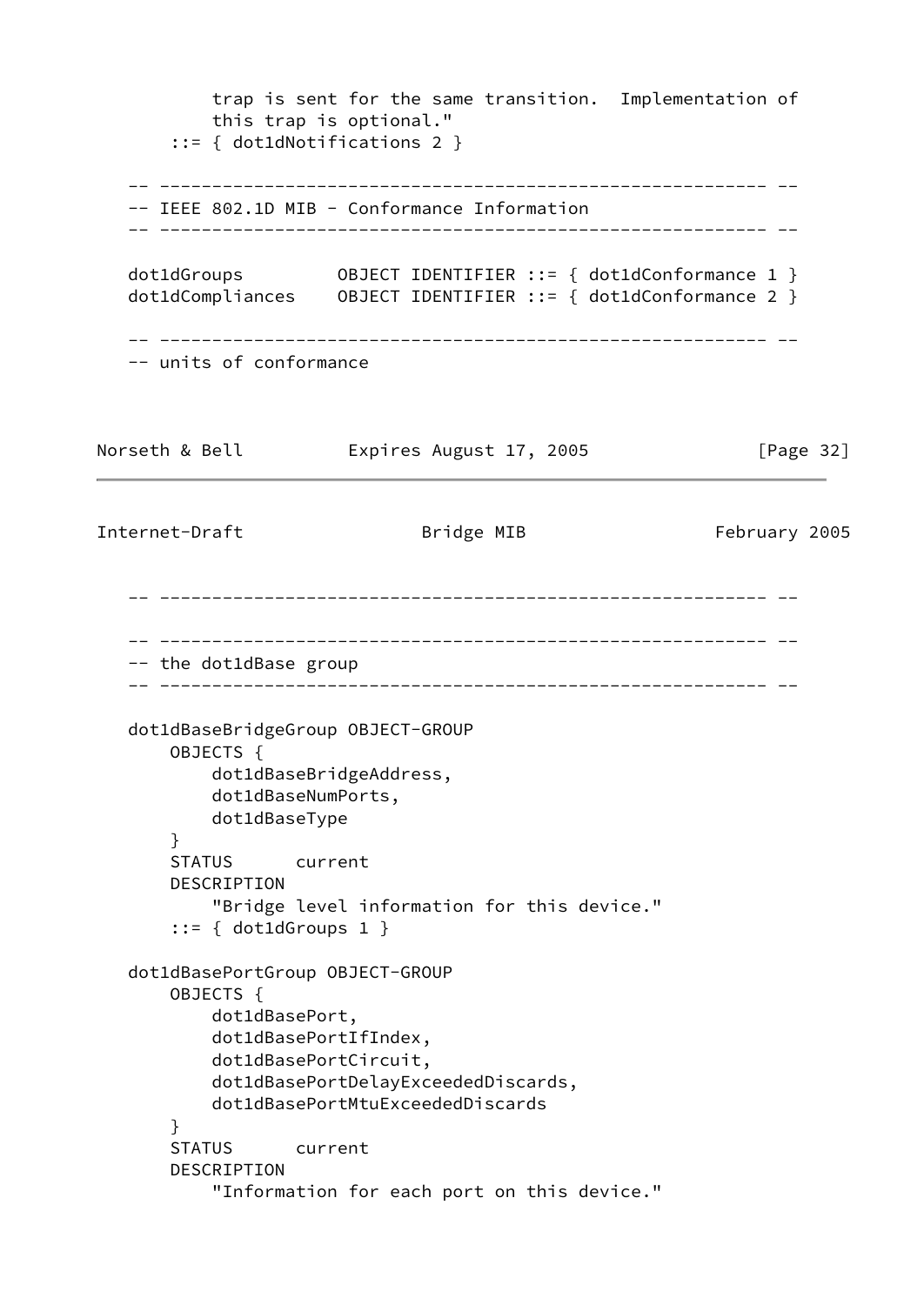```
::= { dot1dGroups 2 }
    -- ---------------------------------------------------------- --
   -- the dot1dStp group
    -- ---------------------------------------------------------- --
    dot1dStpBridgeGroup OBJECT-GROUP
        OBJECTS {
            dot1dStpProtocolSpecification,
            dot1dStpPriority,
            dot1dStpTimeSinceTopologyChange,
            dot1dStpTopChanges,
            dot1dStpDesignatedRoot,
            dot1dStpRootCost,
            dot1dStpRootPort,
            dot1dStpMaxAge,
            dot1dStpHelloTime,
            dot1dStpHoldTime,
            dot1dStpForwardDelay,
            dot1dStpBridgeMaxAge,
Norseth & Bell Expires August 17, 2005 [Page 33]
Internet-Draft Bridge MIB February 2005
            dot1dStpBridgeHelloTime,
            dot1dStpBridgeForwardDelay
        }
        STATUS current
        DESCRIPTION
            "Bridge level Spanning Tree data for this device."
        ::= { dot1dGroups 3 }
    dot1dStpPortGroup OBJECT-GROUP
        OBJECTS {
            dot1dStpPort,
            dot1dStpPortPriority,
            dot1dStpPortState,
            dot1dStpPortEnable,
            dot1dStpPortPathCost,
            dot1dStpPortDesignatedRoot,
            dot1dStpPortDesignatedCost,
            dot1dStpPortDesignatedBridge,
            dot1dStpPortDesignatedPort,
            dot1dStpPortForwardTransitions
        }
```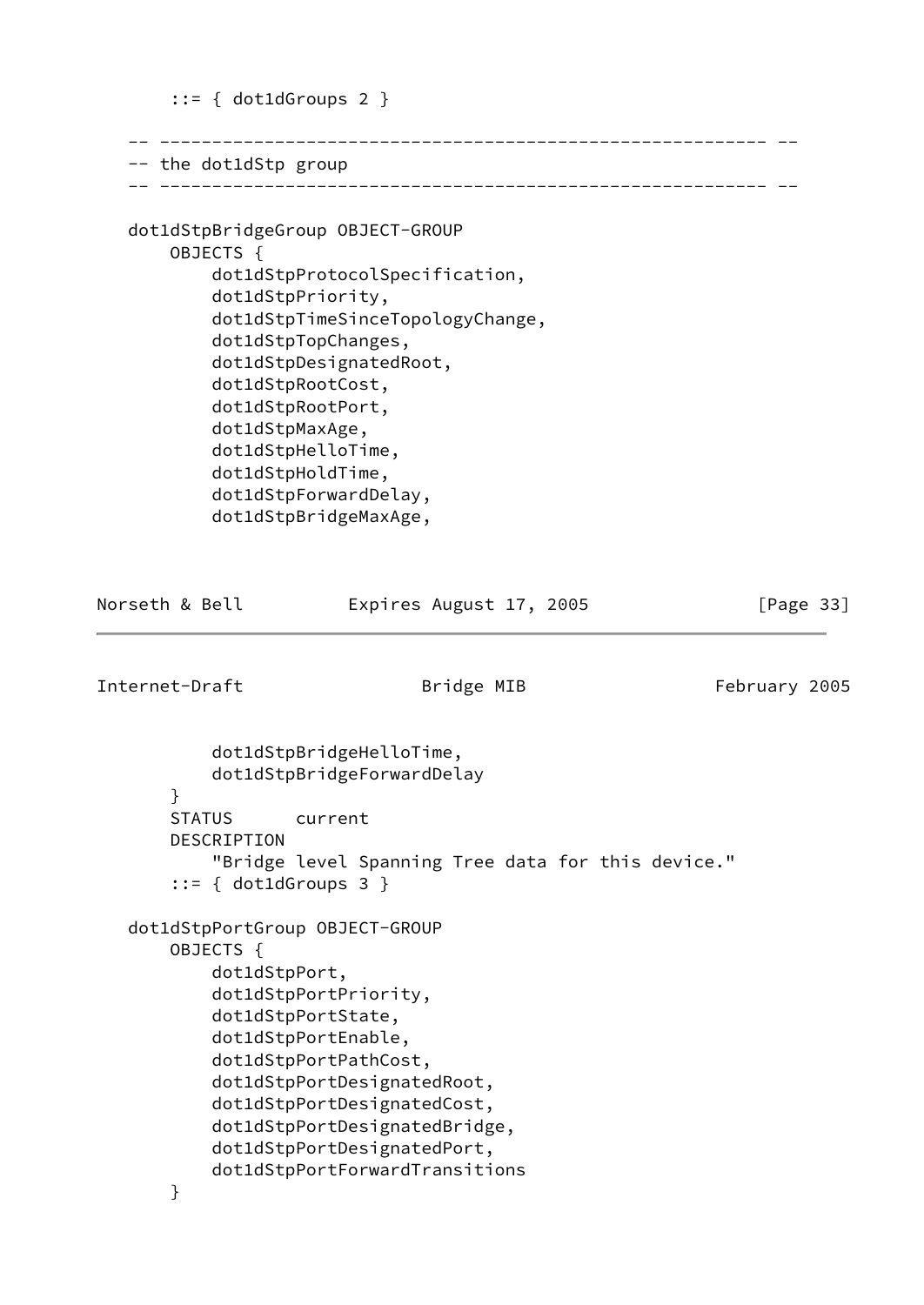```
 STATUS current
       DESCRIPTION
           "Spanning Tree data for each port on this device."
       ::= \{ dot1dGroups 4 \} dot1dStpPortGroup2 OBJECT-GROUP
       OBJECTS {
           dot1dStpPort,
           dot1dStpPortPriority,
           dot1dStpPortState,
           dot1dStpPortEnable,
           dot1dStpPortDesignatedRoot,
           dot1dStpPortDesignatedCost,
           dot1dStpPortDesignatedBridge,
           dot1dStpPortDesignatedPort,
           dot1dStpPortForwardTransitions,
           dot1dStpPortPathCost32
       }
       STATUS current
       DESCRIPTION
           "Spanning Tree data for each port on this device."
        ::= { dot1dGroups 5 }
   dot1dStpPortGroup3 OBJECT-GROUP
       OBJECTS {
           dot1dStpPortPathCost32
       }
Norseth & Bell Expires August 17, 2005 [Page 34]
Internet-Draft Bridge MIB February 2005
       STATUS current
       DESCRIPTION
           "Spanning Tree data for devices supporting 32-bit
            path costs."
        ::= { dot1dGroups 6 }
    -- ---------------------------------------------------------- --
    -- the dot1dTp group
    -- ---------------------------------------------------------- --
   dot1dTpBridgeGroup OBJECT-GROUP
       OBJECTS {
```
 dot1dTpLearnedEntryDiscards, dot1dTpAgingTime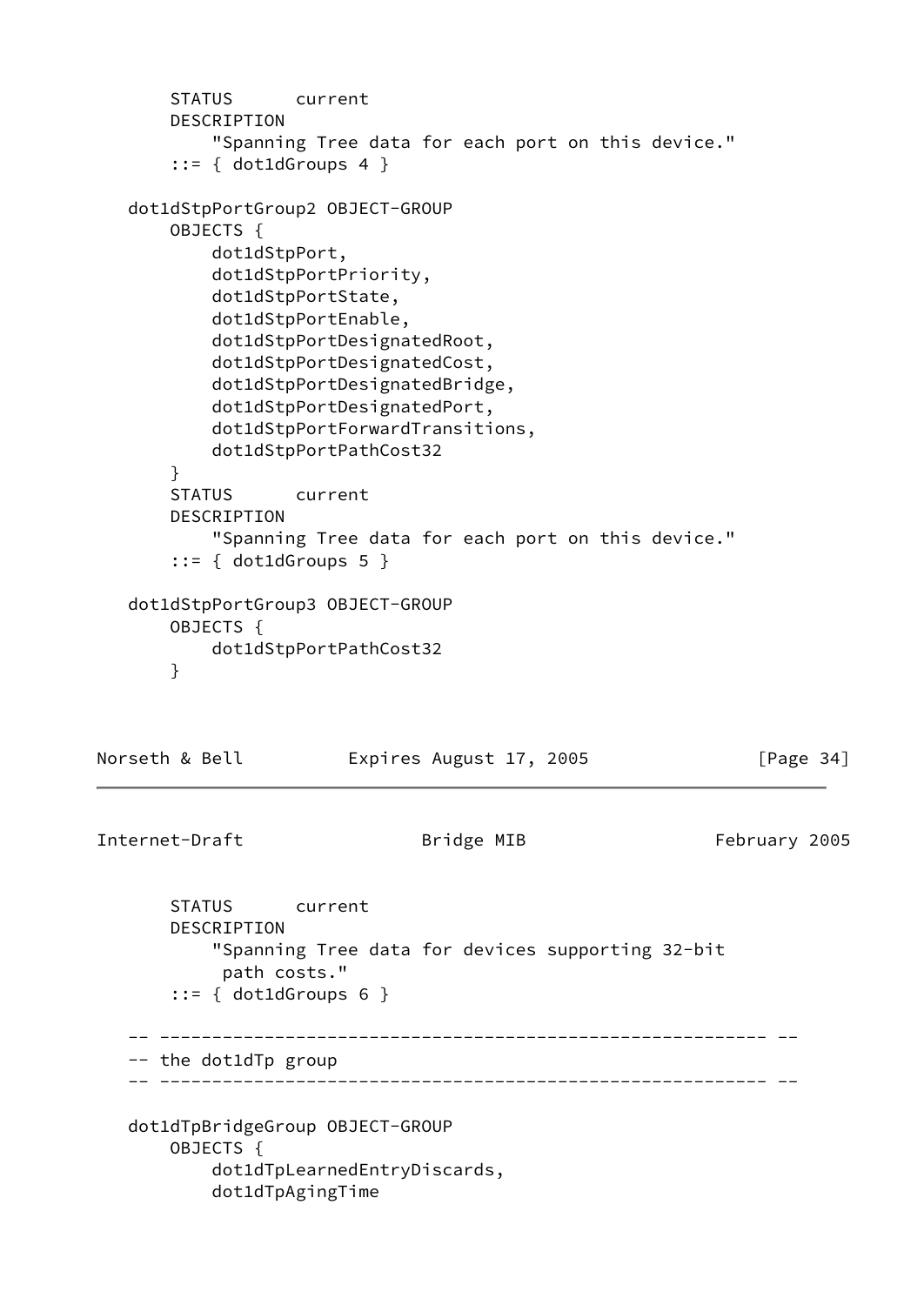```
 }
       STATUS current
       DESCRIPTION
           "Bridge level Transparent Bridging data."
        ::= { dot1dGroups 7 }
   dot1dTpFdbGroup OBJECT-GROUP
       OBJECTS {
           dot1dTpFdbAddress,
           dot1dTpFdbPort,
           dot1dTpFdbStatus
       }
       STATUS current
       DESCRIPTION
           "Filtering Database information for the Bridge."
        ::= { dot1dGroups 8 }
   dot1dTpGroup OBJECT-GROUP
       OBJECTS {
           dot1dTpPort,
           dot1dTpPortMaxInfo,
           dot1dTpPortInFrames,
           dot1dTpPortOutFrames,
           dot1dTpPortInDiscards
       }
       STATUS current
       DESCRIPTION
           "Dynamic Filtering Database information for each port of
           the Bridge."
        ::= { dot1dGroups 9 }
     -- ---------------------------------------------------------- --
    -- The Static (Destination-Address Filtering) Database
Norseth & Bell Expires August 17, 2005 [Page 35]
Internet-Draft Bridge MIB February 2005
     -- ---------------------------------------------------------- --
   dot1dStaticGroup OBJECT-GROUP
       OBJECTS {
           dot1dStaticAddress,
           dot1dStaticReceivePort,
           dot1dStaticAllowedToGoTo,
```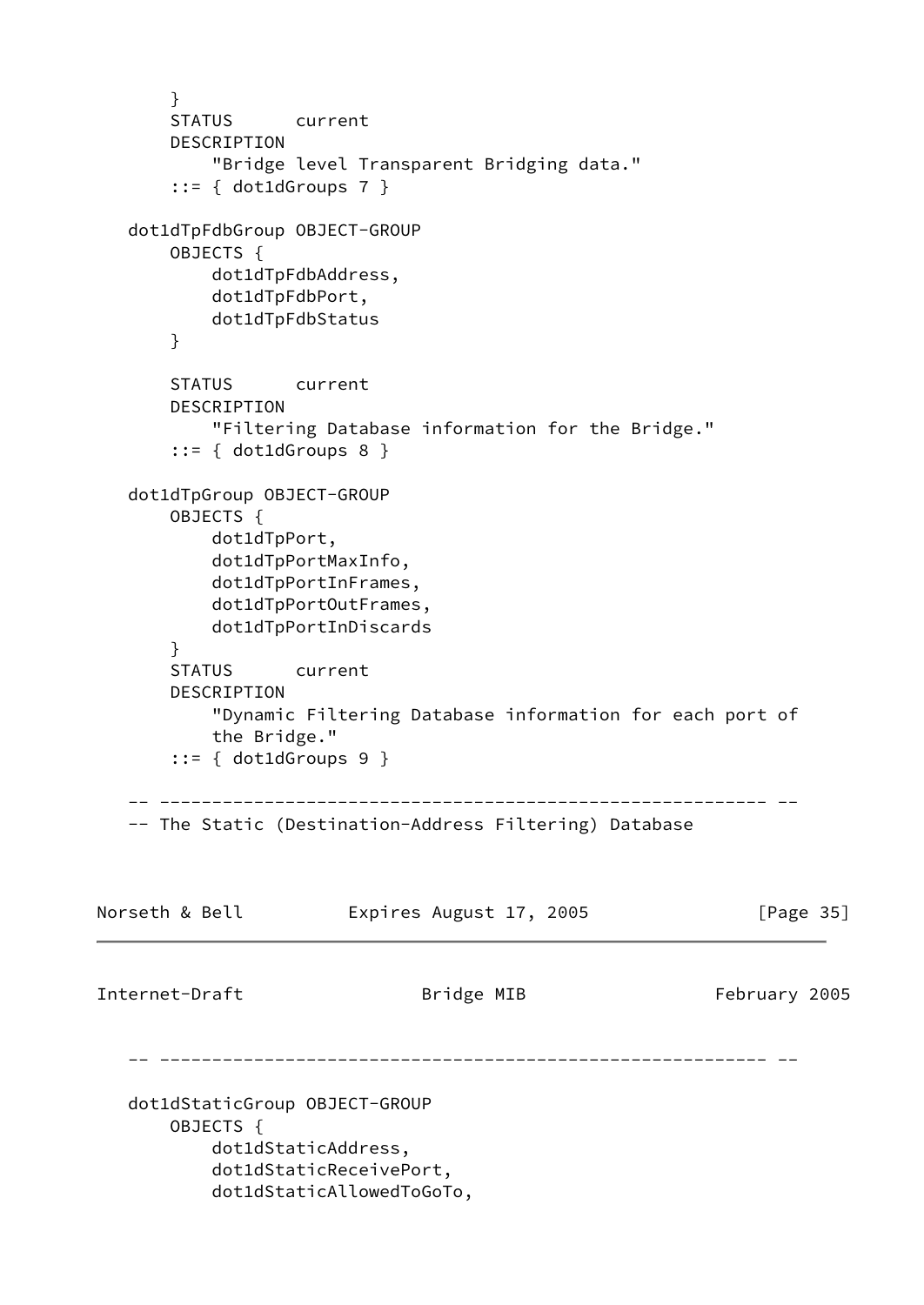```
 dot1dStaticStatus
       }
       STATUS current
       DESCRIPTION
            "Static Filtering Database information for each port of
            the Bridge."
        ::= { dot1dGroups 10 }
    -- ---------------------------------------------------------- --
    -- The Trap Notification Group
    -- ---------------------------------------------------------- --
   dot1dNotificationGroup NOTIFICATION-GROUP
       NOTIFICATIONS {
           newRoot,
           topologyChange
       }
       STATUS current
       DESCRIPTION
            "Group of objects describing notifications (traps)."
        ::= { dot1dGroups 11 }
    -- ---------------------------------------------------------- --
    -- compliance statements
    -- ---------------------------------------------------------- --
   bridgeCompliance1493 MODULE-COMPLIANCE
       STATUS current
       DESCRIPTION
            "The compliance statement for device support of bridging
            RFC1493."
       MODULE
           MANDATORY-GROUPS {
               dot1dBaseBridgeGroup,
               dot1dBasePortGroup
 }
       GROUP dot1dStpBridgeGroup
       DESCRIPTION
            "Implementation of this group is mandatory for bridges
Norseth & Bell Expires August 17, 2005 [Page 36]
```
Internet-Draft **Bridge MIB** February 2005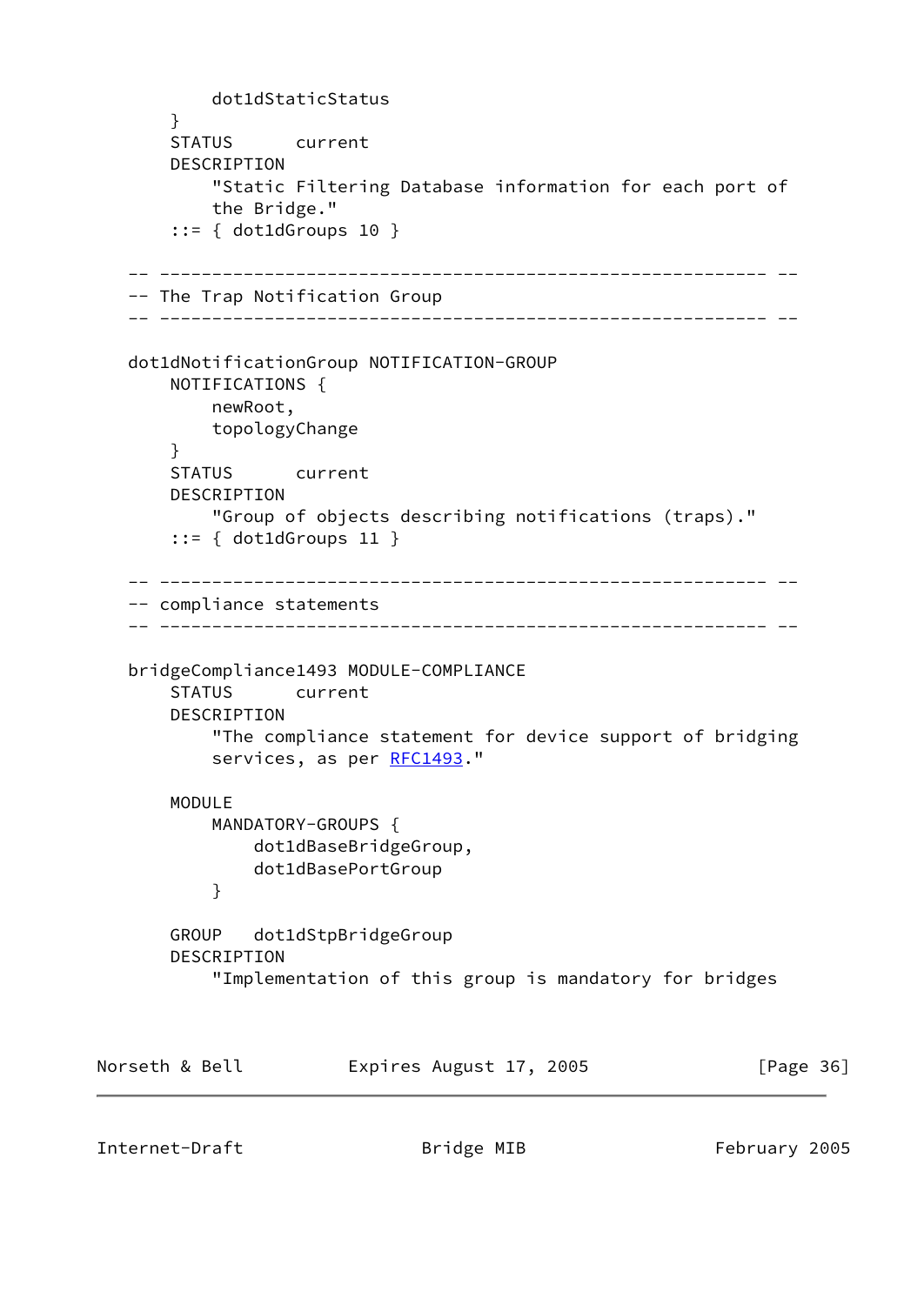```
 that support the Spanning Tree Protocol."
     GROUP dot1dStpPortGroup
     DESCRIPTION
         "Implementation of this group is mandatory for bridges
         that support the Spanning Tree Protocol."
     GROUP dot1dTpBridgeGroup
     DESCRIPTION
         "Implementation of this group is mandatory for bridges
         that support the transparent bridging mode. A
         transparent or SRT bridge will implement this group."
     GROUP dot1dTpFdbGroup
     DESCRIPTION
         "Implementation of this group is mandatory for bridges
         that support the transparent bridging mode. A
         transparent or SRT bridge will implement this group."
     GROUP dot1dTpGroup
     DESCRIPTION
         "Implementation of this group is mandatory for bridges
         that support the transparent bridging mode. A
         transparent or SRT bridge will implement this group."
     GROUP dot1dStaticGroup
     DESCRIPTION
         "Implementation of this group is optional."
     GROUP dot1dNotificationGroup
     DESCRIPTION
         "Implementation of this group is optional."
     ::= { dot1dCompliances 1 }
 bridgeComplianceXXXX MODULE-COMPLIANCE
    -- RFC Ed.: replace XXXX with RFC number and remove this note
     STATUS current
     DESCRIPTION
         "The compliance statement for device support of bridging
         services. This supports 32-bit Path Cost values and the
         more restricted bridge and port priorities, as per IEEE
         802.1t.
         Full support for the 802.1D management objects requires that
         the SNMPv2-MIB [RFC3418] objects sysDescr, and sysUpTime as
        RFC2863] objects ifIndex, ifType, ifDescr,
         ifPhysAddress, and ifLastChange are implemented."
```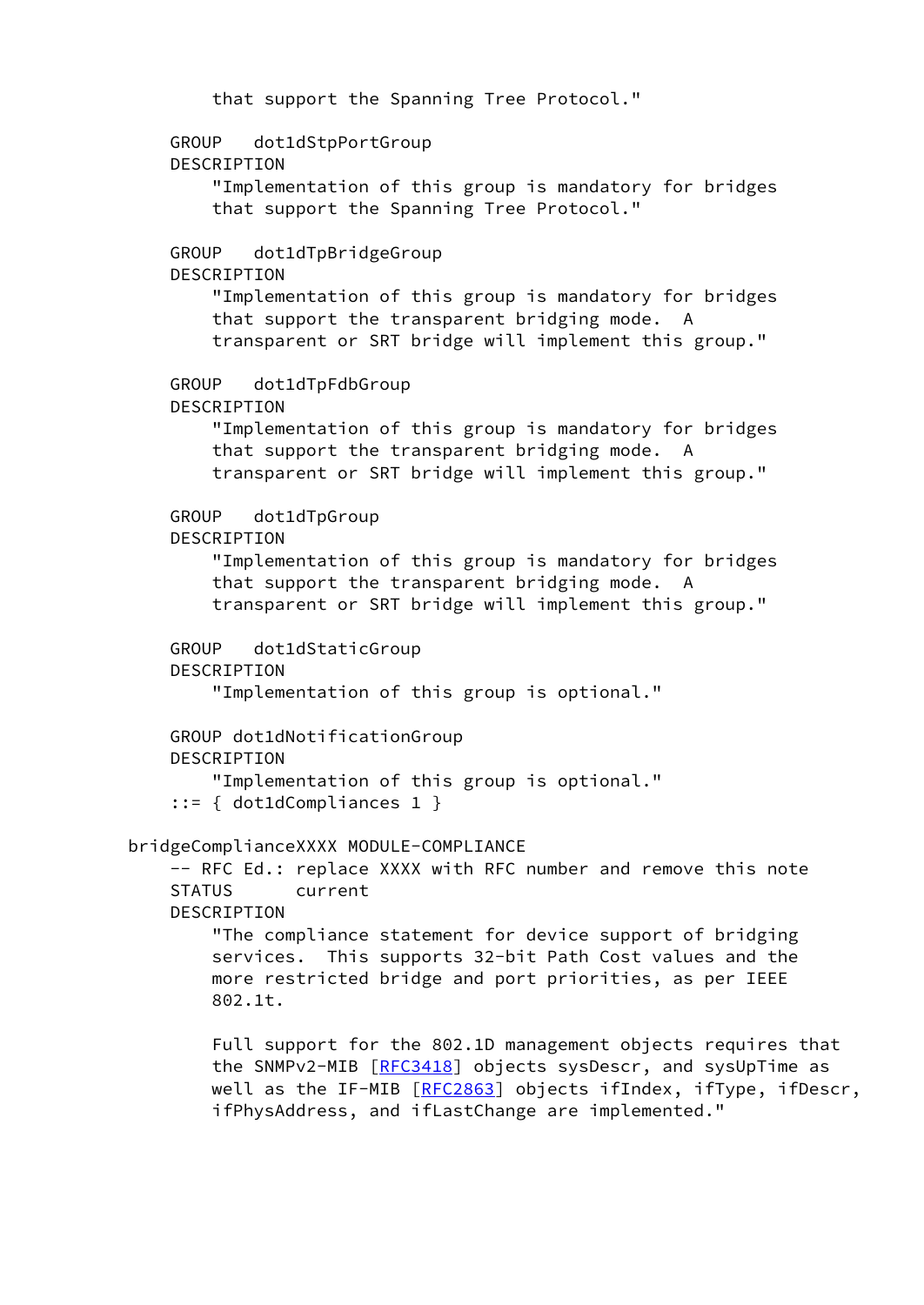```
Internet-Draft Bridge MIB February 2005
        MODULE
            MANDATORY-GROUPS {
                dot1dBaseBridgeGroup,
                dot1dBasePortGroup
 }
        GROUP dot1dStpBridgeGroup
        DESCRIPTION
            "Implementation of this group is mandatory for
            bridges that support the Spanning Tree Protocol."
        OBJECT dot1dStpPriority
        SYNTAX Integer32 (0|4096|8192|12288|16384|20480|24576
                         |28672|32768|36864|40960|45056|49152
                         |53248|57344|61440)
        DESCRIPTION
            "All possible values as per IEEE 802.1t."
        GROUP dot1dStpPortGroup2
        DESCRIPTION
            "Implementation of this group is mandatory for
            bridges that support the Spanning Tree Protocol."
        GROUP dot1dStpPortGroup3
        DESCRIPTION
            "Implementation of this group is mandatory for bridges
             that support the Spanning Tree Protocol and 32-bit path
             costs. This in particular includes devices supporting
             IEEE 802.1t and IEEE 802.1w."
        OBJECT dot1dStpPortPriority
        SYNTAX Integer32 (0|16|32|48|64|80|96|112|128
                         |144|160|176|192|208|224|240)
        DESCRIPTION
            "All possible values as per IEEE 802.1t."
        GROUP dot1dTpBridgeGroup
        DESCRIPTION
            "Implementation of this group is mandatory for
            bridges that support the transparent bridging
            mode. A transparent or SRT bridge will implement
            this group."
```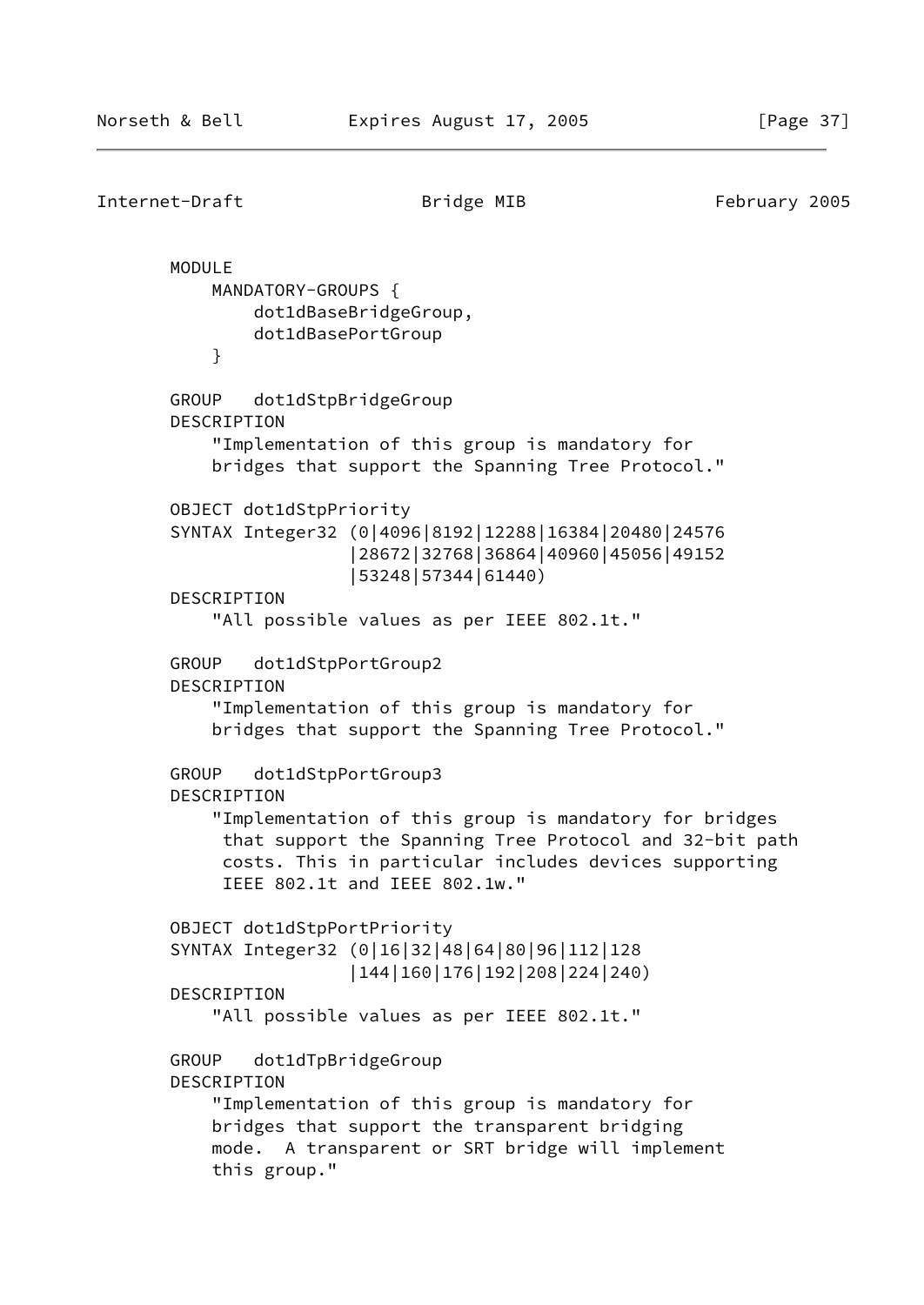<span id="page-43-1"></span>

| GROUP dot1dTpFdbGroup<br>DESCRIPTION<br>"Implementation of this group is mandatory for<br>bridges that support the transparent bridging<br>mode. A transparent or SRT bridge will implement |                                                   |                                                                                                                                                     |               |  |
|---------------------------------------------------------------------------------------------------------------------------------------------------------------------------------------------|---------------------------------------------------|-----------------------------------------------------------------------------------------------------------------------------------------------------|---------------|--|
|                                                                                                                                                                                             | Norseth & Bell                                    | Expires August 17, 2005                                                                                                                             | [Page $38$ ]  |  |
|                                                                                                                                                                                             | Internet-Draft                                    | Bridge MIB                                                                                                                                          | February 2005 |  |
|                                                                                                                                                                                             | this group."                                      |                                                                                                                                                     |               |  |
|                                                                                                                                                                                             | GROUP dot1dTpGroup<br>DESCRIPTION<br>this group." | "Implementation of this group is mandatory for<br>bridges that support the transparent bridging<br>mode. A transparent or SRT bridge will implement |               |  |
|                                                                                                                                                                                             | GROUP<br>DESCRIPTION                              | dot1dStaticGroup<br>"Implementation of this group is optional."                                                                                     |               |  |
|                                                                                                                                                                                             | <b>DESCRIPTION</b>                                | GROUP dot1dNotificationGroup<br>"Implementation of this group is optional."                                                                         |               |  |
|                                                                                                                                                                                             |                                                   | $::= \{ dot1dCompliances 2 \}$                                                                                                                      |               |  |
| <b>END</b>                                                                                                                                                                                  |                                                   |                                                                                                                                                     |               |  |
| $\overline{5}$ .                                                                                                                                                                            | IANA Considerations                               |                                                                                                                                                     |               |  |
|                                                                                                                                                                                             |                                                   | The MIB module in this document uses the following IANA-assigned<br>OBJECT IDENTIFIER values recorded in the SMI Numbers registry:                  |               |  |
|                                                                                                                                                                                             | Descriptor                                        | OBJECT IDENTIFIER value                                                                                                                             |               |  |
|                                                                                                                                                                                             | dot1dBridge                                       | ${min-2 17}$                                                                                                                                        |               |  |

<span id="page-43-0"></span> Editor's Note (to be removed prior to publication): this draft makes no additional requests of the IANA. (XXX)

<span id="page-43-2"></span>[6](#page-43-2). Security Considerations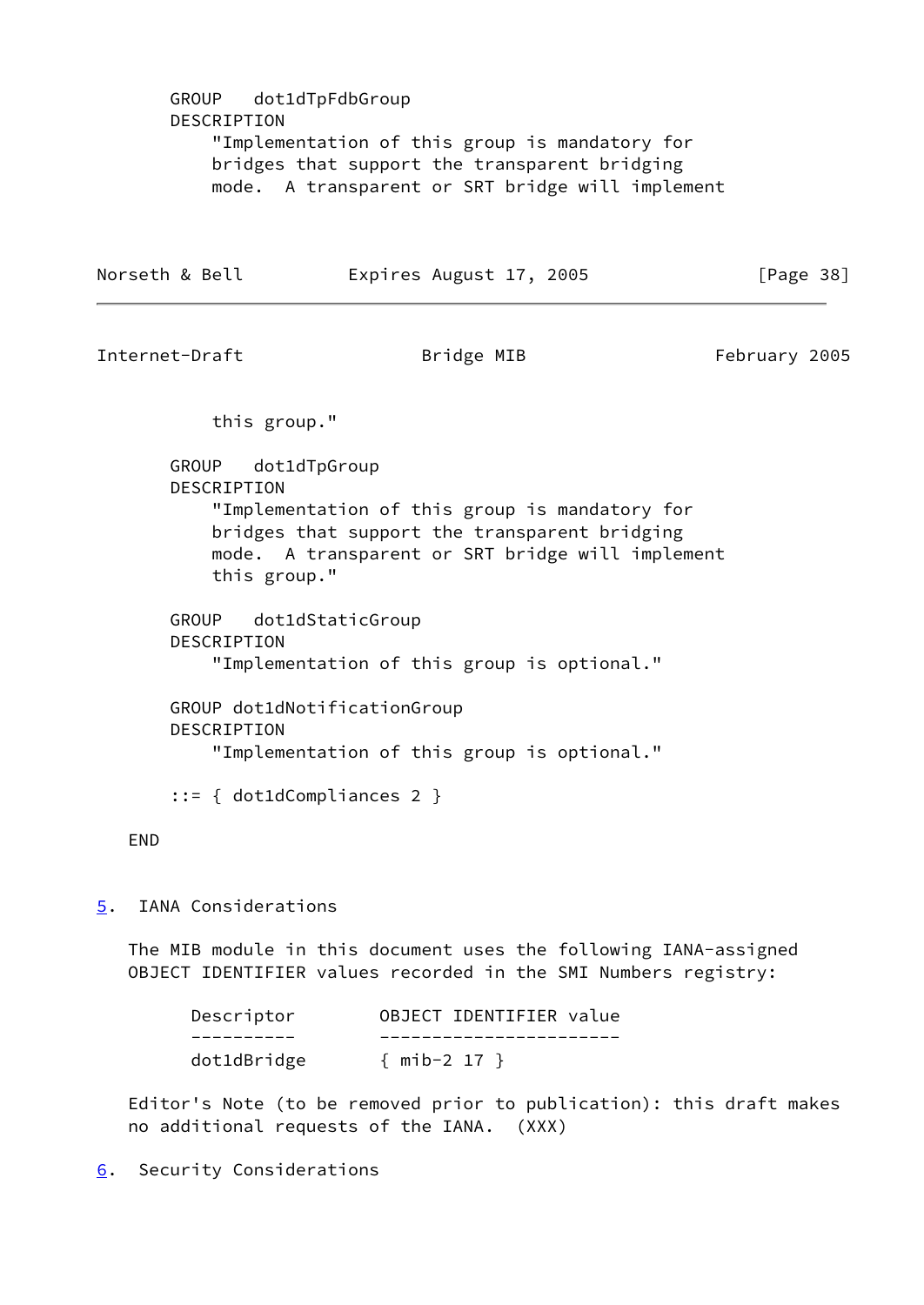There are a number of management objects defined in this MIB module that have a MAX-ACCESS clause of read-write and/or read-create. Such objects may be considered sensitive or vulnerable in some network environments. The support for SET operations in a non-secure environment without proper protection can have a negative effect on network operations.

 Some of the readable objects in this MIB module (i.e., objects with a MAX-ACCESS other than not-accessible) may be considered sensitive or vulnerable in some network environments. It is thus important to control even GET and/or NOTIFY access to these objects and possibly to even encrypt the values of these objects when sending them over

| Expires August 17, 2005<br>Norseth & Bell | [Page 39] |
|-------------------------------------------|-----------|
|-------------------------------------------|-----------|

Internet-Draft **Bridge MIB** February 2005

the network via SNMP.

These are the tables and objects and their sensitivity/vulnerability:

- o The writable objects dot1dStpPriority, dot1dStpBridgeMaxAge, dot1dStpBridgeHelloTime, dot1dStpBridgeForwardDelay, dot1dStpPortPriority, dot1dStpPortEnable, dot1dStpPortPathCost, dot1dStpPortPathCost32 influence the spanning tree protocol. Unauthorized write access to these objects can cause the spanning tree protocol to compute other default topologies or it can change the speed in which the spanning tree protocol reacts to failures.
- o The writable object dot1dTpAgingTime controls how fast dynamically learned forwarding information is aged out. Setting this object to a large value may simplify forwarding table overflow attacks.
- o The writable dot1dStaticTable provides a filtering mechanism controlling to which ports frames originating from a specific source may be forwarded. Write access to this table can be used to turn provisioned filtering off or to add filters to prevent rightful use of the network.
- o The readable objects defined in the BRIDGE-MIB module provide information about the topology of a bridged network and the attached active stations. The addresses listed in the dot1dTpFdbTable usually reveal information about the manufacturer of the MAC hardware, which can be useful information for mounting other specific attacks.
- o The two notifications newRoot and topologyChange are emitted during spanning tree computation and may trigger management systems to inspect the status of bridges and to recompute internal topology information. Hence, forged notifications may cause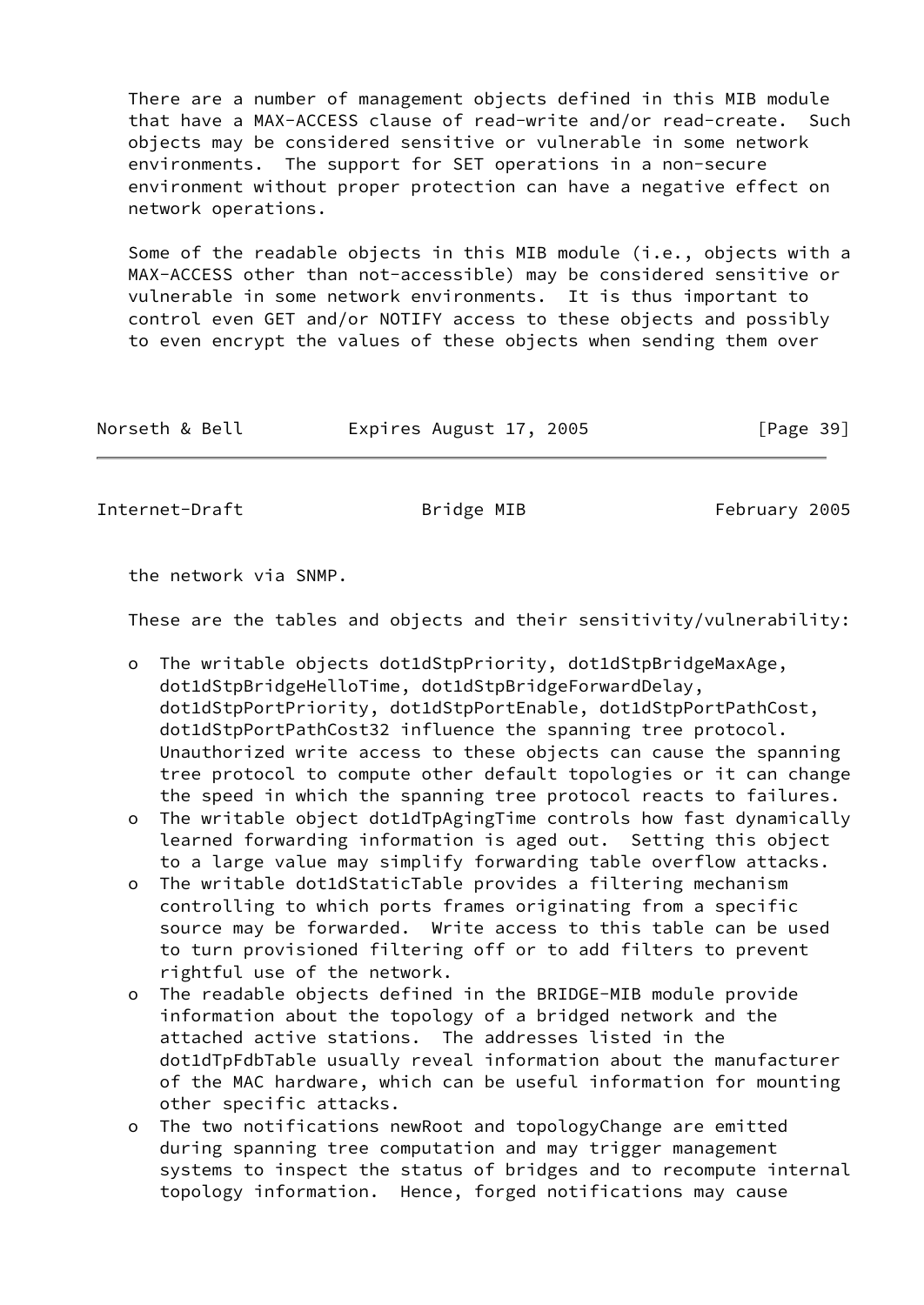management systems to perform unnecessary computations and to generate additional SNMP traffic directed to the bridges in a network. Forged notifications therefore may be part of a denial of service attack.

 SNMP versions prior to SNMPv3 did not include adequate security. Even if the network itself is secure (for example by using IPSec), even then, there is no control as to who on the secure network is allowed to access and GET/SET (read/change/create/delete) the objects in this MIB module.

 It is RECOMMENDED that implementers consider the security features as provided by the SNMPv3 framework (see [\[RFC3410\], section](https://datatracker.ietf.org/doc/pdf/rfc3410#section-8) 8), including full support for the SNMPv3 cryptographic mechanisms (for authentication and privacy).

 Further, deployment of SNMP versions prior to SNMPv3 is NOT RECOMMENDED. Instead, it is RECOMMENDED to deploy SNMPv3 and to enable cryptographic security. It is then a customer/operator

| Norseth & Bell | Expires August 17, 2005 |  | [Page 40] |  |
|----------------|-------------------------|--|-----------|--|
|                |                         |  |           |  |

<span id="page-45-1"></span>Internet-Draft **Example 2005** Bridge MIB February 2005

 responsibility to ensure that the SNMP entity giving access to an instance of this MIB module is properly configured to give access to the objects only to those principals (users) that have legitimate rights to indeed GET or SET (change/create/delete) them.

### <span id="page-45-0"></span>[7](#page-45-0). Acknowledgments

 The MIB module presented in this memo is a translation of the BRIDGE-MIB defined in [[RFC1493](https://datatracker.ietf.org/doc/pdf/rfc1493)] to the SMIv2 syntax. The original authors of the SMIv1 module were E. Decker, P. Langille, A Rijsinghani and K. McCloghrie. Further acknowledgement is given to the members of the original Bridge Working Group in [\[RFC1493](https://datatracker.ietf.org/doc/pdf/rfc1493)].

 This document was produced on behalf of the Bridge MIB Working Group in the Operations and Management area of the Internet Engineering Task Force. The editors wish to thank the members of the Bridge MIB Working Group, especially Mike MacFadden, John Flick, and Bert Visscher for their many comments and suggestions which improved this effort. Juergen Schoenwaelder helped in finalizing the draft for publication.

<span id="page-45-2"></span>[8](#page-45-2). Contact Information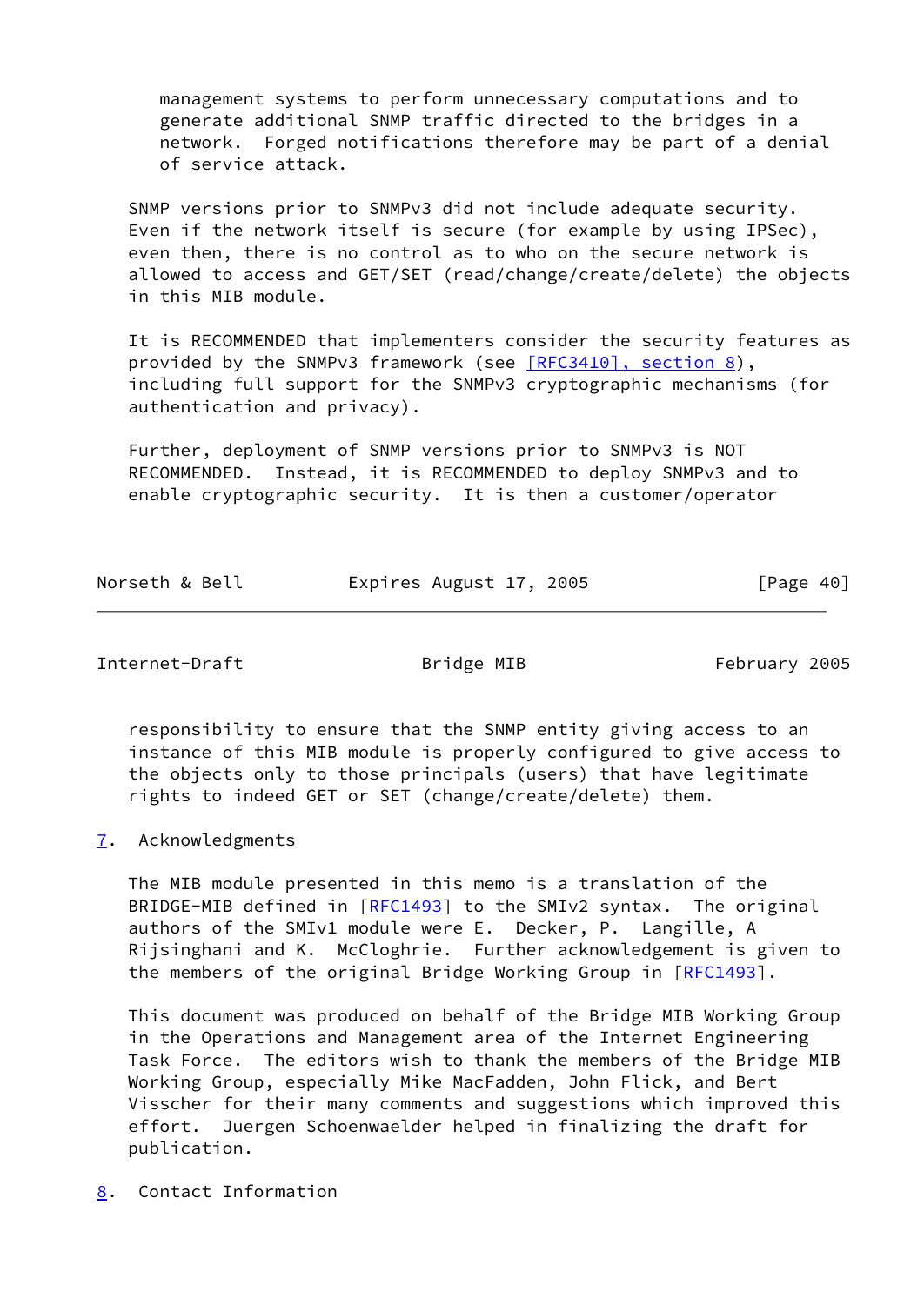The original version of this document was the result of significant work by four major contributors:

 E. Decker xxx details missing here xxx P. Langille xxx details missing here xxx

 Anil Rijsinghan Accton Technology Corporation 5 Mount Royal Ave Marlboro, MA 01752 USA

 K. McCloghrie Cisco Systems, Inc. 170 West Tasman Drive San Jose, CA 95134 USA

 The conversion to SMIv2 format is based on work done by the following two contributors:

| Norseth & Bell | Expires August 17, 2005 | [Page 41] |
|----------------|-------------------------|-----------|
|                |                         |           |

<span id="page-46-1"></span>Internet-Draft **Bridge MIB** February 2005

 Kenyon C. Norseth L-3 Communications 640 N. 2200 West Salt Lake City, Utah 84116-0850 USA

 E. Bell 3Com Europe Limited 3Com Centre, Boundary Way Hemel Hempstead Herts. HP2 7YU UK

<span id="page-46-0"></span>[9](#page-46-0). Changes from [RFC 1493](https://datatracker.ietf.org/doc/pdf/rfc1493)

The following changes have been made from [RFC 1493](https://datatracker.ietf.org/doc/pdf/rfc1493).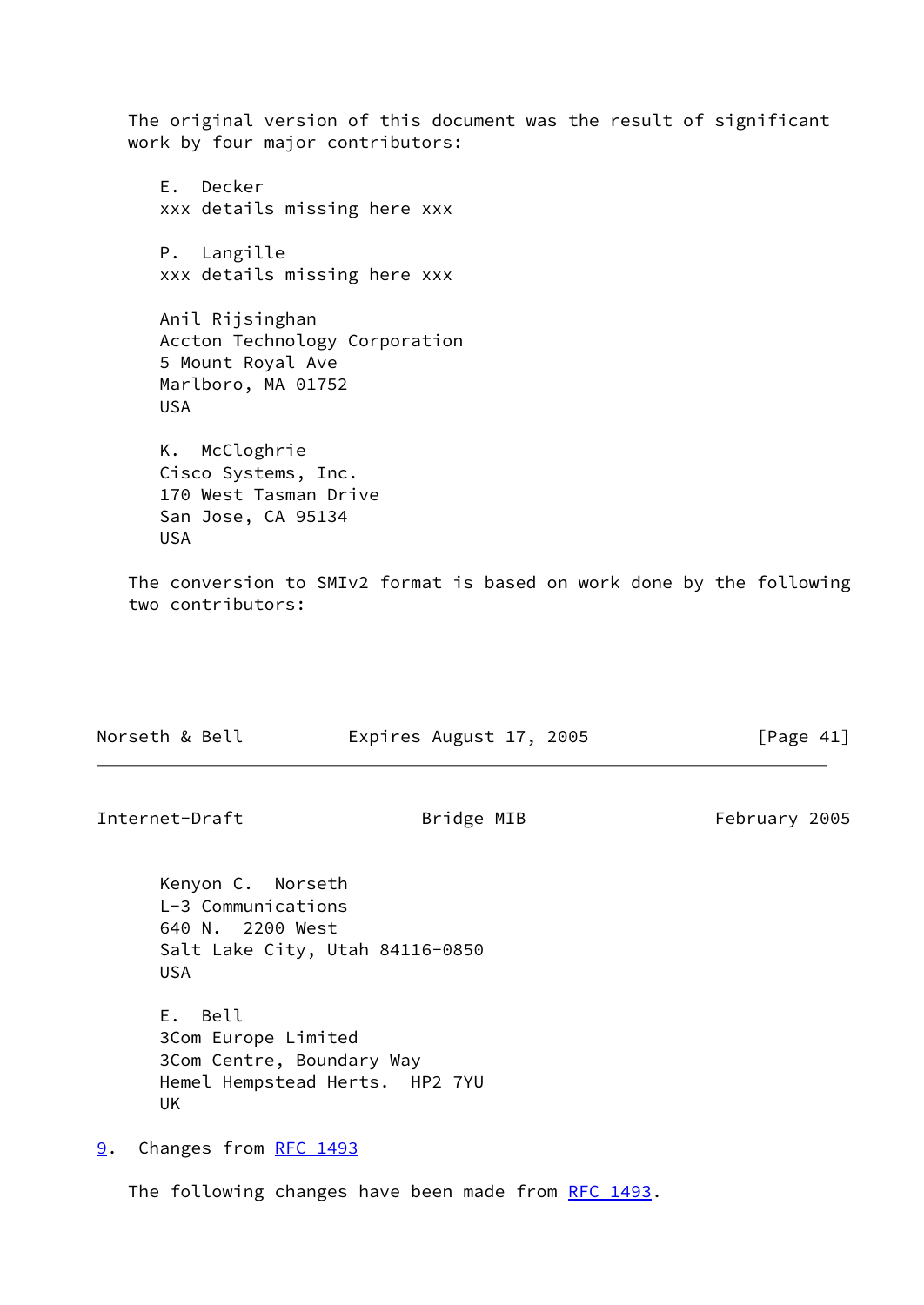- 1. Translated the MIB definitions to use SMIv2. This includes the introduction of conformance statements. ASN.1 type definitions have been converted into textual-conventions and several units clauses were added.
- 2. The object dot1dStpPortPathCost32 was added to support IEEE 802.1t.
- 3. Permissible values for dot1dStpPriority and dot1dStpPortPriority have been clarified for bridges supporting IEEE 802.1t or IEEE 802.1w.
- 4. Interpretation of dot1dStpTimeSinceTopologyChange has been clarified for bridges supporting the rapid spanning tree protocol (RSTP).
- 5. Updated the introductionary boilerplate text, the security considerations section and the references to comply with the current IETF standards and guidelines.
- 6. Updated references to point to newer IEEE 802.1d documents.
- 7. Additions and clarifications in various description clauses.
- <span id="page-47-0"></span>[10.](#page-47-0) References
- <span id="page-47-1"></span>[10.1](#page-47-1) Normative References
	- [RFC2119] Bradner, S., "Key words for use in RFCs to Indicate Requirement Levels", [BCP 14](https://datatracker.ietf.org/doc/pdf/bcp14), [RFC 2119](https://datatracker.ietf.org/doc/pdf/rfc2119), March 1997.
	- [RFC2578] McCloghrie, K., Perkins, D. and J. Schoenwaelder, "Structure of Management Information Version 2 (SMIv2)", STD 58, [RFC 2578,](https://datatracker.ietf.org/doc/pdf/rfc2578) April 1999.
	- [RFC2579] McCloghrie, K., Perkins, D. and J. Schoenwaelder, "Textual Conventions for SMIv2", STD 58, [RFC 2579,](https://datatracker.ietf.org/doc/pdf/rfc2579) April 1999.

| Norseth & Bell | Expires August 17, 2005 | [Page 42] |
|----------------|-------------------------|-----------|
|----------------|-------------------------|-----------|

<span id="page-47-2"></span>Internet-Draft **Bridge MIB** February 2005

- [RFC2580] McCloghrie, K., Perkins, D. and J. Schoenwaelder, "Conformance Statements for SMIv2", STD 58, [RFC 2580,](https://datatracker.ietf.org/doc/pdf/rfc2580) April 1999.
- [RFC3418] Presuhn, R., "Management Information Base (MIB) for the Simple Network Management Protocol (SNMP)", STD 62, [RFC](https://datatracker.ietf.org/doc/pdf/rfc3418) [3418,](https://datatracker.ietf.org/doc/pdf/rfc3418) December 2002.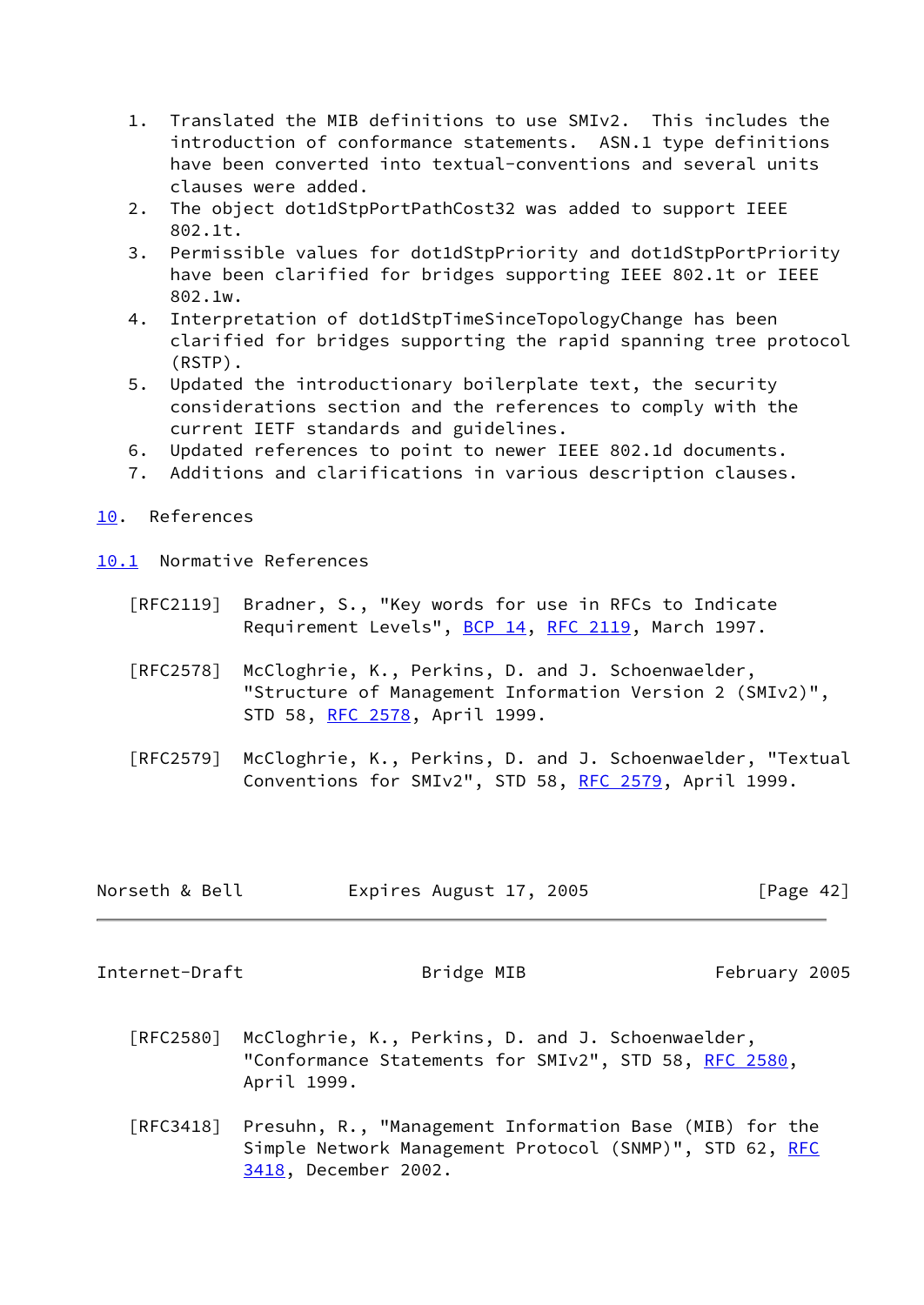[RFC2863] McCloghrie, K. and F. Kastenholz, "The Interfaces Group MIB", [RFC 2863](https://datatracker.ietf.org/doc/pdf/rfc2863), June 2000.

### <span id="page-48-1"></span>[IEEE8021D]

 IEEE Project 802 Local and Metropolitan Area Networks, "ANSI/IEEE Standard 802.1D-1998 MAC Bridges", March 1998.

<span id="page-48-0"></span>[10.2](#page-48-0) Informative References

- [RFC3410] Case, J., Mundy, R., Partain, D. and B. Stewart, "Introduction and Applicability Statements for Internet-Standard Management Framework", [RFC 3410,](https://datatracker.ietf.org/doc/pdf/rfc3410) December 2002.
- [RFC1493] Decker, E., Langille, P., Rijsinghani, A. and K. McCloghrie, "Definitions of Managed Objects for Bridges", [RFC 1493,](https://datatracker.ietf.org/doc/pdf/rfc1493) July 1993.
- [RFC1525] Decker, E., McCloghrie, K., Langille, P. and A. Rijsinghani, "Definitions of Managed Objects for Source Routing Bridges", [RFC 1525](https://datatracker.ietf.org/doc/pdf/rfc1525), September 1993.

### Authors' Addresses

 Kenyon C. Norseth (editor) L-3 Communications 640 N. 2200 West Salt Lake City, Utah 84116-0850 USA

 Phone: +1 801-594-2809 EMail: kenyon.c.norseth@L-3com.com

Norseth & Bell **Expires August 17, 2005** [Page 43]

Internet-Draft **Bridge MIB** February 2005

E. Bell (editor)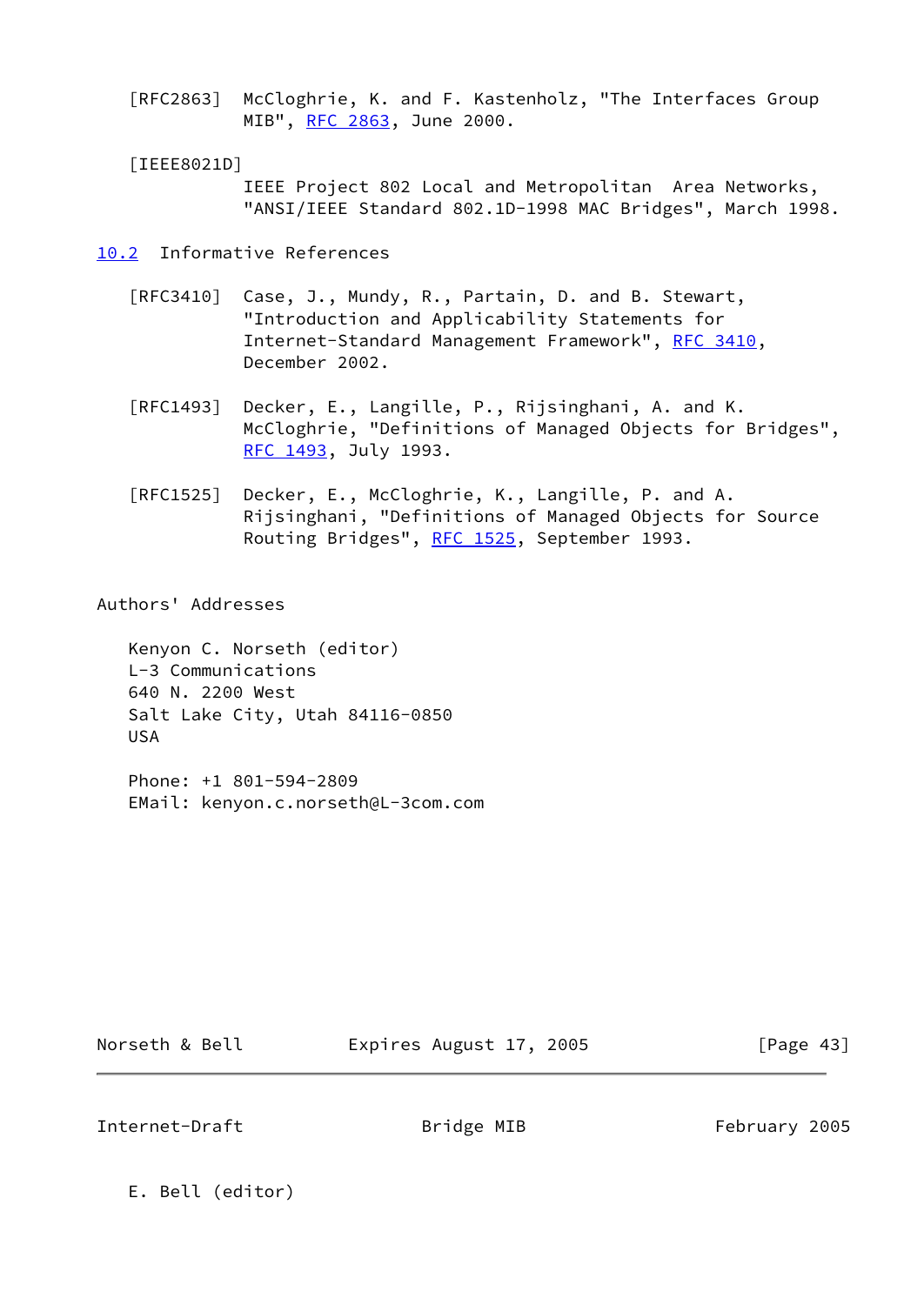3Com Europe Limited 3Com Centre, Boundary Way Hemel Hempstead Herts. HP2 7YU UK

 Phone: +44 1442 438025 EMail: Les\_Bell@3Com.com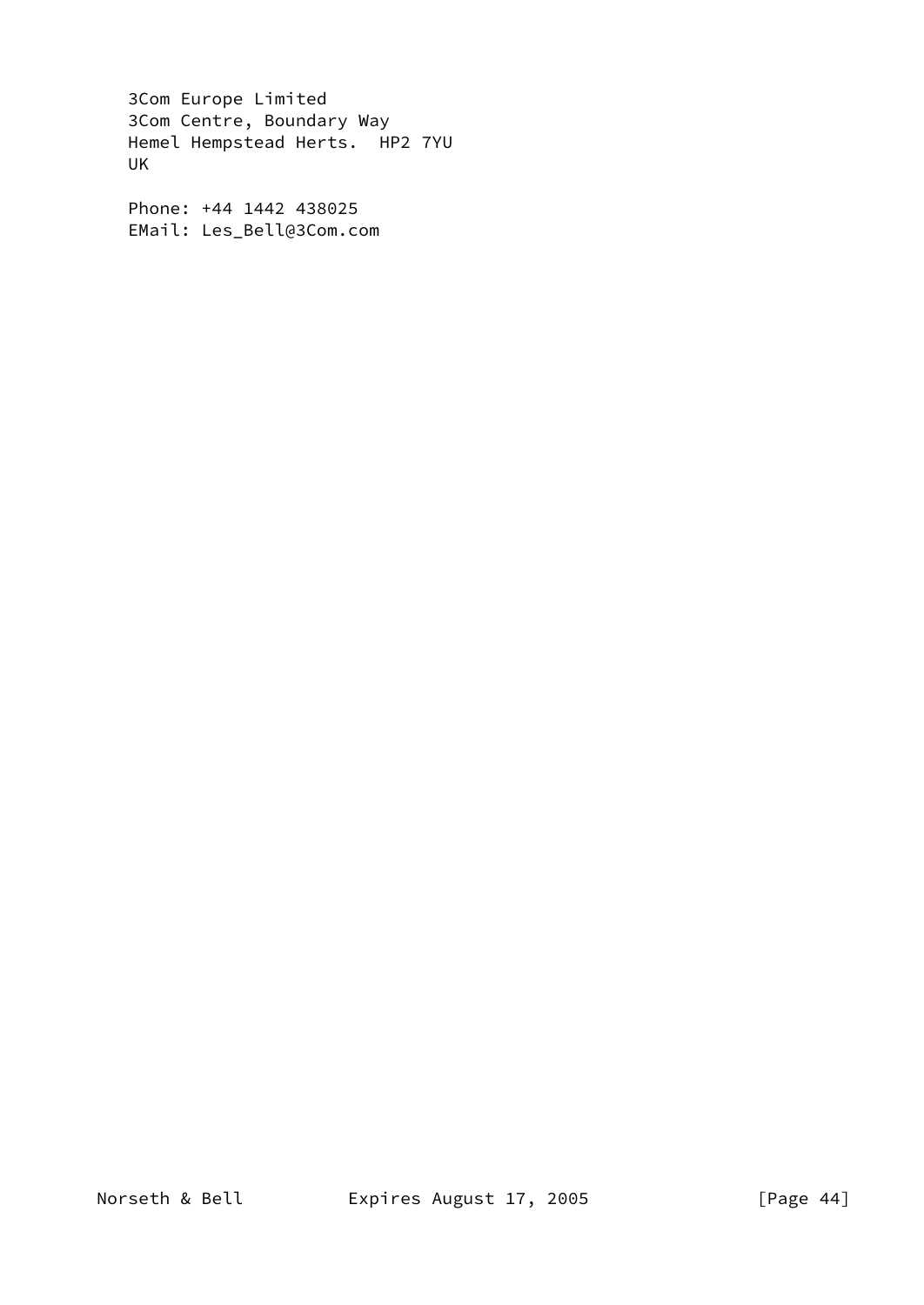<span id="page-50-0"></span>Internet-Draft **Bridge MIB** February 2005

Intellectual Property Statement

 The IETF takes no position regarding the validity or scope of any Intellectual Property Rights or other rights that might be claimed to pertain to the implementation or use of the technology described in this document or the extent to which any license under such rights might or might not be available; nor does it represent that it has made any independent effort to identify any such rights. Information on the procedures with respect to rights in RFC documents can be found in [BCP 78](https://datatracker.ietf.org/doc/pdf/bcp78) and [BCP 79](https://datatracker.ietf.org/doc/pdf/bcp79).

 Copies of IPR disclosures made to the IETF Secretariat and any assurances of licenses to be made available, or the result of an attempt made to obtain a general license or permission for the use of such proprietary rights by implementers or users of this specification can be obtained from the IETF on-line IPR repository at <http://www.ietf.org/ipr>.

 The IETF invites any interested party to bring to its attention any copyrights, patents or patent applications, or other proprietary rights that may cover technology that may be required to implement this standard. Please address the information to the IETF at ietf-ipr@ietf.org.

Disclaimer of Validity

 This document and the information contained herein are provided on an "AS IS" basis and THE CONTRIBUTOR, THE ORGANIZATION HE/SHE REPRESENTS OR IS SPONSORED BY (IF ANY), THE INTERNET SOCIETY AND THE INTERNET ENGINEERING TASK FORCE DISCLAIM ALL WARRANTIES, EXPRESS OR IMPLIED, INCLUDING BUT NOT LIMITED TO ANY WARRANTY THAT THE USE OF THE INFORMATION HEREIN WILL NOT INFRINGE ANY RIGHTS OR ANY IMPLIED WARRANTIES OF MERCHANTABILITY OR FITNESS FOR A PARTICULAR PURPOSE.

Copyright Statement

 Copyright (C) The Internet Society (2005). This document is subject to the rights, licenses and restrictions contained in [BCP 78](https://datatracker.ietf.org/doc/pdf/bcp78), and except as set forth therein, the authors retain all their rights.

### Acknowledgment

Funding for the RFC Editor function is currently provided by the